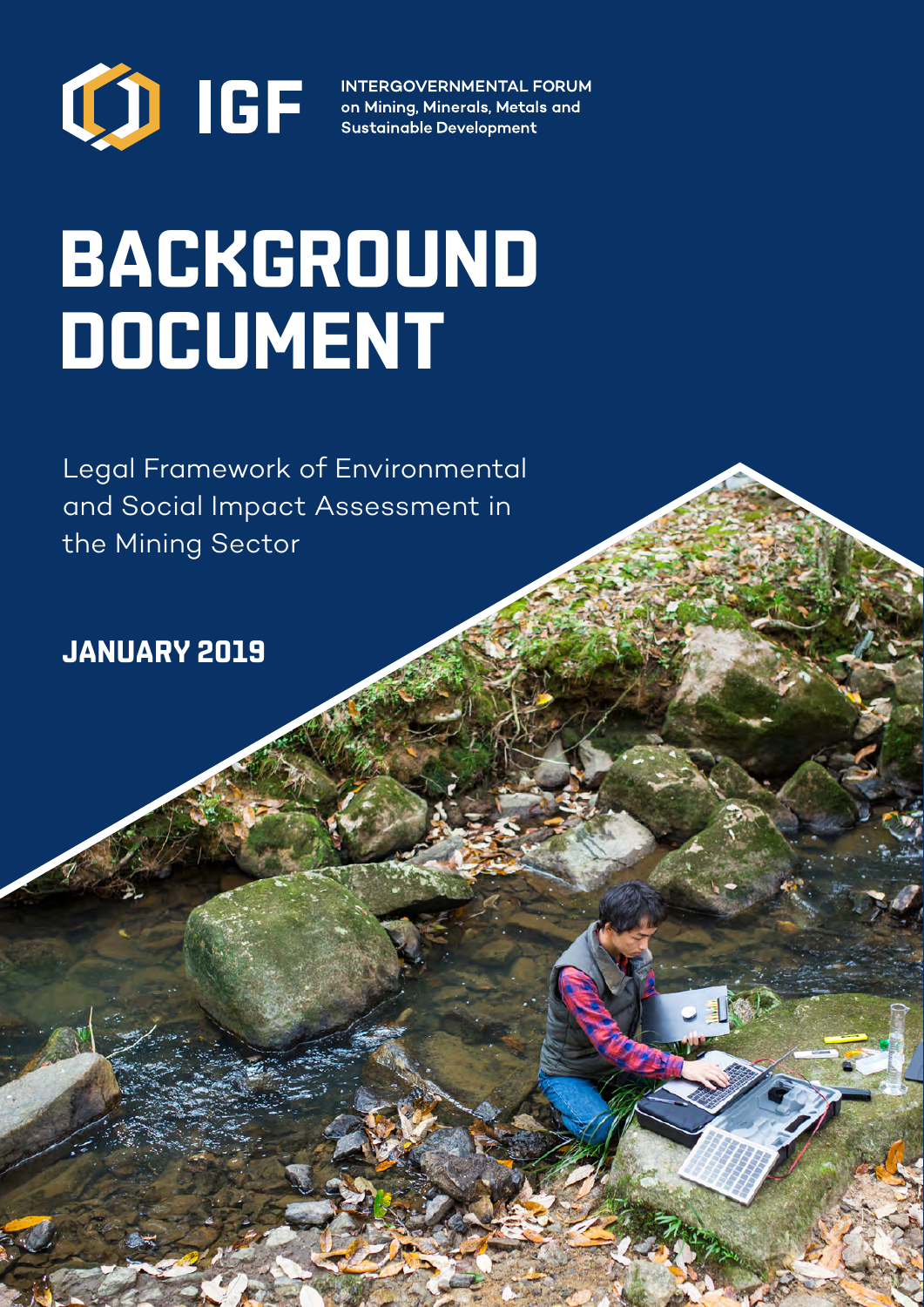Background Document: Legal Framework of Environmental and Social Impact Assessment in the Mining Sector

January 2019

The main author of this report is H. Suzy Nikièma

Nathalie Bernasconi, Martin Dietrich Brauch, Howard Mann, Clémence Naré, Marina Ruete and Karim Samoura provided significant contributions to the development of this report. Landry F. Ouédraogo and Deisy Ribeiro assisted with the collection and analysis of data.

#### **ACKNOWLEDGEMENT**

The IGF Secretariat would like to thank the German Government for its support. The IGF received funding support from the German Federal Institute for Geosciences and Natural Resources (BGR) and the Deutsche Gesellschaft für Internationale Zusammenarbeit (GIZ) for the development of its fourth Guidance document.

The IGF Secretariat would also like to thank the International Association for Impact Assessment (IAIA) and the Secrétariat international francophone pour l'évaluation environnementale (SIFÉE) for their review and comments on a previous version of this report. Individual reviewers from SIFÉE, acting on their own behalf include Michel A. Bouchard, Francis Cottard, Gilles Côté, Martin Pérusse and Paul- André Turcotte.

#### **DISCLAIMER**

This document is based on the data and information as available during the research. As part of the development of the IGF guidance document, the data and analysis presented in this document will be amended and expanded as appropriate.

English or French translations of the legal texts from the countries analyzed are not official translations.

The original text of this document is in French.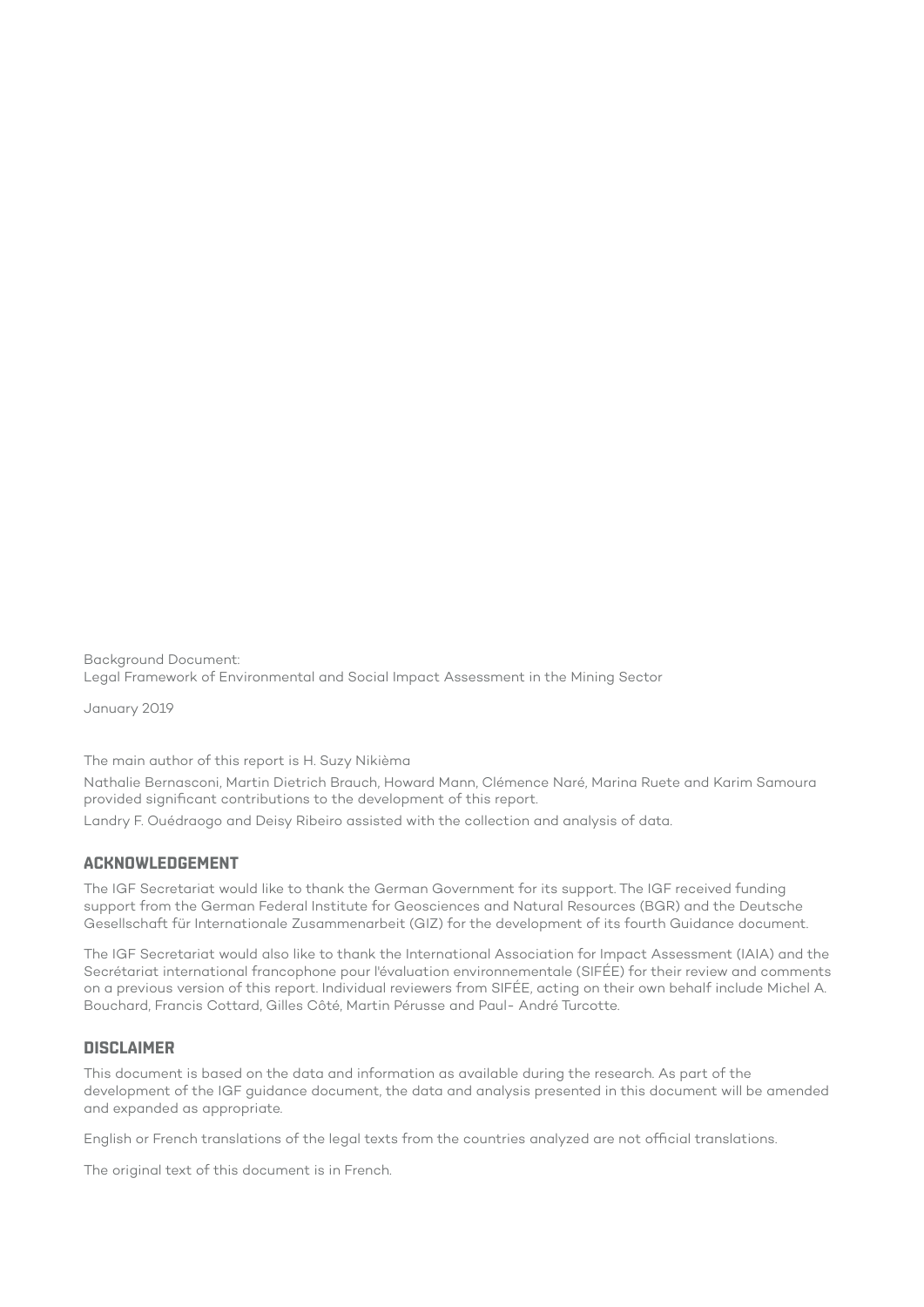© 2019 The International Institute for Sustainable Development Published by the International Institute for Sustainable Development

The International Institute for Sustainable Development (IISD) is an independent think tank championing sustainable solutions to 21st–century problems. Our mission is to promote human development and environmental sustainability. We do this through research, analysis and knowledge products that support sound policy-making. Our big-picture view allows us to address the root causes of some of the greatest challenges facing our planet today: ecological destruction, social exclusion, unfair laws and economic rules, a changing climate. IISD's staff of over 120 people, plus over 50 associates and 100 consultants, come from across the globe and from many disciplines. Our work affects lives in nearly 100 countries. Part scientist, part strategist—IISD delivers the knowledge to act.

IISD is registered as a charitable organization in Canada and has 501(c) (3) status in the United States. IISD receives core operating support from the Government of Canada, provided through the International Development Research Centre (IDRC) and from the Province of Manitoba. The Institute receives project funding from numerous governments inside and outside Canada, United Nations agencies, foundations, the private sector and individuals.



The IGF is a member-driven organization which provides national governments the opportunity to work collectively to achieve their sustainable mining goals. It is devoted to optimizing the benefits of mining to achieve poverty reduction, inclusive growth, social development and environmental stewardship. The IGF serves as a unique global venue for dialogue between its 70 member country governments, mining companies, industry associations and civil society.

Secretariat functions are provided by the International Institute for Sustainable Development, which manages the day-to-day operations of the IGF and provides logistical, administrative and strategic support for its activities. The program is undertaken with the financial support of the Government of Canada provided through Global Affairs Canada.



**INTERGOVERNMENTAL FORUM** on Mining, Minerals, Metals and Sustainable Development

#### **IISD HEAD OFFICE**

111 Lombard Avenue Suite 325 Winnipeg, Manitoba Canada R3B 0T4

**[IISD.org](http://IISD.org) @IISD\_news**

#### **IGF/IISD OTTAWA OFFICE**

220 Laurier Avenue W. Suite 1100 Ottawa, Ontario Canada R3B 0T4

**[IGFMining.org](http://IGFMining.org) @IGFMining**

Secretariat hosted by Secretariat funded by



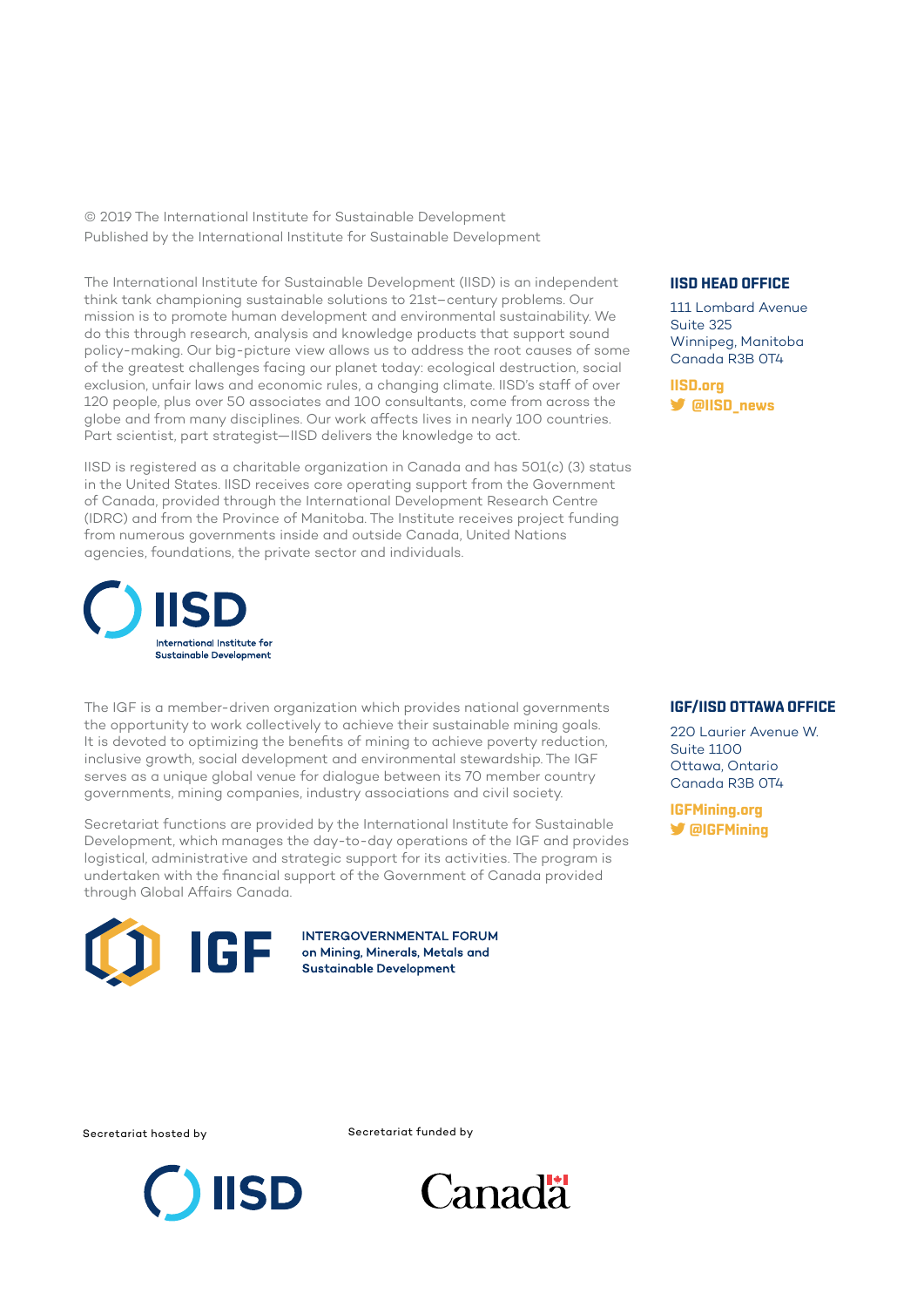

# **TABLE OF CONTENTS**

| 3.0 IDENTIFICATION OF LEGAL PROBLEMS IN THE ASSESSMENT AND MANAGEMENT PROCESSES OF<br>ENVIRONMENTAL AND SOCIOECONOMIC IMPACTS IN THE MINING SECTOR …………………………………………………7 |  |
|-------------------------------------------------------------------------------------------------------------------------------------------------------------------------|--|
| 3.1 Lack of Clarity on the Role of ESIAs and Related Plans as Decision-Making Tools In Mining                                                                           |  |
|                                                                                                                                                                         |  |
|                                                                                                                                                                         |  |
| 3.2 Ambiguity Concerning the Rights of The Holder of an Exploration Permit During the                                                                                   |  |
|                                                                                                                                                                         |  |
| 3.2.2 A Right to Obtain the Operating Permit When the Required Conditions Are Fulfilled 12                                                                              |  |
| 3.2.3 An Exclusive Right to Apply for the Exploitation Permit and the Right to Obtain It,                                                                               |  |
|                                                                                                                                                                         |  |
|                                                                                                                                                                         |  |
| 3.3 Inadequate Sequencing for Submitting ESIAs and Related Plans During the Permitting or                                                                               |  |
| 3.3.1 Failure to Require an ESIA and Related Plans Before the Granting of the Exploitation                                                                              |  |
| 3.3.2 Absence of a Closure and Rehabilitation Plan Before the Start of Operations 16                                                                                    |  |
|                                                                                                                                                                         |  |
| 3.4 Shortcomings in the Legal Framework for the Process of Preparation and Approval of                                                                                  |  |
| 3.4.1 Coordination Challenges Between the ESIA Approval Authority and the Permitting                                                                                    |  |
|                                                                                                                                                                         |  |
| 3.4.3 Weak Integration of Economic, Social and Climate Change Aspects in ESIAs                                                                                          |  |
| 3.4.4 Challenges Related to the Effective Engagement of Affected Local Communities                                                                                      |  |
|                                                                                                                                                                         |  |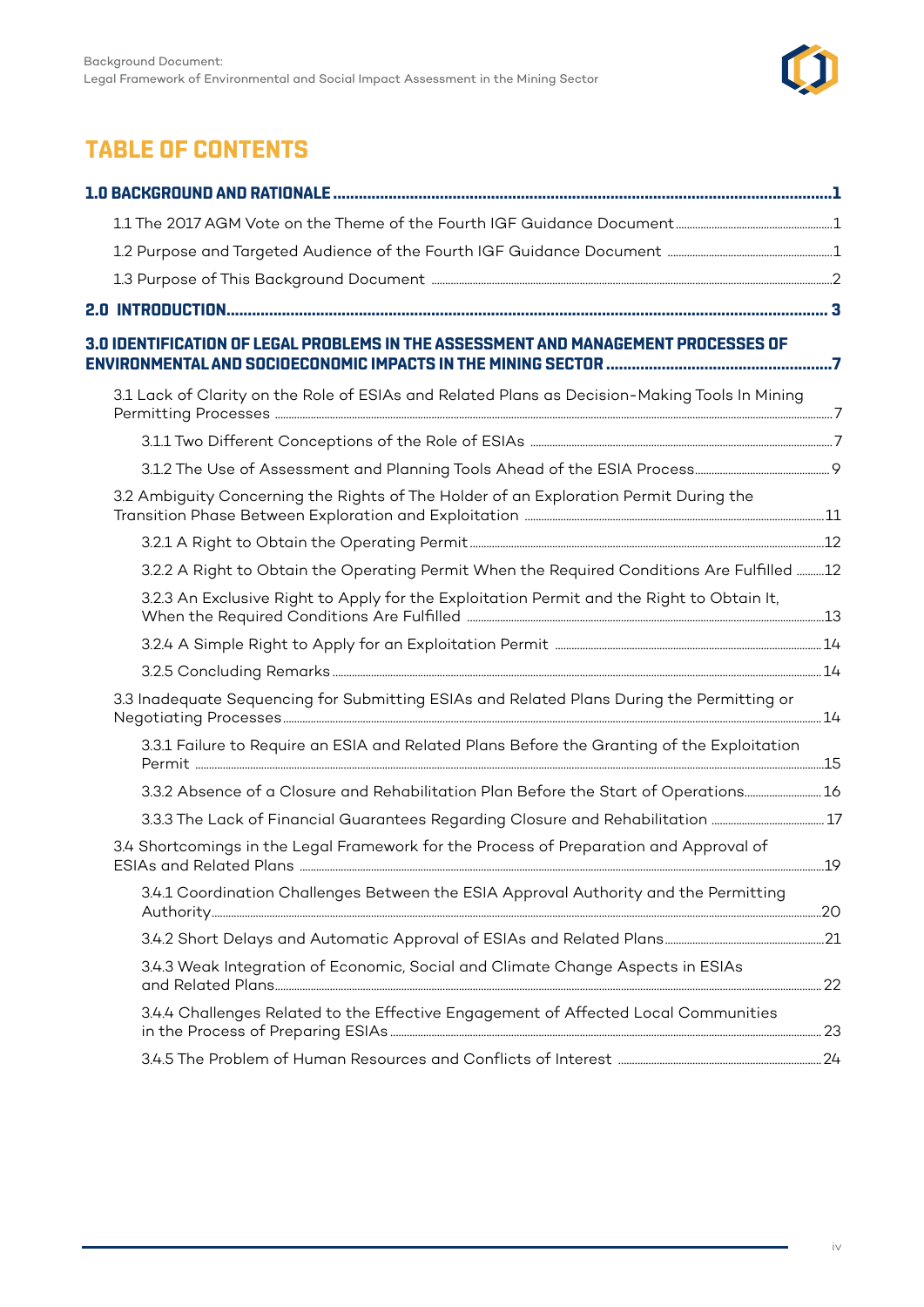

| 3.5 Lack of Appropriate and Suitable Mechanisms for Monitoring and Implementing ESIAs                                                        |    |
|----------------------------------------------------------------------------------------------------------------------------------------------|----|
| 3.5.1 Ineffectiveness of Approach Based on Reviews, Inspection and Threat of Sanctions  25                                                   |    |
|                                                                                                                                              |    |
|                                                                                                                                              |    |
|                                                                                                                                              |    |
|                                                                                                                                              |    |
|                                                                                                                                              |    |
|                                                                                                                                              |    |
| 4.1 Creating the Right Foundation: Clarifying the legal status of ESIAs during the                                                           |    |
| 4.1.1 Clearly Identify the Role of ESIAs and Related Plans as Decision-Making Tools                                                          |    |
| 4.1.2 Align and Clarify the Role Assigned to ESIAs and Related Plans During the                                                              |    |
| 4.2 Basic Principles for an Appropriate Legal Framework on ESIAs and Related Plans31                                                         |    |
| 4.2.1 Life Cycle of a Mine and Framework of ESIAs and Related Plans: The right approach31                                                    |    |
| 4.2.2 Ensure the Quality of the Processes for Elaboration and Approval or Rejection                                                          |    |
| 4.2.3 Establish Adequate and Realistic Mechanisms for Implementation, Monitoring and                                                         |    |
| 4.3 Address Past Gaps and Errors in the Governance of ESIAs and Related Plans Regarding                                                      | 33 |
| APPENDIX 1. REVIEW OF THE LITERATURE AVAILABLE TO DATE ON THE LEGAL FRAMEWORK OF<br>ESIAs AND RELATED PLANS …………………………………………………………………………………… | 34 |
| APPENDIX 2. MAIN REFERENCES ON THE TECHNICAL ASPECTS OF ESIAs AND RELATED PLANS ……………… 38                                                    |    |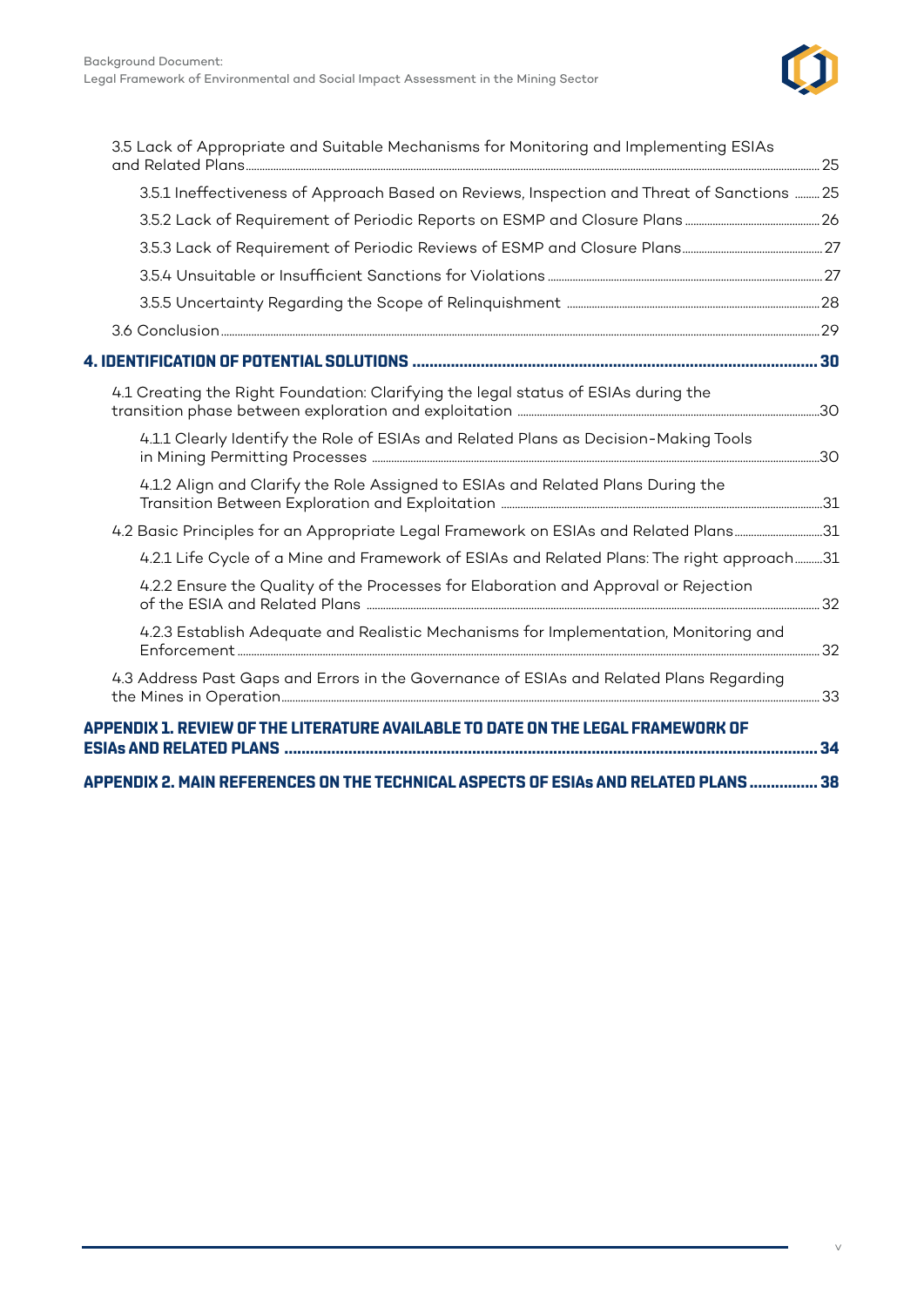

# <span id="page-5-0"></span>**1.0 BACKGROUND AND RATIONALE**

# **1.1 THE 2017 AGM VOTE ON THE THEME OF THE FOURTH IGF GUIDANCE DOCUMENT**

At the last Annual General Meeting (AGM) of the Intergovernmental Forum on Mining, Minerals, Metals and Sustainable Development (IGF), in October 2017, IGF member countries were asked to choose a central theme concerning the governance of the mining sector to be the subject of the next IGF guidance document. It is in this context that the theme "legal framework of environmental and social impact assessment and related plans in the granting of permits and negotiating mining contracts" was chosen by IGF member states.

This guidance document will be the fourth of its kind and is a continuation of the implementation and strengthening of the Mining Policy Framework (MPF) adopted by the IGF member states in 2013. IGF guidance documents are developed on an annual basis by the IGF Secretariat and serve as guidance based on the principles promoted by the MPF as well as international best practices. The themes developed in the guidance documents are devised in consultation with the member states and the IGF Executive Committee.

# **1.2 PURPOSE AND TARGETED AUDIENCE OF THE FOURTH IGF GUIDANCE DOCUMENT**

The fourth IGF guidance document will focus on the legal and procedural aspects of environmental and social impact assessments (ESIAs) in the mining sector and related plans, namely, environmental and social management plans (ESMP), closure and rehabilitation plans, and potential resettlement action plans (RAPs). The guidance document will focus on legal frameworks that govern the development, implementation and monitoring of these tools. Unfortunately, this important issue has so far been the subject of very few in-depth and comparative legal analyses. Indeed, a preliminary review of the specialized literature (see Appendix 2) shows that there are very few comprehensive studies on the legal framework for ESIAs and related plans in regard to the process of permitting and negotiating mining contracts. This observation confirms the relevance and urgency of the theme of the next IGF guidance document.

The guidance document will be designed for local, subnational and national governments of IGF member countries. It will be particularly relevant for the ministries or agencies that deal with mines and the environment, as well as for all those directly involved in the governance of ESIAs and related plans. In addition, the guidance document will be useful for state entities that have decision-making power in the development and adoption of laws and policies governing permitting process, and other measures related to the mining sector.

The document will also be useful for stakeholders interested in how governments should regulate and manage processes on ESIAs and associated plans, including mining companies, local communities, non-governmental organizations (NGOs), experts conducting ESIAs and academics.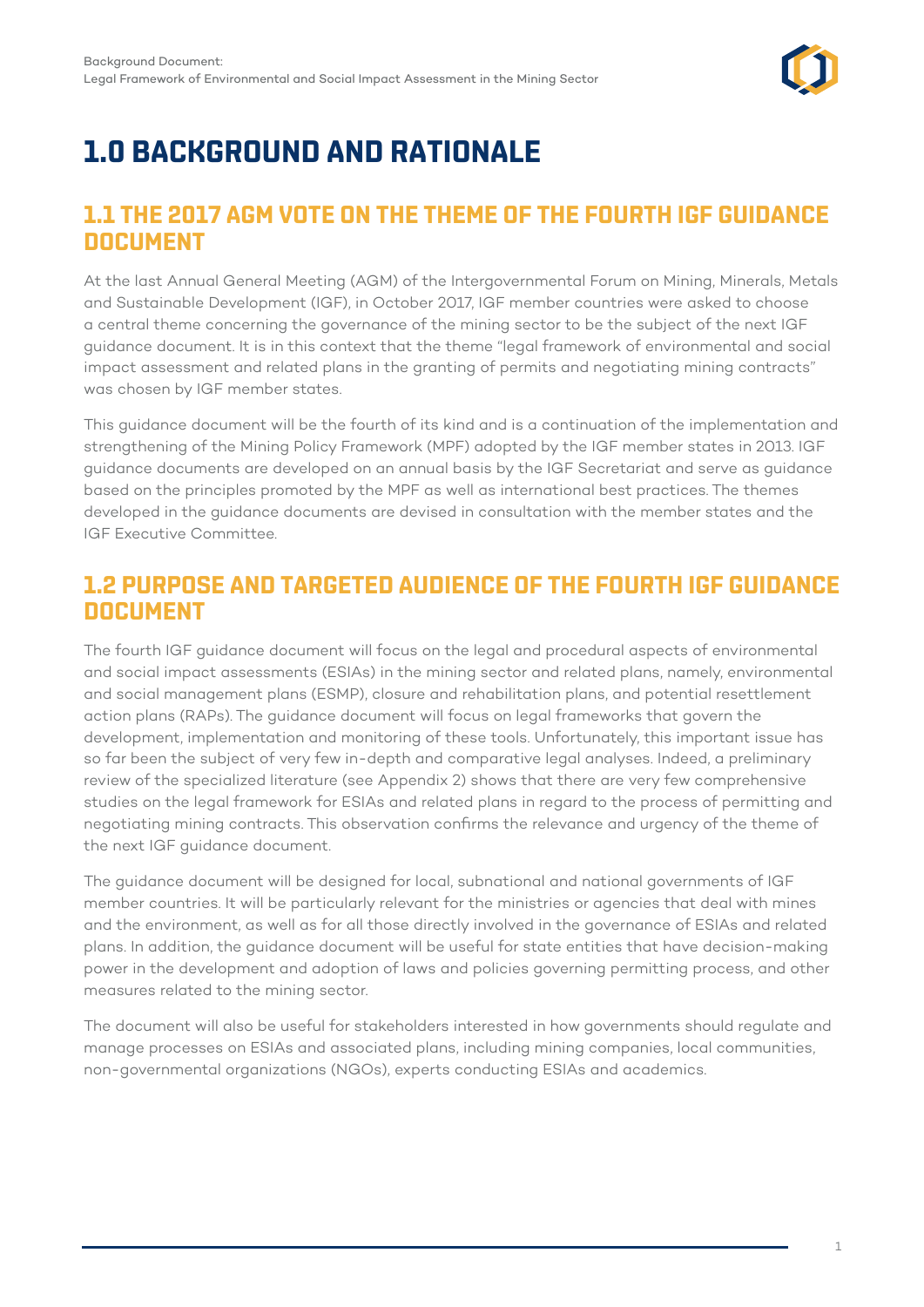

# <span id="page-6-0"></span>**1.3 PURPOSE OF THIS BACKGROUND DOCUMENT**

The purpose of this paper is to identify the issues and problems related to the legal framework of ESIAs and related plans in the legal framework of mineral resource-rich countries, as well as their implications for how the mining sector is governed, while exploring avenues for action and reflecting on appropriate solutions. A previous version of this background document served as a basis for consultation with IGF member countries and others stakeholders at the AGM in October 2018. The comments collected will assist in planning the next steps in the development of the guidance document so that it responds as closely as possible to the expectations and needs of all stakeholders.

This document was also the subject of consultations with two international organizations that are leaders in ESIA: the International Association for Impact Assessment (IAIA) and the Secrétariat internationale de la francophonie pour l'évaluation environnementale (SIFÉE).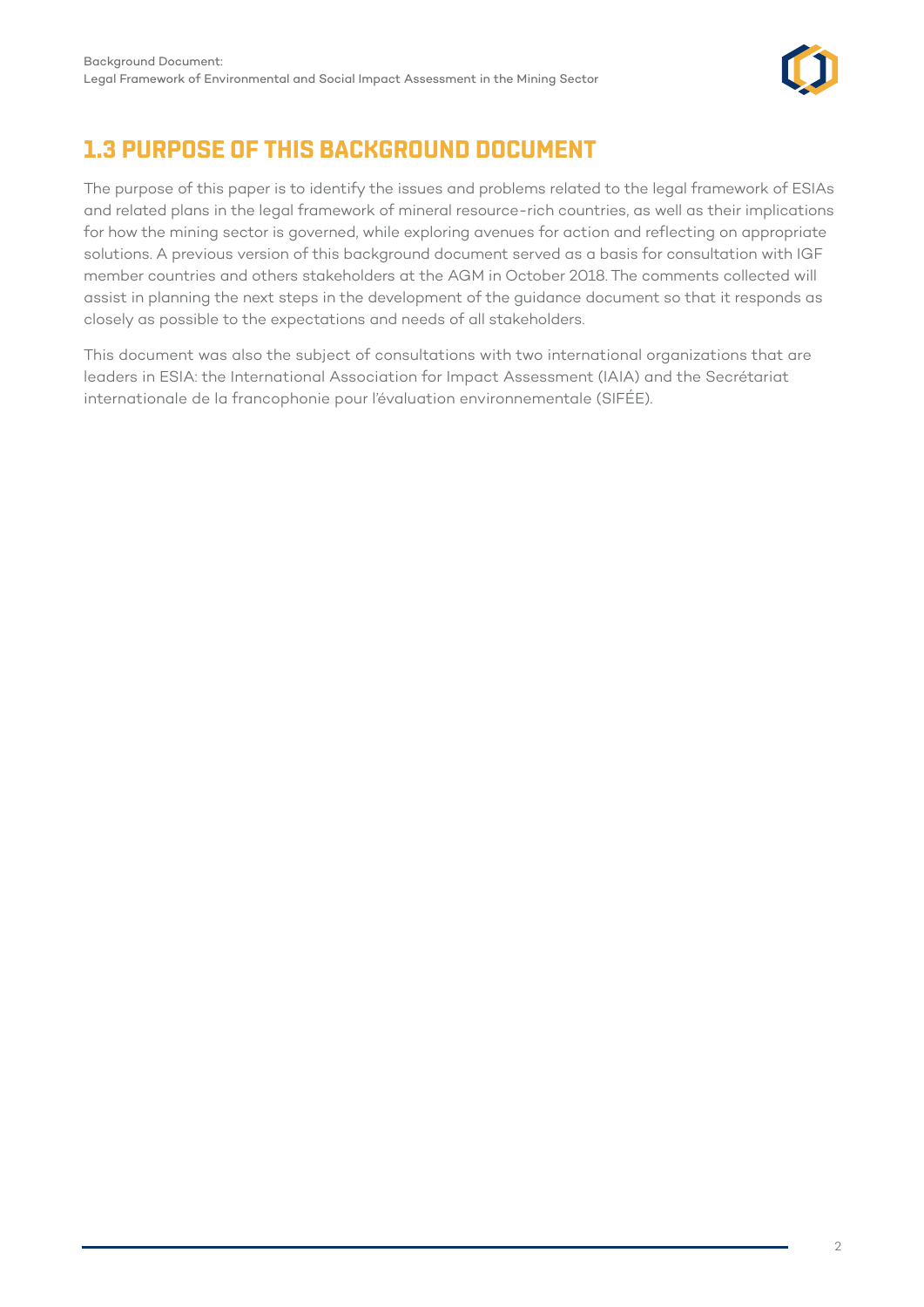

# <span id="page-7-0"></span>**2.0 INTRODUCTION**

ESIAs, ESMPs, RAPs, and closure and rehabilitation plans are essential tools for any process related to the granting of environmental permits or mining authorizations. When the permitting process adequately addresses the timing, scope, role, development and implementation processes of these tools [see Box 2 on Definitions], this leads to more sustainable outcomes in terms of environmental, social and economic impacts during the life cycle of the mine.

Unfortunately, these issues are often poorly considered in the initial phases of mining projects or are inappropriately monitored during subsequent operational phases. This often results in mines operating with insufficient ESMPs and no closure plan or related financial guarantees. This can lead to conflicts between governments and mining companies at a later stage of the mine operation or near the expected end date of operations. These conflicts sometimes lead to international arbitration resulting from the ambiguities related to the processes and the legal status during the transition phase between exploration and exploitation (See Box 1). In some cases, mines are simply abandoned, leaving local communities and governments with heavy environmental, economic and social impacts.

These various implications show that the establishment of a clear and predictable legal framework can significantly improve the design of mining projects and promote their acceptability within the hosting community.

#### **BOX 1. MINING ARBITRATION CASES RELATED TO ESIAS AND RELATED PLANS**

Arbitrations involving ESIA processes and their implications are growing increasingly common in international investment law. In particular, several international arbitration tribunals have now looked at ESIA issues in cases initiated by mining companies.

- The United Nations Conference on Trade and Development (UNCTAD) has recorded 904 known treaty-based investor–state dispute settlement (ISDS) cases as of July 31, 2018.
- The mining sector (excluding investments in crude petroleum and natural gas) accounts for 83 cases.
- ESIAs were relevant in at least nine mining cases, most either initiated or decided as recently as 2014 (See Table 1).
- ESIAs could be involved in at least 14 other cases—including arbitrations concluded by undisclosed settlements or pending cases on which limited information is publicly available.
- At least eight cases involve social and environmental issues outside the context of an ESIA. This is the case for example, when governments, through executive, legislative or judicial measures, limit or cancel mining concessions on the grounds of environmental concerns or social unrest; problems that could have been maybe prevented with a more robust ESIA and its related plans.

The number of ESIA-related ISDS cases in the mining sector may be underestimated, considering the fact that, for several cases that are still pending or that have been settled, there is limited publicly available information on the investors' claims. In addition, arbitrations may have been initiated based on investor–state contracts and domestic laws.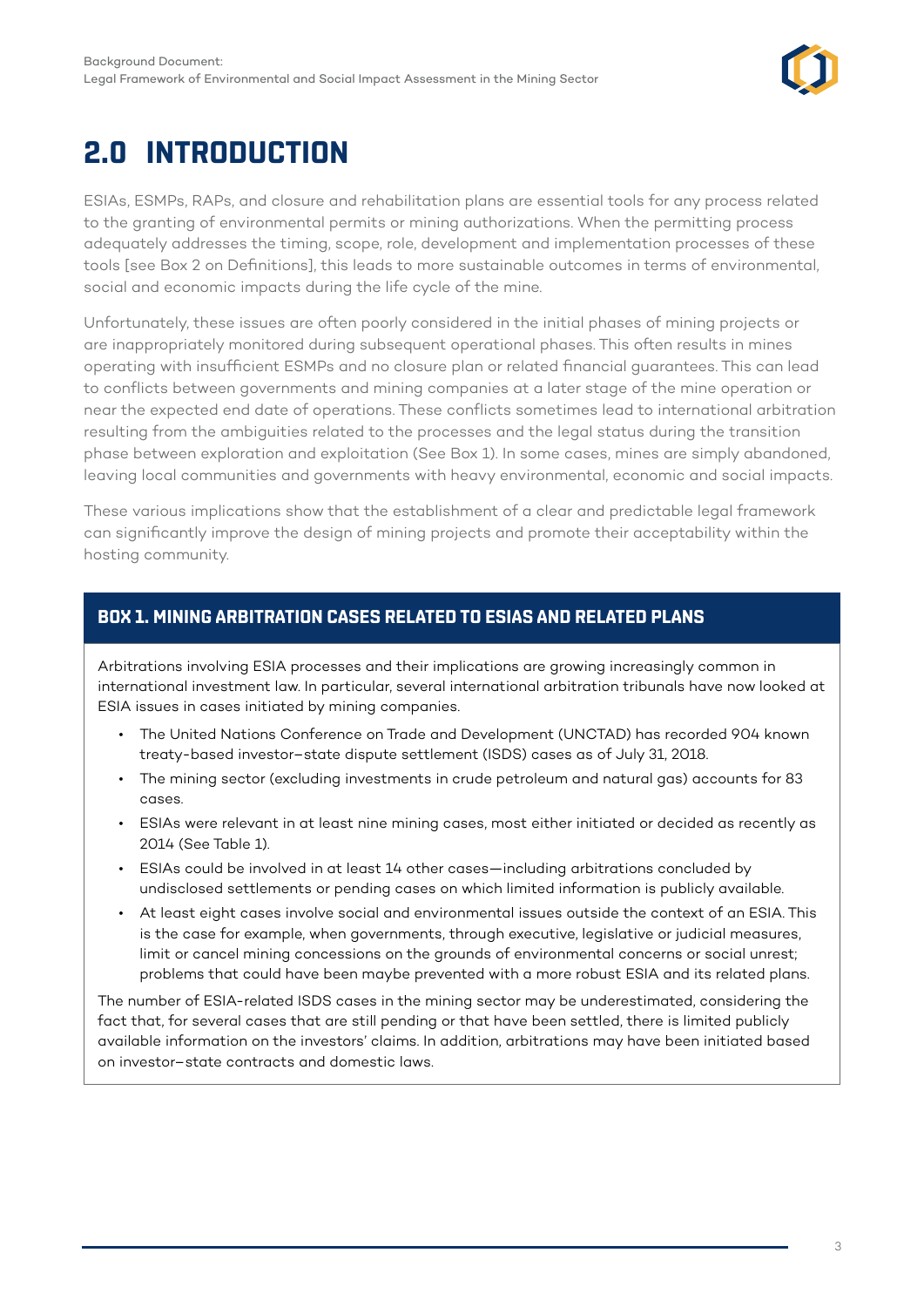

**TABLE 1. INVESTOR–STATE DISPUTE SETTLEMENT (ISDS) CASES IN THE MINING SECTOR INVOLVING ESIAS AS OF JULY 31, 2018**

| <b>YEAR</b>      | <b>CASE NAME (WITH</b>                              | <b>STATUS</b>                                                            | <b>COMPENSATION</b>               |                                    | <b>YEAR OF</b>    |  |
|------------------|-----------------------------------------------------|--------------------------------------------------------------------------|-----------------------------------|------------------------------------|-------------------|--|
| <b>INITIATED</b> | LINK)                                               |                                                                          | <b>CLAIMED</b>                    | <b>AWARDED</b>                     | <b>AWARD</b>      |  |
| 2003             | Glamis Gold v.<br><b>United States</b>              | Award in favour of the<br>state (dismissed on the<br>merits)             | Not available                     | None                               | 2009              |  |
| 2008             | Clayton/Bilcon v.<br>Canada                         | Award in favour of the<br>investor                                       | USD 300 million                   | Deferred to a<br>later decision    | 2015              |  |
| 2009             | Pac Rim v. El<br>Salvador                           | Award in favour of the<br>state (dismissed on the<br>merits)             | USD 314 million                   | None                               | 2016              |  |
| 2010             | <b>Beijing Shougang &amp;</b><br>others v. Mongolia | Award in favour of the<br>state (dismissed on<br>jurisdictional grounds) | Not available                     | None                               | 2017              |  |
| 2011             | Copper Mesa v.<br>Ecuador                           | Award in favour of the<br>investor                                       | USD 69.7 million                  | USD 19.3 million<br>plus interest  | 2016              |  |
| 2011             | <u>Crystallex v.</u><br>Venezuela                   | Award in favour of the<br>investor                                       | USD 3.16 billion<br>plus interest | USD 1.202 billion<br>plus interest | 2016              |  |
| 2014             | Corona Materials v.<br><b>Dominican Republic</b>    | Award in favour of the<br>state (dismissed on<br>jurisdictional grounds) | USD 342 million                   | None                               | 2016              |  |
| 2014             | Infinito Gold v.<br>Costa Rica                      | Pending                                                                  | USD 321 million                   | Not applicable                     | Not<br>applicable |  |
| 2015             | <b>Gabriel Resources</b><br>v. Romania              | Pending                                                                  | Not available                     | Not applicable                     | Not<br>applicable |  |

Source: Compilation based on data from UNCTAD's Investment Dispute Settlement Navigator at [http://investmentpolicyhub.](http://investmentpolicyhub.unctad.org/isds) [unctad.org/isds](http://investmentpolicyhub.unctad.org/isds)*.*

This paper is organized in three parts. First, the main issues common to the legal frameworks of several IGF member countries in the conducting and management of ESIAs and related plans will be identified; these problems are often a source of uncertainty and therefore conflict between governments, mining companies and local communities (Section 3). Second, this working paper will explore recommendations for better development, approval, implementation and monitoring processes of ESIAs and related plans (Section 4). Finally, the appendices will provide a list summarizing specialized literature on ESIA legal frameworks (Appendix 1) and a list of reference works on the technical aspects of ESIAs and related plans (Appendix 2).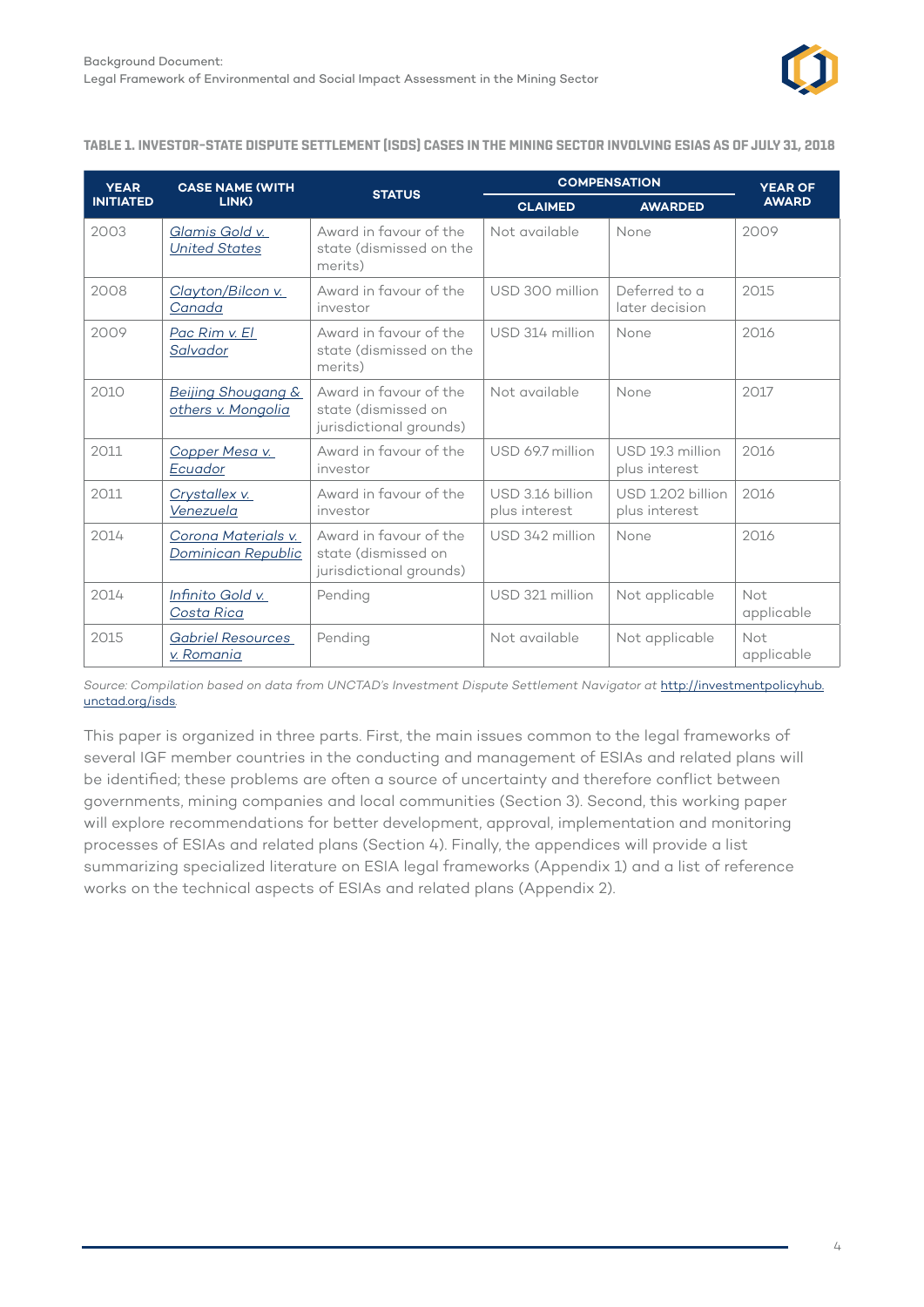

## **BOX 2. KEY DEFINITIONS (AS TRANSLATED)**

| Environmental<br>and Social Impact<br><b>Assessment (ESIA)</b><br>& Environmental and<br><b>Social Impact Study</b> | This is a formal and comprehensive systematic process for assessing the<br>environmental effects of policies, plans or programs (PPPs), as well as any<br>alternatives, which results in a written report, the conclusions of which are<br>used in decision making by the relevant public authorities, (Glasson & Therivel,<br>2013). It is a tool to help development planners design investment strategies,<br>programs and projects that are environmentally sustainable for a region as a<br>whole. R-SEAs take into account the opportunities and limitations represented<br>by the environment of a region and assesses ongoing and planned activities<br>from a regional perspective (World Bank, 1996).                                                                                                                                                                                                                                                                                                                                                                                                                                                                                                                                                                                                                                                                                                                                                                             |
|---------------------------------------------------------------------------------------------------------------------|---------------------------------------------------------------------------------------------------------------------------------------------------------------------------------------------------------------------------------------------------------------------------------------------------------------------------------------------------------------------------------------------------------------------------------------------------------------------------------------------------------------------------------------------------------------------------------------------------------------------------------------------------------------------------------------------------------------------------------------------------------------------------------------------------------------------------------------------------------------------------------------------------------------------------------------------------------------------------------------------------------------------------------------------------------------------------------------------------------------------------------------------------------------------------------------------------------------------------------------------------------------------------------------------------------------------------------------------------------------------------------------------------------------------------------------------------------------------------------------------|
| Environmental<br>and Social Impact<br><b>Assessment (ESIA)</b><br>& Environmental and<br><b>Social Impact Study</b> | The environmental and social impact study is a step in the environmental and<br>social impact assessment (ESIA) process. The ESIA refers to the process of<br>environmental authorization instituted in national legislation and which usually<br>obliges large-scale projects to carry out an impact assessment and hold<br>consultations. It involves several stages: preliminary sorting, framing or analysis<br>of the scope of the study, carrying out the impact study and monitoring. The<br>proper impact study is a rigorous scientific process that aims to: (i) document<br>the different issues and how the environment functions to better appreciate<br>its vulnerability in regards to the project's; (ii) integrate environmental concerns<br>into project design; (iii) inform and raise public awareness and involve the<br>community in the decision-making process in order to enhance the social<br>acceptability of the project and ensure its sustainability; (iv) inform the<br>administrative authority as related to the approval or rejection of the project<br>taking into account economic, environmental and social issues, as well as<br>mitigation or improvement and monitoring measures; (v) provide the technical,<br>human and financial resources necessary for implementing the monitoring<br>plan, the monitoring itself and its integration into local development actions<br>(Glasson & Therivel 2013; André et al., 2010; Leduc & Raymond, 1999). |
| <b>Environmental and</b><br><b>Social Management</b><br>Plan (ESMP)                                                 | The enforcement of a mining project ESIA must lead to the development of<br>an ESMP, which allows the mining operator to devise actions that will enable<br>it to: respect the regulatory framework applicable to the project; mitigate the<br>negative impacts of the project on the biophysical and human environments;<br>monitor activities and project impacts; make any necessary corrections<br>or improvements as appropriate; and maximize the project's benefits<br>(Benabidès & Delisle, 2011). The ESMP constitutes the project's environmental<br>specifications and serves as a reference document for the holder of the<br>exploitation permit as well as for the state's monitoring body. It has been<br>agreed that the ESMP should include at least: i) the mitigation, compensation<br>and enhancement implementation plan; ii) the environmental and social<br>monitoring program; iii) the Stakeholder Capacity Building Plan; iv) the ESMP's<br>budget; and v) the process by which the ESMP will be integrated into the<br>project.                                                                                                                                                                                                                                                                                                                                                                                                                                  |
| <b>Resettlement Action</b><br>Plan (RAP)                                                                            | This is a document that specifies the procedures and measures that will<br>be followed and taken to relocate and adequately compensate affected<br>individuals and communities (IFC, 2002, 2012). It identifies all the people<br>affected by the project and justifies their displacement, having taken into<br>consideration any alternatives that would minimize or avoid this dislocation.<br>Additionally, it defines the eligibility criteria applicable to the parties<br>concerned, sets the compensation rates for the loss of assets and defines the<br>levels of support for relocation and reconstruction of affected households.<br>It should be remembered that the fundamental principle of resettlement<br>activities is that they must result in tangible improvements in the economic<br>situation and social well-being of the affected individuals and communities.                                                                                                                                                                                                                                                                                                                                                                                                                                                                                                                                                                                                     |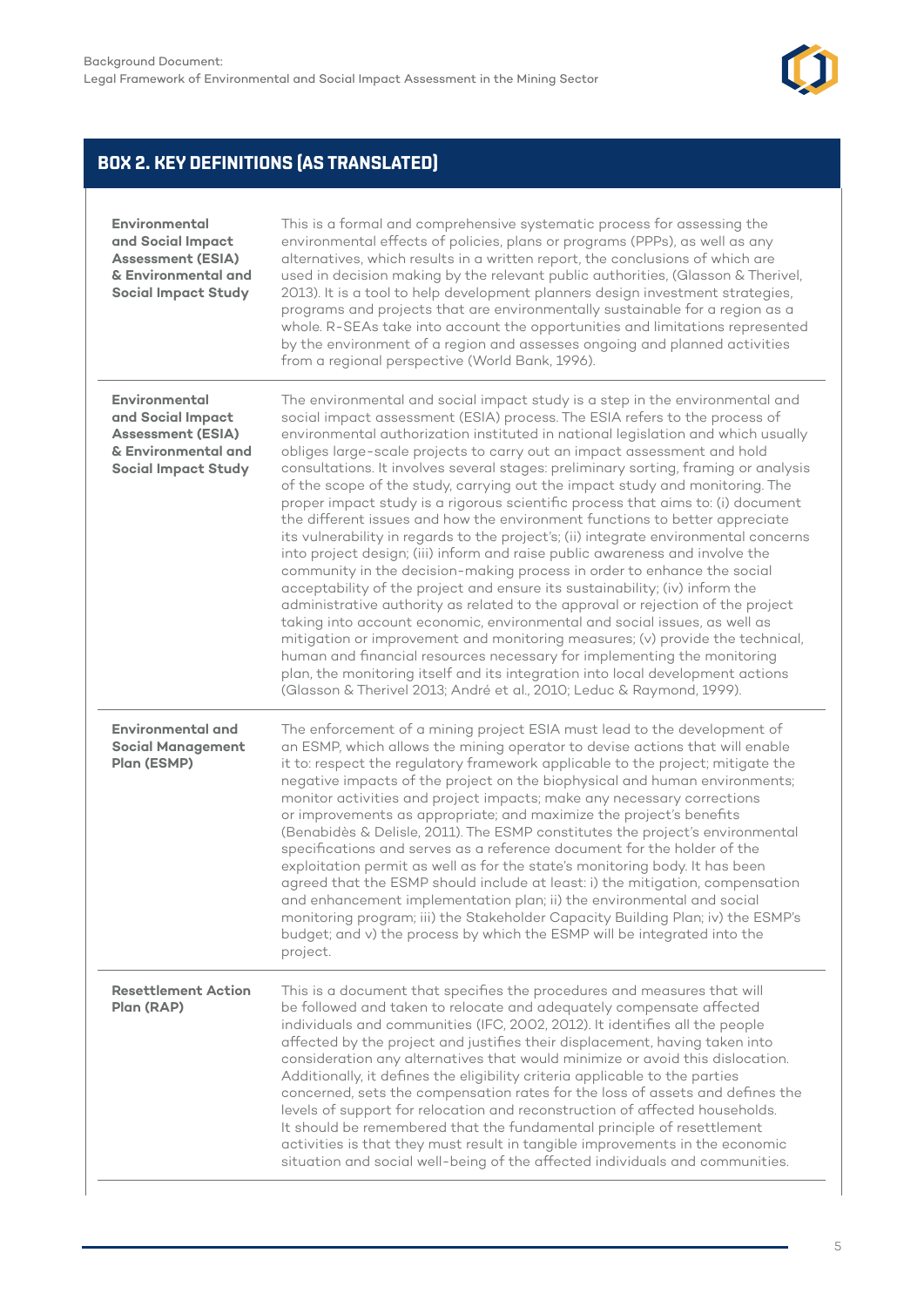

| <b>Closure and</b><br><b>Rehabilitation Plan</b>             | The process of closing a mine involves the conversion of a mine in operation<br>into a closed mine, in an orderly, safe and environmentally sound manner. The<br>closure and rehabilitation plan, which is always applicable to the particular<br>mine site, explains how the site will be closed and returned to its state prior to<br>exploitation, as far as this is possible (Government of Canada, 2013).<br>This document is concerned with the mining facilities themselves, the<br>conditions of the immediate environment, as well as the socioeconomic<br>parameters. The closure plan and final rehabilitation must include: (i) a<br>summary of the main points and conclusions, including closure targets,<br>timetables and financial guarantees; (ii) a description of the context of the<br>closure which includes the history of the mining company and its operations;<br>(iii) a detailed description of the mining facilities; (iv) a description of the<br>social and environmental characteristics of the area concerned, including<br>the resources most likely to be affected by the closure; (v) a presentation<br>of the closure plan which includes: the Schedule of Operations; the cost;<br>plans (schematics) of an appropriate scale and detail to clearly display<br>the proposals, including the final provisions for the site; and the technical<br>appendixes, which must provide the research details concerning the proposed<br>techniques and methods (Ricks, Steffen, Robertson, & Kirsten, 1999). |
|--------------------------------------------------------------|-------------------------------------------------------------------------------------------------------------------------------------------------------------------------------------------------------------------------------------------------------------------------------------------------------------------------------------------------------------------------------------------------------------------------------------------------------------------------------------------------------------------------------------------------------------------------------------------------------------------------------------------------------------------------------------------------------------------------------------------------------------------------------------------------------------------------------------------------------------------------------------------------------------------------------------------------------------------------------------------------------------------------------------------------------------------------------------------------------------------------------------------------------------------------------------------------------------------------------------------------------------------------------------------------------------------------------------------------------------------------------------------------------------------------------------------------------------------------------------------------------------------------------------------|
| Guarantee of<br><b>Closure and</b><br><b>Rehabilitation</b>  | The financial guarantee is a written agreement under which a mining company<br>agrees to pay a certain amount of money if it does not perform certain<br>activities properly (e.g., restoration) (Government of Canada, 2013). This is an<br>insurance mechanism, an element of governance, a solution to the bankruptcy<br>or failure of the operator and any resulting abandoned mines, a question<br>central to the post-mine issues, and a question of responsibility for future<br>generations.                                                                                                                                                                                                                                                                                                                                                                                                                                                                                                                                                                                                                                                                                                                                                                                                                                                                                                                                                                                                                                      |
| <b>Environmental Audit</b><br>or Environmental<br>Monitoring | The systematic and documented verification process to objectively obtain and<br>evaluate collected evidence (audit evidence) to determine whether activities,<br>events, conditions, environmental management systems, or any related<br>information is in accordance with the pre-established criteria (audit criteria)<br>(André et al., 2006).                                                                                                                                                                                                                                                                                                                                                                                                                                                                                                                                                                                                                                                                                                                                                                                                                                                                                                                                                                                                                                                                                                                                                                                         |
| Environmental<br><b>Release or Exit</b><br><b>Ticket</b>     | When the mining company meets the decommissioning requirements of the<br>government authorities and fulfills all the commitments of its closure plan, it<br>receives from the authorities a written certificate called an "Environmental<br>Release" which releases the company from its responsibilities, and the site is<br>then considered to be closed (Government of Canada, 2013).                                                                                                                                                                                                                                                                                                                                                                                                                                                                                                                                                                                                                                                                                                                                                                                                                                                                                                                                                                                                                                                                                                                                                  |
| <b>Public Engagement</b>                                     | Public participation is defined as the involvement of individuals and groups,<br>positively or negatively affected or interested in a proposed intervention<br>(that is, project, program, plan, policy) subject to a decision-making process<br>(André et al., 2006). Its purpose in the environmental assessment is to enable<br>citizens to participate in making decisions that impact their quality of life.<br>In addition to taking into account the concerns of the communities in the<br>establishment and implementation of policies and development projects, it<br>at the same time allows for citizen participation and the sharing of local and<br>traditional knowledge related to the physical environment and the social fabric<br>(Lanmafankpotin et al., 2013).                                                                                                                                                                                                                                                                                                                                                                                                                                                                                                                                                                                                                                                                                                                                                        |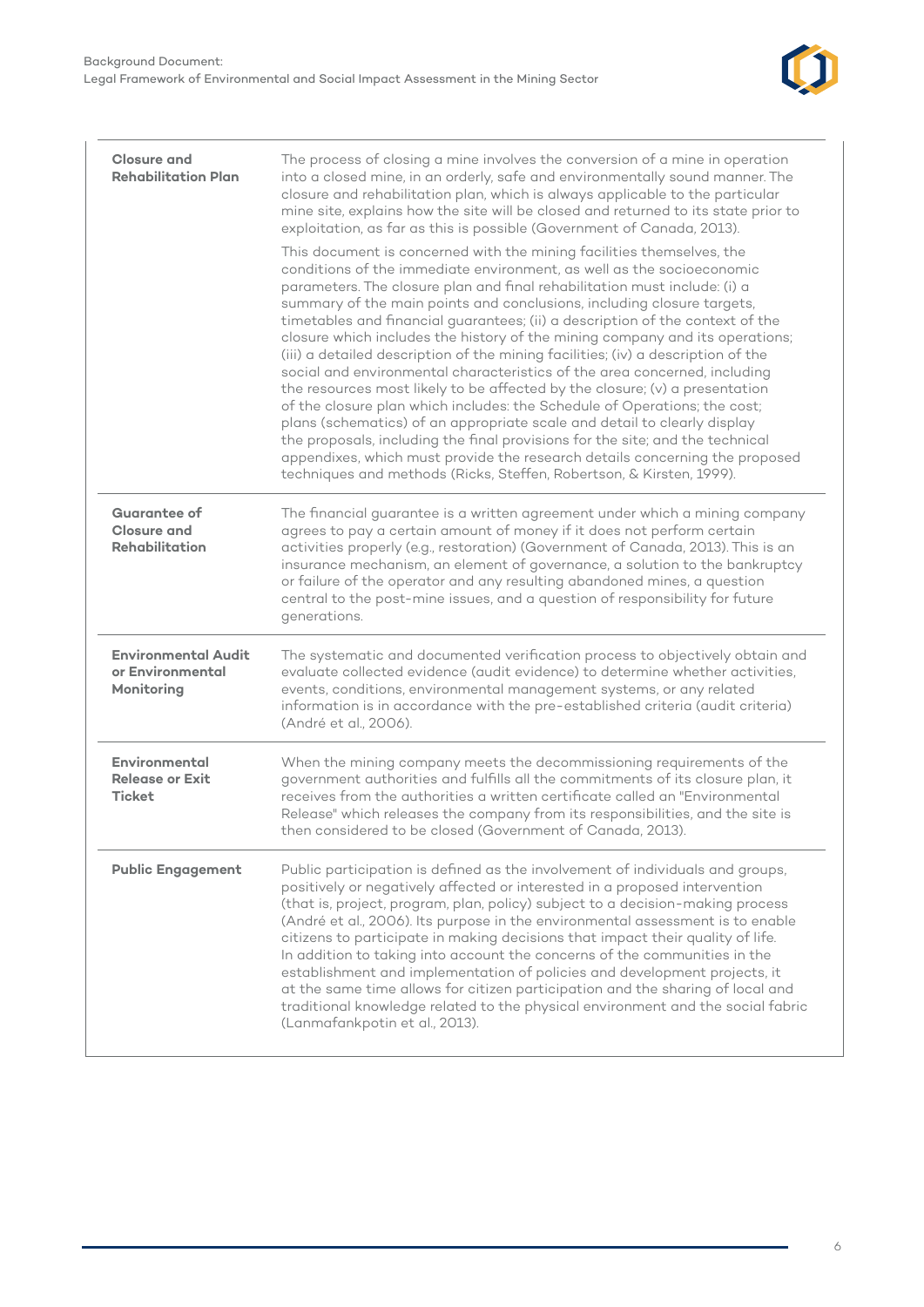

# <span id="page-11-0"></span>**3.0 IDENTIFICATION OF LEGAL PROBLEMS IN THE ASSESSMENT AND MANAGEMENT PROCESSES OF ENVIRONMENTAL AND SOCIOECONOMIC IMPACTS IN THE MINING SECTOR**

The identification of the main legal problems results from the analysis of several legal instruments from 22 IGF member countries:<sup>1</sup> mining codes and their implementing regulations, environmental codes and their implementing regulations as regards ESIAs and related plans, and nine publicly available mining contracts. Some of the texts and contracts examined are very recent (2018), while others are older (1971).<sup>2</sup> Some of the analyzed texts are under revision. Furthermore, the implementing regulations to provide the specifications for certain rules may not have been adopted or may not have been accessible. It should be noted that the review will be extended to a larger number of IGF member countries as part of the development of the guidance document.

This preliminary review identified several issues and gaps. These mainly relate to:

- The lack of clarity on the role of ESIAs and related plans as decision-making tools for public authorities in the mining permitting process (Section 3.1).
- The ambiguity concerning the rights of permit holders during the transition phase between exploration and exploitation (Section 3.2).
- The inadequate sequencing for the submission of ESIAs and associated plans during the permitting process (Section 3.3).
- The shortcomings in procedures for preparing and approving these documents, including the effective involvement of affected local communities (Section 3.4).
- The lack of appropriate mechanisms for monitoring and implementing these documents (Section 3.5).

Moreover, a cross-cutting problem has been noted in several of the analyzed jurisdictions: confusion or contradiction between several texts applicable to the mining sector within the same country, or the out-of-date nature of these texts.

# **3.1 LACK OF CLARITY ON THE ROLE OF ESIAS AND RELATED PLANS AS DECISION-MAKING TOOLS IN MINING PERMITTING PROCESSES**

#### **3.1.1 TWO DIFFERENT CONCEPTIONS OF THE ROLE OF ESIAS**

A fundamental issue currently divides environmental assessment experts in the mining sector: identifying the exact role assigned to ESIAs as decision-making tools in mining permitting processes. The answers to this question can be analyzed according to several approaches that generally reflect the different perspectives of the stakeholders.

According to one approach, the ESIA could be understood as a tool for identifying the best option for carrying out a mining project at the technical, financial, environmental and social levels. From

<sup>&</sup>lt;sup>1</sup> The 22 countries or jurisdictions are: Australia (Queensland), Botswana, Burkina Faso, Cameroon, Canada (Québec), Chad, Democratic Republic of Congo, Dominican Republic, Egypt, Equator, France, Ghana, Guinea, Mali, Morocco, Mauritania, Niger, Nigeria, Rwanda, South Africa, Tanzania and, Thailand.

<sup>&</sup>lt;sup>2</sup> The dates of the texts listed refer to the date of the last modification made to the text, at the time of our review. They are not necessarily the date on which the fully revised text has been adopted.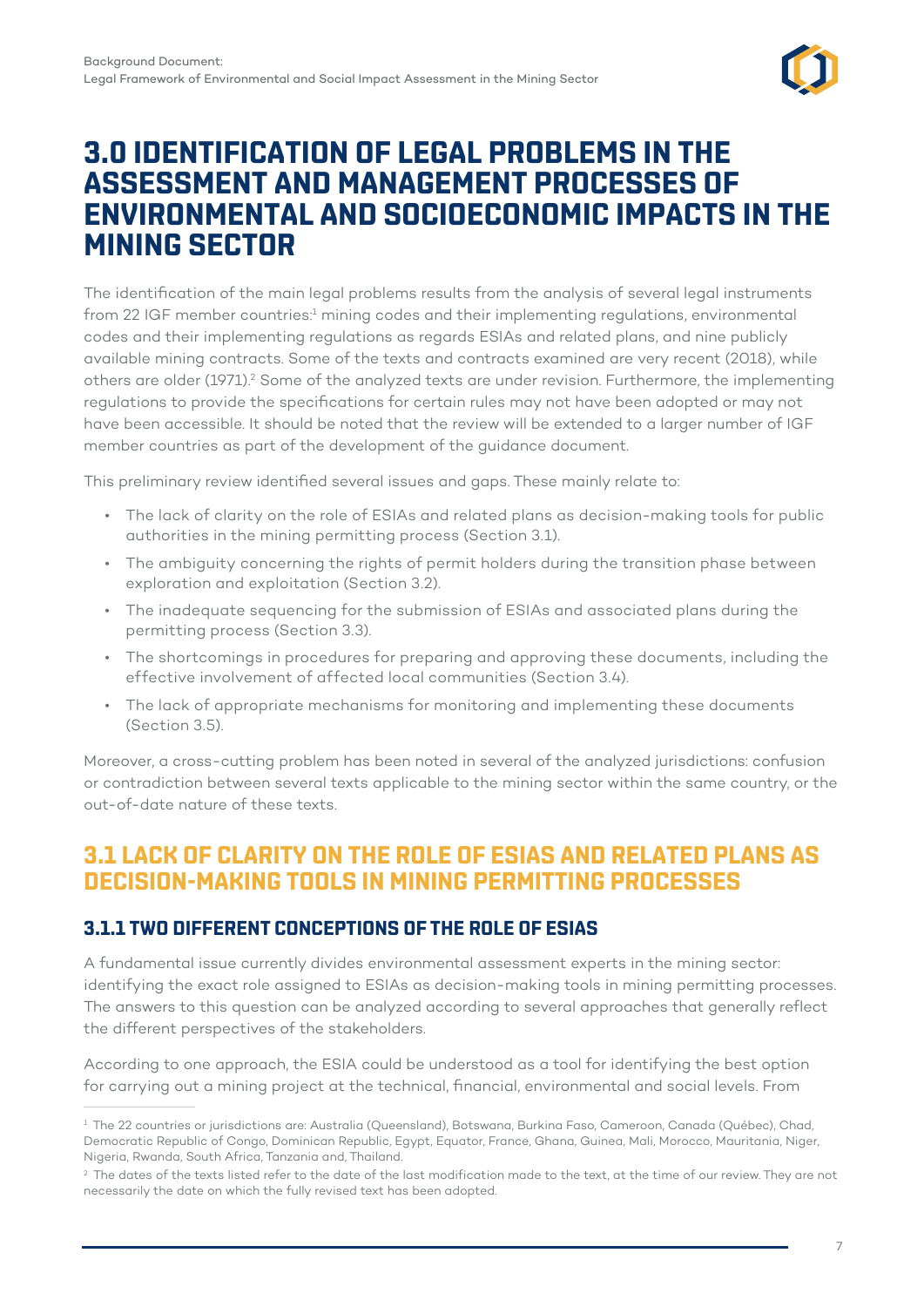

this perspective, the issue is not the approval of the mining project itself, but the choice of the best option for deploying it in the interests of all stakeholders. As a result, the public authorities in charge of granting environmental and mining permits can determine the conditions of implementation of the mining project by "choosing" and/or "optimizing" the best variant. From the perspective of the state, this means that there is no option to reject the mining project based on the results of an ESIA.

The difficulty with this approach lies in the fact that sometimes the best environmental or social variant is not always financially or technologically feasible. Should the exploitation proceed under a "variant" that is less satisfactory from an environmental perspective for example? Then, this approach assumes that the mining proponent presents several variants for the deployment of the project. The analysis of several variants is an important step because the selection process inevitably involves comparing different options. However, in the context of mining projects, and especially in the context of developing countries, some mining proponents often present a single variant as the only one available. Some justify this situation by arguing that there are no real alternatives in a mining project because the resource is stationary and specific. Apart from the fact that this statement is open to discussion , it significantly reduces the effectiveness of the ESIA process. The latter would then limit itself to making a single option acceptable, even when it makes it difficult to integrate the necessary and sufficient measures to limit or manage the major environmental and socioeconomic impacts.

According to a second approach, the ESIA appears as a real decision-making tool for public authorities in charge of granting environmental and mining licences. From this perspective, at least two options are open to the state: (1) select or determine the best variant for the project based on the available options, or (2) refuse the development of the project if all available options are unacceptable. In the latter case, the state may consider that the residual impacts exceed the capacity of the receiving environment or do not fit with a previously defined development policy for the area. As a result, when they are well developed, ESIAs and associated plans provide the public authorities with all the data needed to decide whether or not the project is acceptable.

This approach also raises difficulties. The first is the extent of the discretion of the public authority that rejects a mining project on the basis of the findings of an ESIA. The assessment of the unacceptability of a project may be controversial and it is important that mechanisms for transparency and control of the reasonableness of the decision be in place. This first difficulty is accentuated by another—the delimitation between the "acceptability" and "desirability" of a mining project. While acceptability here refers to the assessment of impacts and risks, desirability refers to a broader questioning about the desirability of a mining project. Indeed, public concerns often focus on the strategic choices regarding mining in a country, or the pertinence of national development policies. However, only a strategic environmental assessment (SEA) can provide a comprehensive and coherent response to such questioning. An SEA makes it possible to identify areas where mining is desirable and the conditions required for any operation. In this context, it sets the framework within which an ESIA for a specific project can take place and reduces the risk of rejection of projects at the time of the application for an exploitation permit.

As is often the case with complex issues, there is a gray area between the two conceptions of the roles that an ESIA may play. Indeed, what happens if the least harmful option for the environment and local communities (therefore the most desirable) is financially unsustainable to the mining operator? In such a case, should the project be rejected based on sustainable development issues? These questions demonstrate the importance for states to clearly choose an option to stop a project when the results of the ESIA require it.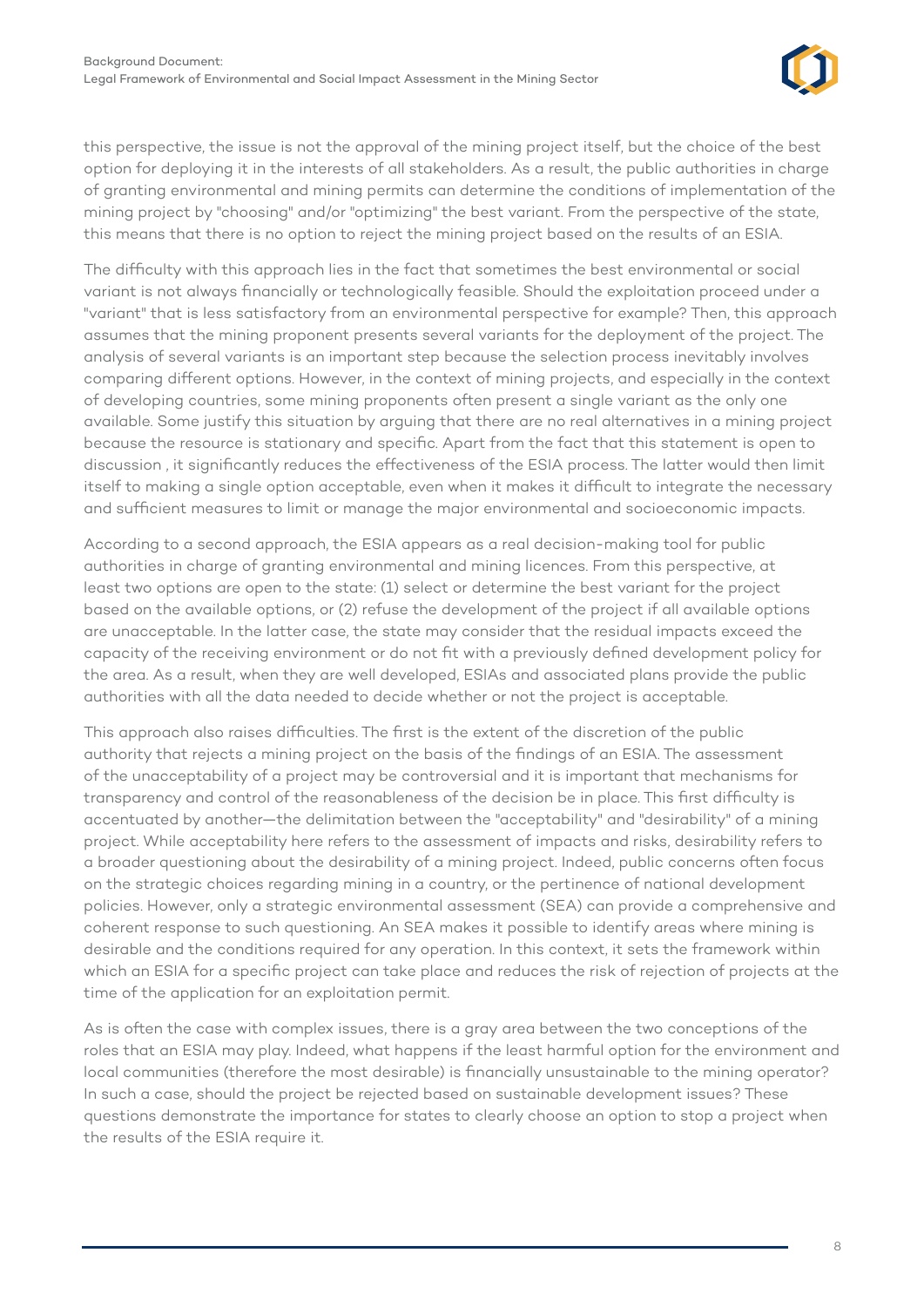

<span id="page-13-0"></span>The review of environmental and mining legislation has not made it possible to identify a clear choice between the two approaches. This uncertainty or silence usually results in confusing or contradictory rules on the rights and obligations of governments and mining companies during the process of granting exploitation permits, which becomes a potential source of challenges and litigation. Sometimes the approach adopted in the mining code is not in full compliance with the provisions of the environmental code. This brings up the need for proper interaction between environmental and mining laws within the same jurisdiction.

In conclusion, the second approach is preferable because it is important that the ultimate option for rejection of the project by the state is made explicitly available. This is essential to ensuring the credibility of the ESIA process, especially with respect to civil society and to managing the expectations of all stakeholders.



#### **FIGURE 1. WHAT ROLES DO ESIAS PLAY IN THE CONTEXT OF THE MINING PERMITTING PROCESS?**

#### **3.1.2 THE USE OF ASSESSMENT AND PLANNING TOOLS AHEAD OF THE ESIA PROCESS**

An important issue concerns exploration permits granted in areas that are particularly sensitive in environmental, social, cultural or security terms, for example. Very often, conducting an ESIA in this type of area proves to be complex and expensive, and the cost of completing the satisfactory measures to mitigate the negative impacts can be very high. Accordingly, rejecting a project on the basis of an ESIA may involve very high, unrecoverable losses for the mining investor. In situations where it is reasonable to expect that the project will be undesirable, how to balance the responsibilities of the government in granting exploration permits in such areas and the mining operator's decision to proceed with the exploration in such areas?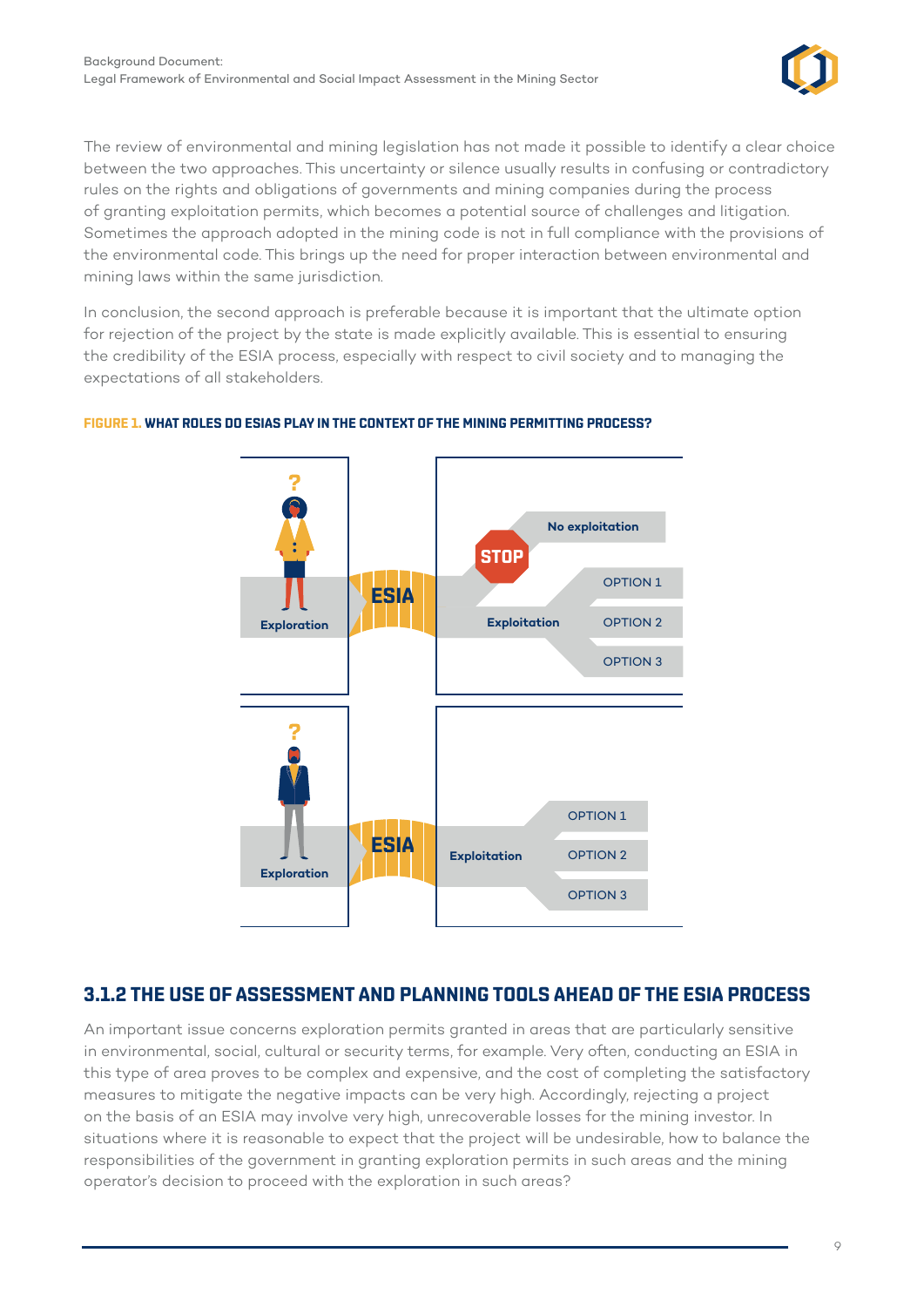

These situations are generally attributable to the absence of a strategic environmental assessment (SEA)—and therefore a strategic vision—before the granting of exploration permits. An ESIA can make it possible for the state to identify any environmental, social or cultural constraints—closely aligned with its land use plans—at the planning stage. For example, a prior superimposing of maps showing the location of potential deposits over those showing areas of major ecological importance may make it possible to define zones that should be excluded in the mining cadastre. This approach makes it possible to anticipate and take into account certain issues (including those related to biodiversity) before the ESIA process, and thus prevent them from revealing tardily unacceptable situations that will lead to the rejection of mining projects in these areas. Unfortunately, the review of several jurisdictions shows that there is very little legislation on SEA. However, it is essential to clarify the legal basis for elaborating SEAs, the binding nature of the zones excluded from any mining exploitation and the responsibilities of the institutions in charge of implementing the determinations of an SEA. Mining operators need clarity on areas where mining is possible, subject to certain conditions such as the conduct of an ESIA, as well as areas or circumstances in which mining is prohibited.

That said, the management of sensitive areas through an SEA process raises a delicate problem. What happens when an SEA recommends excluding an area from the mining cadastre, when exploration permits have already been granted? Should the exploration licences be withdrawn and the holders of these titles compensated? If so, what should be covered by the compensation? The sums already invested in research? The loss of value of the company's shares? In addition, is there any sort of obligation of compensation, if one considers that the exploration permit does not give a right to exploit a mineral? These questions are complex and difficult.

Another solution prior to conducting an ESIA would be to require exploration permit holders to conduct a scoping study or an environmental pre-feasibility review. This could provide the opportunity to check for major environmental and socioeconomic constraints early in the research phase, an initial stage of the project. A requirement of this type does not exist in virtually any of the laws analyzed. However, this option would ideally complement an SEA and should not be used in sensitive areas already excluded from any mining exploration or exploitation. In addition, scoping studies carried out on simple project concepts should never replace the conducting of a proper ESIA at a later stage of the project.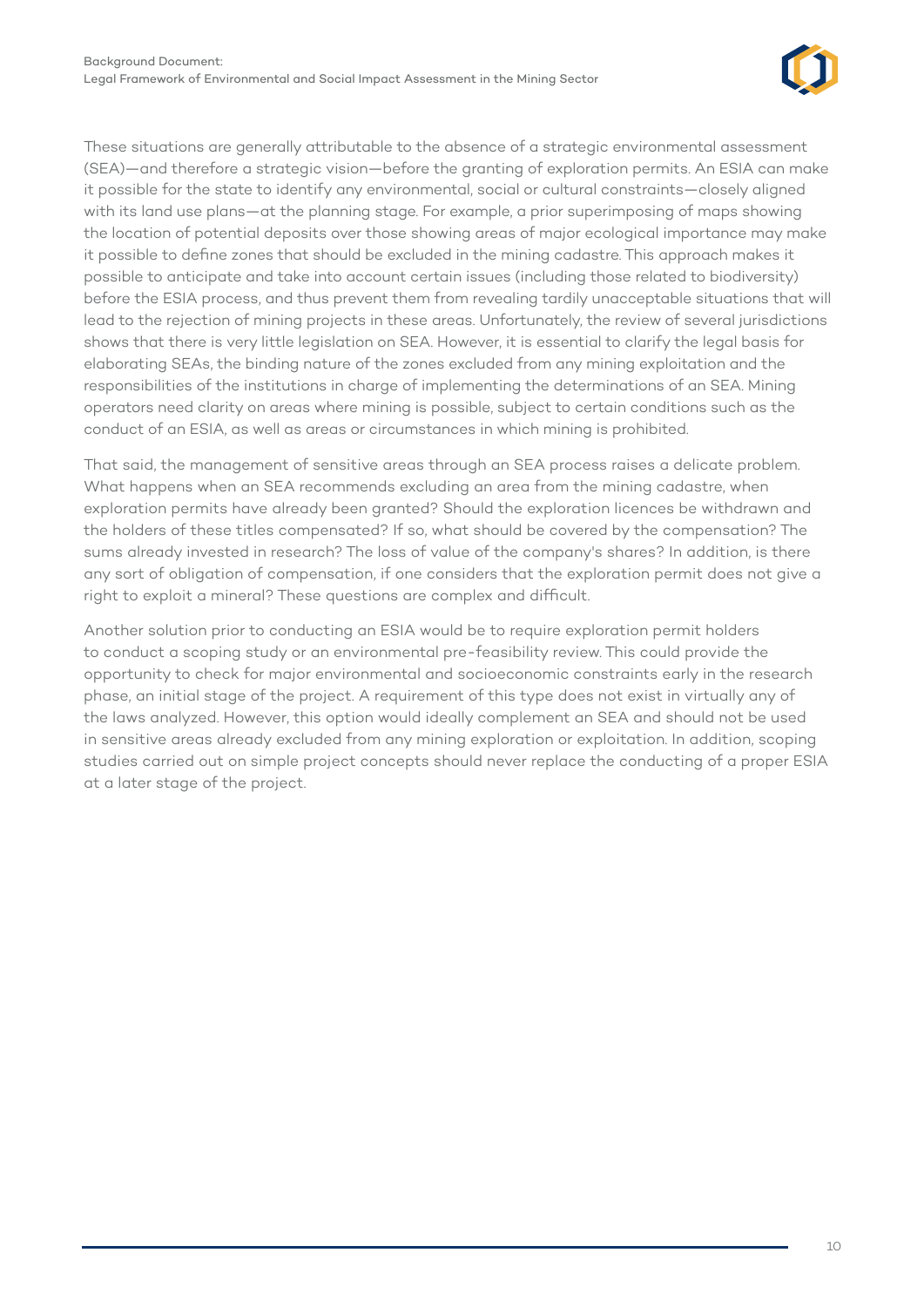

#### <span id="page-15-0"></span>**FIGURE 2. THE GRANTING OF RESEARCH PERMITS IN SENSITIVE AREAS, A HIGH-RISK APPROACH**



In conclusion, the question of the role of ESIAs and associated plans in the mining permitting process affects not only the techniques for developing and presenting the results of the ESIA; it also has significant consequences regarding the rights and obligations of stakeholders during the processes for granting mining permits.

## **3.2 AMBIGUITY CONCERNING THE RIGHTS OF THE HOLDER OF AN EXPLORATION PERMIT DURING THE TRANSITION PHASE BETWEEN EXPLORATION AND EXPLOITATION**

Mineral exploration is a highly speculative and risky activity. For mining companies (junior companies in particular) engaged in exploration, the risk may be partially offset by the fact that, in the event of the discovery of a deposit whose exploitation is economically viable, they could be assured of proceeding to the exploitation phase or selling their exploration permit to a major company with similar guarantee. The granting of such a guarantee may seem obvious from a purely financial point of view as well as from the point of view of the promotion of mining exploration projects: the company that takes the risk of investing in exploration must reap the benefits in the event of success (discovery of a deposit). However, when integrating the assessment and management of environmental, social and economic impacts, the issue becomes more complex.

The question of whether the holder of an exploration permit has a "guarantee" or a "legitimate expectation" to the granting of an exploitation permit is addressed differently in the analyzed national laws than in the mining contracts. Most of the laws provide ambiguous answers that may be subject to conflicting interpretations in the event of a dispute.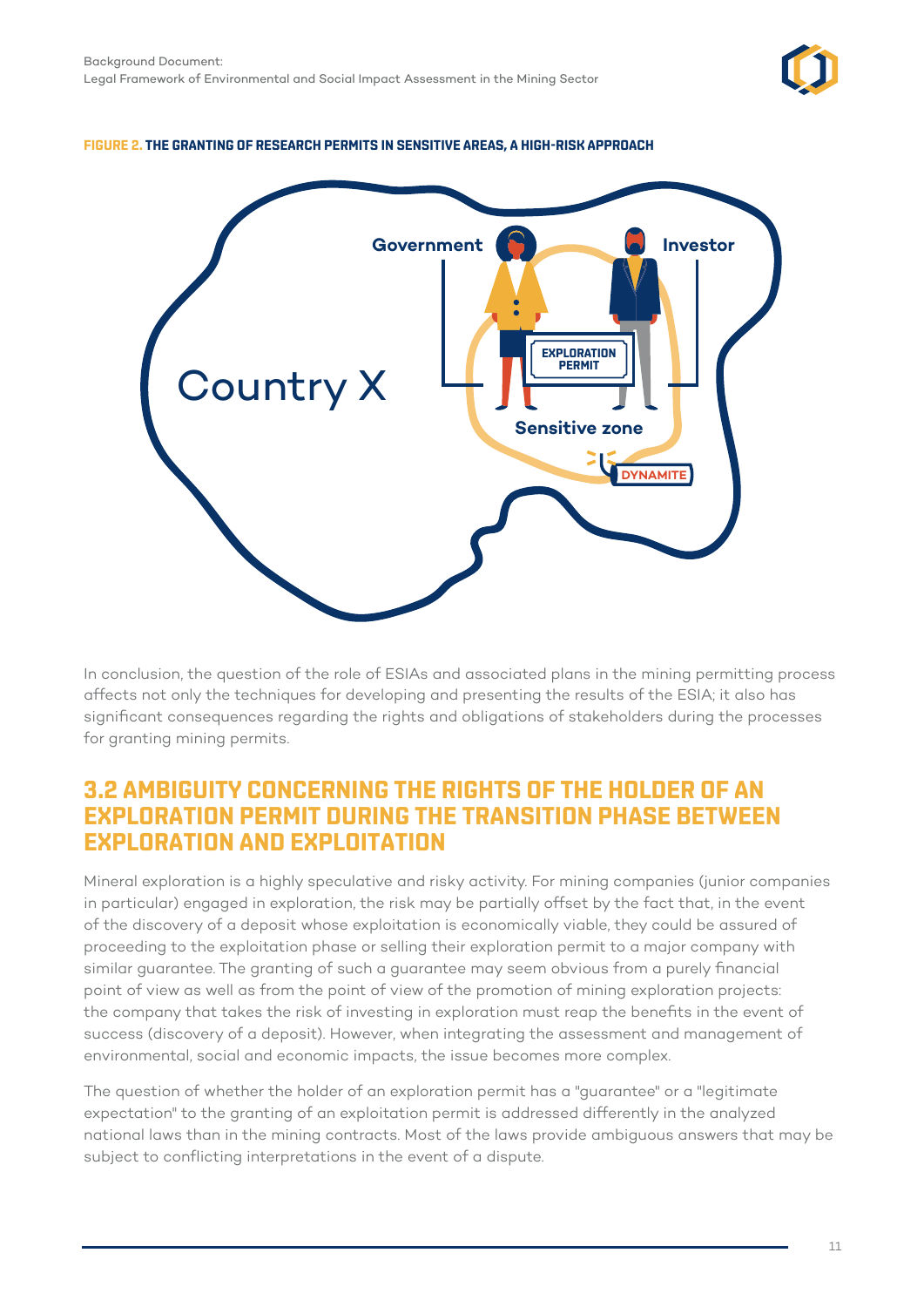

<span id="page-16-0"></span>At least four approaches can be identified and are presented here in descending order according to the "absolute" nature of the rights granted to the holder of the exploration permit in obtaining an exploitation permit.

## **3.2.1 A RIGHT TO OBTAIN THE OPERATING PERMIT**

Some mining laws explicitly or implicitly give the holder of an exploration permit an absolute right to be granted an exploitation permit without considering if all criteria for exploitations rights are met. This means that the government cannot refuse to grant an exploitation permit, based, among other things, on the ESIA assessment. However, the environmental legislation of the countries adopting this approach specifies that an exploitation permit cannot be granted without the approval of an ESIA. One possible conclusion of this inconsistency between mining and environmental texts would be to consider that the conducting and approval of the ESIA is a mere formality or that it cannot be used as a basis for rejecting a mining project.

This type of legislation thus provides, for example, that "any holder of a research permit who has provided proof of the existence of a deposit within its perimeter" is entitled to the exploitation permit.<sup>3</sup> Another example, which can be interpreted in the same way, is to state that the exploitation permit "can only be ceded to the holder of a research permit" and that "the holder is entitled" if he fulfilled his obligations pursuant to the 'research permit.'"4

Furthermore, the same result shall be achieved if the legislation allows for the conclusion of contracts that cover both the exploration and exploitation phases. These contracts are problematic and are fortunately becoming less frequent. In fact, with this type of contract, the mining operator is granted exploitation rights before the identification of an exploitable deposit and the preparation of an ESIA. Contracts of this type govern mines still in operation or that have been concluded recently.<sup>5</sup>

#### **3.2.2 A RIGHT TO OBTAIN THE OPERATING PERMIT WHEN THE REQUIRED CONDITIONS ARE FULFILLED**

This approach is common among the legislative texts analyzed. It means that the holder of the research permit will be "entitled" to obtain the operating permit as soon as it has fulfilled its regulatory obligations; which include, in principle, the development and approval of an ESIA. This approach tries to reassure mining companies while preserving the state's power to make final decisions.

Thus, certain mining codes provide that the operating permits shall be "granted [by right]... to the holder of an exploration permit who has fulfilled its obligations under the Mining Code and filled an application in accordance with the regulations"6 or that the holder of the research permit "who has fulfilled all the conditions attached to the provisions of this Act, shall be entitled to the grant of a Mining Lease."7

An ambiguous wording that could be interpreted as a right to obtain an exploitation permit would be, for example, that the holder of the exploration permit has "the exclusive option to obtain" the exploitation permit "subject to the requirements set forth in this Act."8

<sup>&</sup>lt;sup>3</sup> Cameroon, Mining Code (2016), Article 46.

<sup>4</sup> Mali, Mining Code (2012), Article 64.

<sup>5</sup> Mirador Contract (Ecuador, 2012).

<sup>6</sup> Guinea, Mining Code (2013), Article 30.

<sup>7</sup> Nigeria, Mining Code (2007), Article 60.2

<sup>&</sup>lt;sup>8</sup> Dominican Republic, Mining Code (1971), Article 35.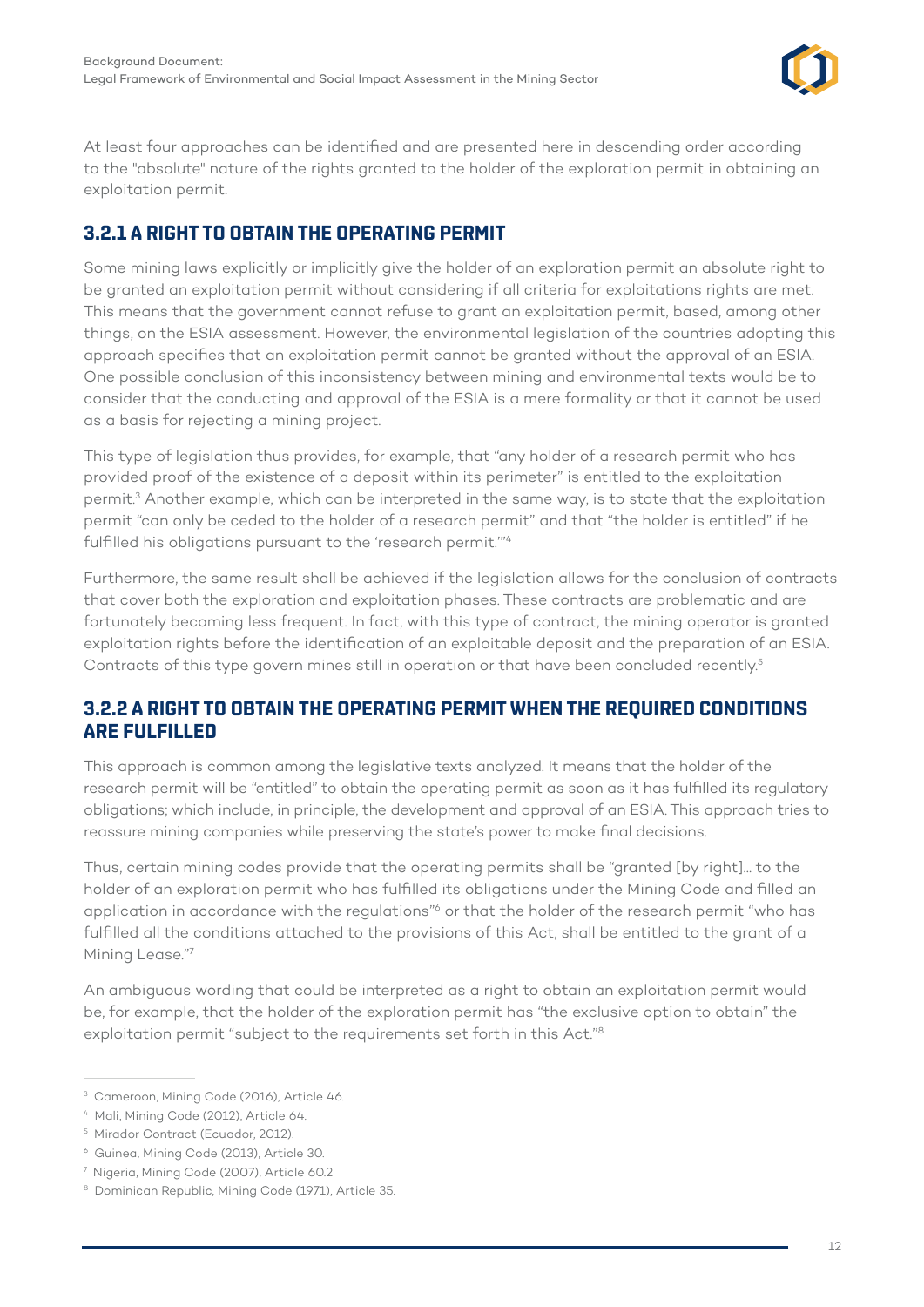

<span id="page-17-0"></span>However, it is not certain that all stakeholders always have the same understanding of the implications of this guarantee offered *subject to certain conditions*. For example, consideration should be given to whether the application file for exploitation permit should include an environmental authorization or certification based on an approved ESIA or simply an ESIA (see Section 3.3.1). Indeed, if the holder of the exploration permit must first have the ESIA approved before applying for an exploitation permit, no right to "obtain the permit" exists until the ESIA has been approved. Otherwise, if the approval of the ESIA occurs at the same as or after the application for an exploitation permit, this could result in a legitimate expectation to obtain the exploitation permit before the approval of the ESIA and related plans. The slightest ambiguity in this area can be a source of major conflict.

#### **3.2.3 AN EXCLUSIVE RIGHT TO APPLY FOR THE EXPLOITATION PERMIT AND THE RIGHT TO OBTAIN IT, WHEN THE REQUIRED CONDITIONS ARE FULFILLED**

This approach consists of guaranteeing the mining operator the exclusive right to apply for the exploitation permit for its exploration zone. Wording granting the holder of the operating permit an "exclusive right to apply for ... an exploration permit ... if it has fulfilled its obligations under this Code" falls within this approach.<sup>9</sup>

This means that the holder of the research permit has an exclusive right to apply for the permit and is shielded from competition. The logic here seems to be to give the person who took the risks related to the exploration or who holds the exploration permit priority in proceeding with the exploitation.

On the other hand, legislation adopting this approach also cites, in one form or another, the "entitlement" to a permit, subject to compliance with the legal requirements. For example, a recent mining code prescribes to the holder of a research permit the "exclusive right to request and obtain" the operating permit "subject to compliance with legislative and regulatory provisions," but adds in another article that the permit shall be granted "after the approval of the National Mining Commission," an inter-ministerial body responsible for examining application files.10 Along similar lines, it is stated that the holder of the exploration permit has the "exclusive right to apply for and be granted a mining right," but that this shall be subject to certain conditions such as "comply with the conditions of environmental authorization."11 In some cases, it is stated that the research permit confers "the exclusive right to the application for the site license" and that the latter "can only be granted to the holder [of the research permit] after the existence of a deposit has been demonstrated."<sup>12</sup>

A comparative reading of the different provisions from several of the jurisdictions analyzed makes it possible to ascertain that they have adopted this approach, for example when it is stated that the holder of the exploration permit "is entitled to the grant of an operating license,"<sup>13</sup> or that "Subject to this Act ... the Minister ... shall, within sixty days of receipt and subject to all obligations having been satisfied, grant the applicant a mining lease... ."14

<sup>9</sup> Burkina Faso, Mining Code (2015), Article 32

<sup>&</sup>lt;sup>10</sup> Chad, Mining Code (2018), Article 66.iii and Article 110.

<sup>&</sup>lt;sup>11</sup> South Africa, Mining Code (2008), Section 19.1.b - 2.b.

<sup>&</sup>lt;sup>12</sup> Morocco, Mining Code (2015), Articles 42 and 48.

<sup>&</sup>lt;sup>13</sup> Tanzania, Mining Code (2010), Article 39. See also Articles 41, 42, 50, 51.

<sup>14</sup> Ghana, Mining Code (2015), Article 39.2.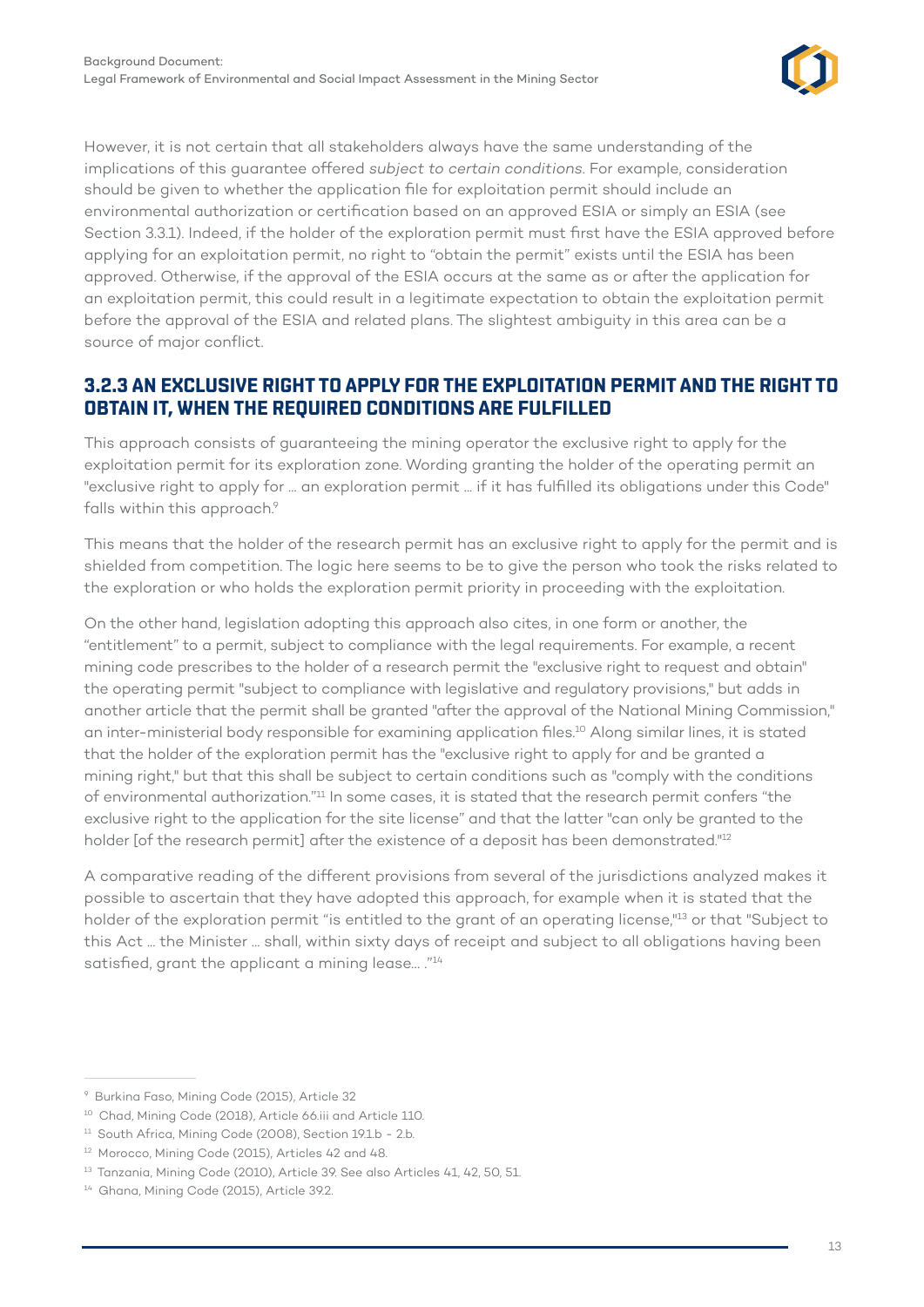

### <span id="page-18-0"></span>**3.2.4 A SIMPLE RIGHT TO APPLY FOR AN EXPLOITATION PERMIT**

In some of the mining laws analyzed, particularly in developed countries, the holder of the exploration licence does not hold any special rights with respect to the granting of an exploitation permit. In practice, these texts are silent on the question.15 This can be interpreted as meaning that exploration permit holders may apply for the operating licence just like any investor in the territory. However, it can be noted that exploration permit holders do enjoy a comparative advantage, as they have the best data to initiate the application for an exploitation permit.

### **3.2.5 CONCLUDING REMARKS**

In conclusion, addressing ambiguities about the rights of exploration permit holders in mining laws and policies is important to prevent conflict during the transition phase between exploration and exploitation. Where the legal framework is unclear, arbitral tribunals are given the latitude to resort to and determine the content of the legal concept of "legitimate expectations" of the mining investors in obtaining exploitation permits. This notion has been used by some arbitral tribunals to determine whether a state has violated its international obligation of fair and equitable treatment toward the investor, a controversial notion with nebulous scope.

The idea that investors might have a legitimate expectation of the approval of an ESIA and the granting of a mining permit is highly problematic in that it frustrates the very purpose of an ESIA process. It again demonstrates the importance of clarity in domestic law on the investor's rights during the transition phase between exploration and exploitation, and on whether such rights include a legitimate expectation to the approval of an ESIA. In fact, one issue is to provide a guarantee to the exploration permit holders that what they will find will not be attributed to another proponent while the first has the will and the capacity to proceed with the exploitation. Another issue is providing a guarantee that permit holders will be able to proceed with exploitation as soon as they find an economically viable deposit. If the first guarantee seems legitimate, the second is highly risky and undermines the genuine raison d'être of an ESIA.

Furthermore, clarifying the content and limit of the rights of exploration permit holders would allow investors to make an informed decision before starting a mining exploration or exploitation project, as well as allowing the government to make an informed choice regarding the promotion and management of mining on its territory, particularly with respect to the granting of exploration permits.

# **3.3 INADEQUATE SEQUENCING FOR SUBMITTING ESIAS AND RELATED PLANS DURING THE PERMITTING OR NEGOTIATING PROCESSES**

Analyzing the sequencing for the submission of ESIAs and related plans implies verifying, on the one hand, that all these documents are required by law and, on the other hand, that they are developed and submitted at the right time during the permit granting process. This is an important issue because this sequencing ultimately determines the exact role these documents play, as well as the government control over the entire process. At the same time, a good sequencing is essential to ensure that ESIAs and related plans are not only developed, but also well developed before the start of mining operations.

It should be clarified at this point that some of the environmental and mining laws analyzed clearly indicate that ESMPs and closure plans are integral parts of the ESIA, while others seem to consider

<sup>&</sup>lt;sup>15</sup> Quebec Mining Code (2018); Thailand, Mining Code (2017).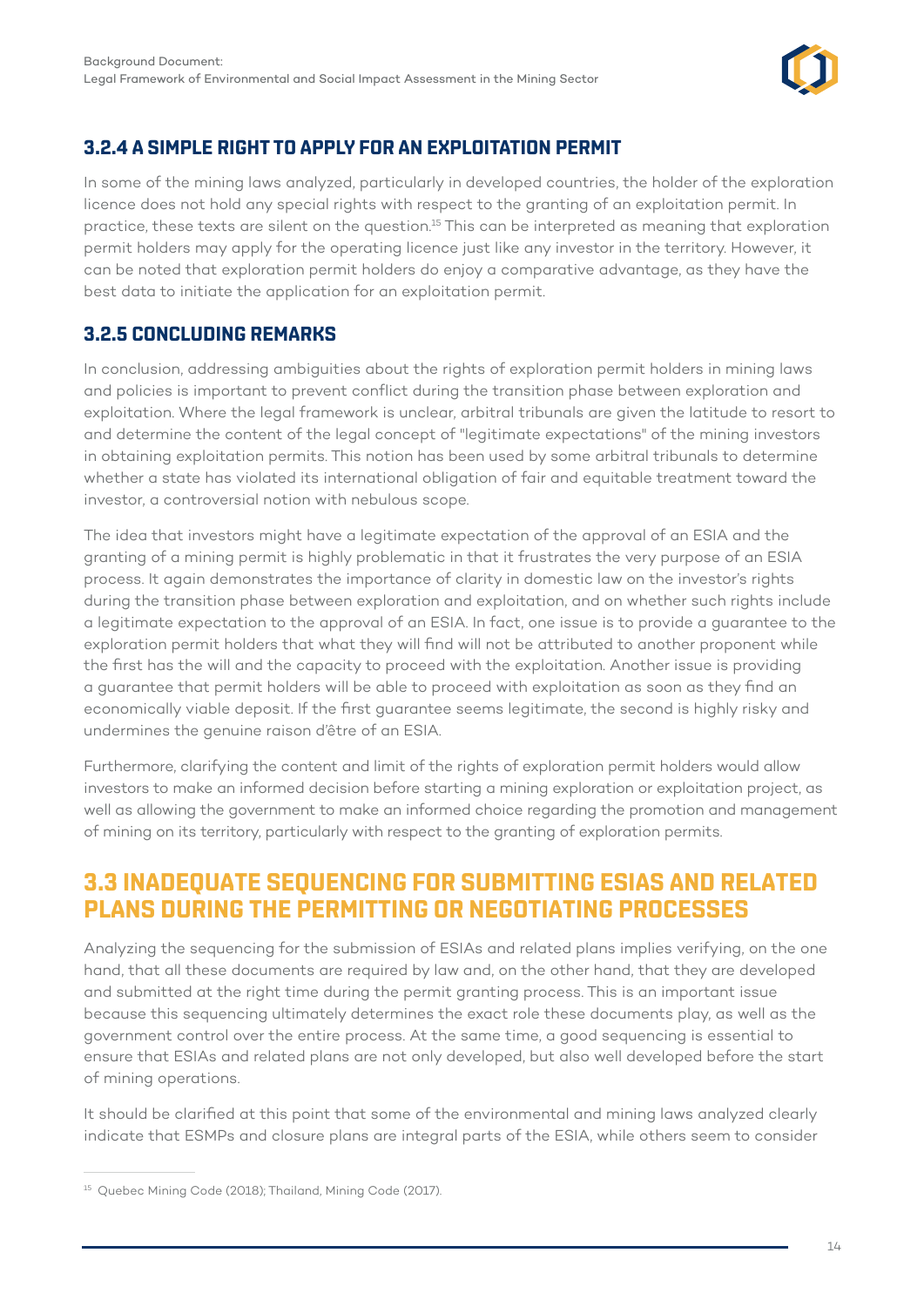

<span id="page-19-0"></span>the closure plan as a separate document. This difference will be mentioned whenever it is relevant to the analysis.

The main gaps identified are related to:

- The failure to require an ESIA and related plans prior to the granting of the exploitation permit (Section 3.3.1).
- The failure to require a closure plan prior to the start of mining operations (Section 3.3.2).
- The failure to require a guarantee for closure and rehabilitation before the start of mining operations (Section 3.3.3).

#### **3.3.1 FAILURE TO REQUIRE AN ESIA AND RELATED PLANS BEFORE THE GRANTING OF THE EXPLOITATION PERMIT**

Almost all the legislation analyzed requires at least the preparation of an ESIA. However, four situations can be distinguished:

- **ESIA and related plans before applying for a permit:** They must be developed and approved prior to filing the exploitation permit application. In this first case, mining legislation requires that the exploitation permit application file includes a "favourable decision,"<sup>16</sup> or a "certificate of environmental compliance"17 issued after the ESIA and related plans have been "approved" by the competent authority.<sup>18</sup> This means that the operator cannot apply for the permit until the ESIA has been conducted and approved.
- **ESIA and related plans before the start of exploitation:** The ESIA and related plans must be conducted and approved after the submission of the mining permit application, but before the permit is granted or operations begins.<sup>19</sup> This is the case when mining legislation requires that the ESIA report be submitted with a certificate of validity of the exploitation permit, which is usually granted on a "provisional" basis.<sup>20</sup> This is also the case when the mining code prescribes that it is the holder of the exploitation (and not exploration) permit who submits the ESIA.21
- **ESMPs and closure plans after the approval of the ESIA and before the start of operations:** In some cases, the ESIA may be approved without taking into account the ESMP or the closure plan. The texts then allow the mining proponent to submit the associated plans for approval at a later stage.
- **Closure plans after the start of exploitation:** In this case, a closure plan is required to be developed during exploitation. It should also be noted that when the mining project has started without an ESIA, an environmental audit will be needed to develop an ESMP.

The second, third and fourth situations raise many concerns. Even when the exploitation permit is granted on a provisional basis, the investor may consider that the granting of this permit has already created "legitimate" expectations on which it based itself to conduct the ESIA, sometime at very high cost. In any case, what happens if after granting of the exploitation permit (provisional or not), the environmental permit is not granted or the ESIA is rejected? This type of approach creates uncertainty and confusion for all stakeholders. Clarifying these points from the outset is as important

<sup>16</sup> Burkina Faso, Mining Code (2015), Article 41.

<sup>&</sup>lt;sup>17</sup> Niger, Mining Code 2006, Decree 2006-265 Application of the Mining Code, Article 29.

<sup>&</sup>lt;sup>18</sup> Guinea, Mining Code 2011, Article 30; DRC, Mining Code 2018, Article 69.

<sup>&</sup>lt;sup>19</sup> South Africa, Mining and Petroleum Code (2009), Section 39.

<sup>&</sup>lt;sup>20</sup> Ecuador, Decree on the Environmental Regulation of Mining Activities, Article 10.

<sup>21</sup> Morocco, Mining Code (2015), Article 59.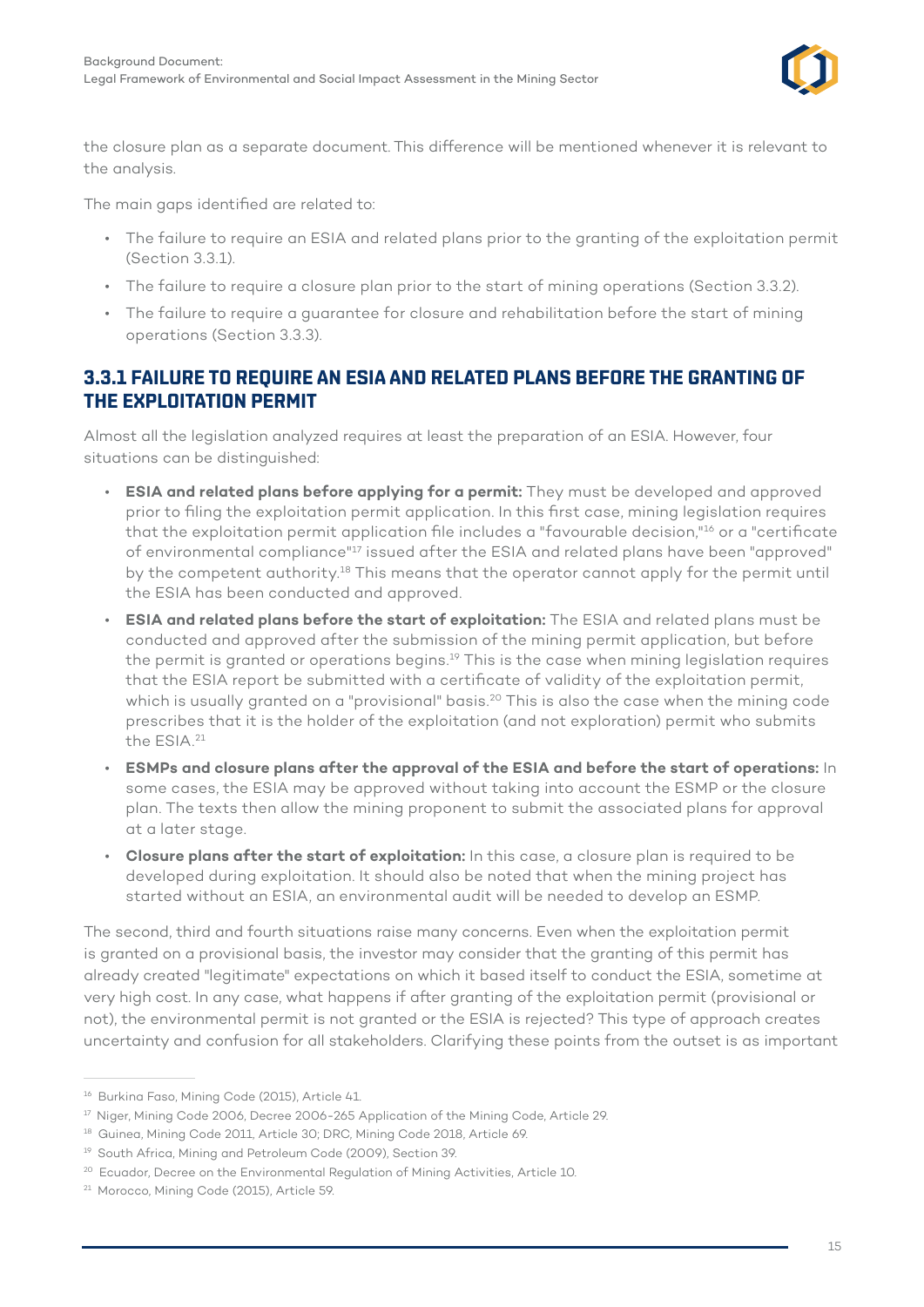

<span id="page-20-0"></span>for governments—which have the responsibility to protect the public interest in their territory—as for mining companies that take the risks of investing in a mining project.

Sometimes the combined reading of mining and environmental legislation in the same country does not allow for the clear identification of the process. For example, in some of the jurisdictions analyzed, there was inconsistency between mining and environmental legislation in terms of when the ESIA is to be developed. This occurs in situations when, for example, the mining code states that the ESIA must be prepared by "the holder of the mining exploitation permit,"<sup>22</sup> suggesting that the ESIA is conducted by someone who has already obtained the exploitation permit, while the environmental text states that "the decision on environmental acceptability" is to be made on the basis of an ESIA which must be submitted also in the application for the exploitation permit and provides for the annulment of the permit in cases of non-compliance.<sup>23</sup> This contradiction can be a source of conflict between the government and the mining operator.

Another identified problem is the case when the related plans are required to be approved only after the ESIA is approved. Laws usually require that EIAs be subject to public consultations. When ESMP and closure plans are required only after the approval of the ESIA, then these plans will not subject to public scrutiny—which will have an impact on their implementation throughout the life cycle of the mine.

That said, the majority of the mining and environmental legislation analyzed require the development of an ESIA and its ESMP before the granting of the exploitation permit.

#### **3.3.2 ABSENCE OF A CLOSURE AND REHABILITATION PLAN BEFORE THE START OF OPERATIONS**

The requirement of a closure and rehabilitation plan prior to the granting of the exploitation permit is not yet systematic in all the analyzed jurisdictions. While most of the texts reviewed require the submission of a closure and rehabilitation plan, not all texts require this submission at the same phase of the life cycle of the mine. However, mining is one of the few sectors where the end of the project must be planned out before it starts; all mines will close one day and sometimes unexpectedly.

Some mining codes do not expressly require that a closure and rehabilitation plan be submitted by the mining operator prior to the granting of the exploitation permit. This is the case when the plan is to be developed by the "holder of the exploitation permit."<sup>24</sup>

In some cases, the legislation even requires that the plan be developed or approved six months to one year before the planned closure date. Hence, some legislation requires the holder of the exploitation permit to prepare "six (6) months before [the] closing date, in collaboration with the Administration of the territory and the local community, a plan for the closing of its exploitation operations."<sup>25</sup>

This type of approach is not in line with international best practices: the closure plan is an ESIArelated component and needs to be developed before operations start. At minimum, a preliminary closure plan should be developed at this stage, and should be periodically updated during the mine life cycle. Furthermore, this approach raises issues during the permitting process and mining contract negotiations. What happens if, after the start of exploitation, the proposed closure plan is not accepted by the government or the local communities and thus results in social conflict? In such a situation, is it still possible or desirable to close a mine in operation, or should it continue operating

<sup>22</sup> Morocco, Mining Code (2015), Article 59.

<sup>&</sup>lt;sup>23</sup> Morocco, Law 12-03 on ESIAs (2003), Articles 7 and 18.

<sup>&</sup>lt;sup>24</sup> Morocco, Mining Code (2015), Article 60.

<sup>&</sup>lt;sup>25</sup> Guinea, Mining Code 2011, Article 131.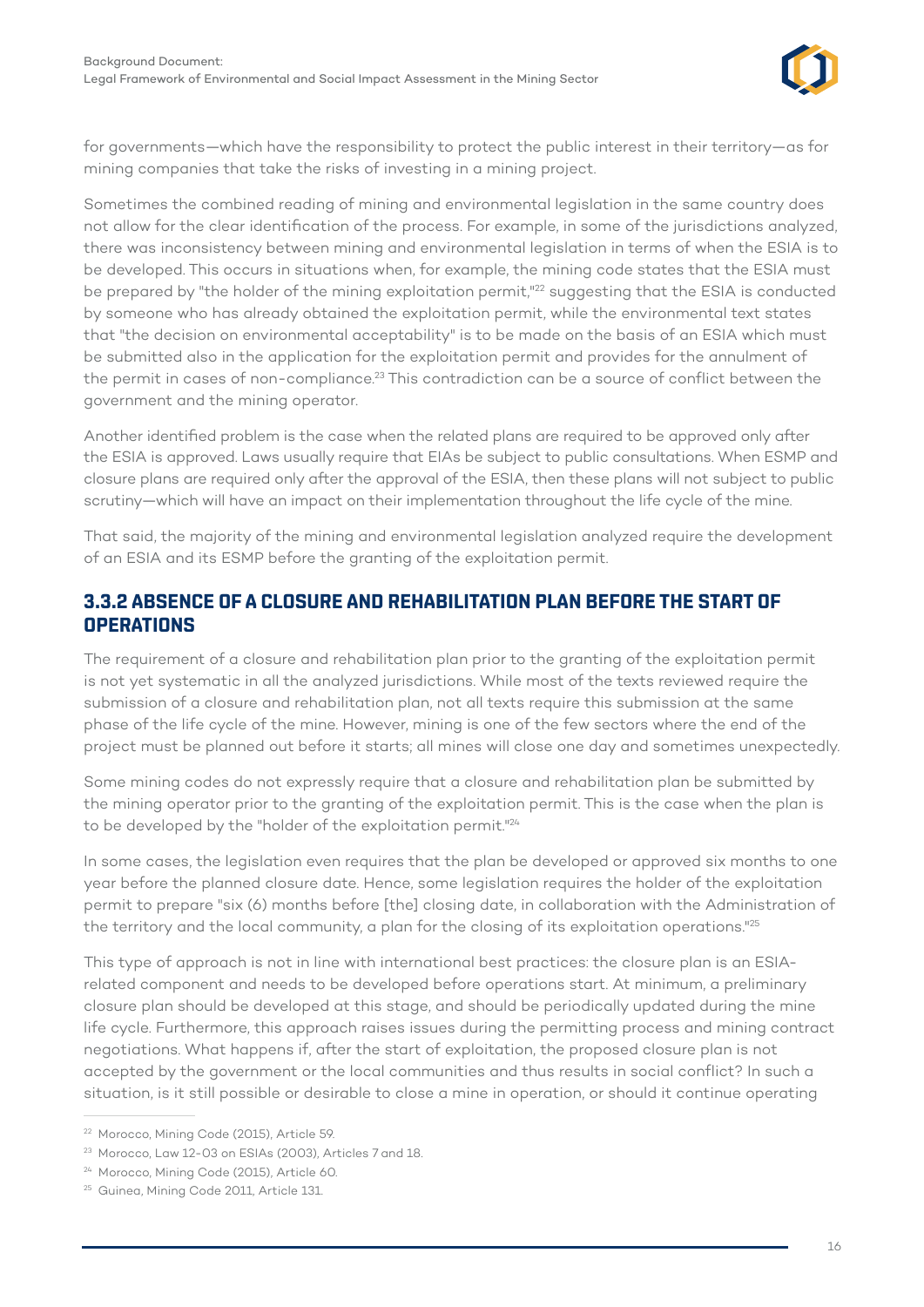

<span id="page-21-0"></span>with the risk of creating a huge environmental liability at the end of operations? What happens if the closure plan is ultimately so costly in its implementation that it jeopardizes the economic viability of the mining project? In such a case, would the mining operator have begun operations if it had realized what its true costs were? Would it have been possible to convince investors or banks to finance the project with closure costs this high?

In practice, it should be noted that several mining operations in developing countries began at a time when national laws were not yet adequately addressing these issues and, the mining contracts did not integrate these issues. Also, some mines still in operation today are without closure plans and only commit themselves to remedy the problem only when the provisional closure date is soon approaching. This leads to longer, more complex and costly procedures, with strong pressure on all stakeholders to come to an agreement quickly. It is therefore important that governments engage in consultations as soon as possible to address such situations for the benefit of all stakeholders.

#### **3.3.3 THE LACK OF FINANCIAL GUARANTEES REGARDING CLOSURE AND REHABILITATION**

When a closure plan is not submitted before operations start, it is highly likely that there will not be an appropriate financial guarantee for the mine closure and rehabilitation. In fact, the amount of the guarantee must reflect the estimated cost of the closure and rehabilitation, and this cannot be calculated without a closure plan. When there is no financial guarantee or when its amount is not sufficient, there is a higher risk that these mines and projects will be abandoned, especially in the case when operation are suddenly terminated due to financial, climate or security reasons, among others.

Most of the mining laws analyzed require the inclusion of a financial guarantee that can take many forms, ranging from an irrevocable letter of credit, a performance bond<sup>26</sup> to a fiduciary account with a central bank.27 In some jurisdictions, the competent authority has some discretion in the choice and collection of the guarantee and may for example "require the payment of the entire guarantee when [it] judges that the financial situation [of the licensee] or the reduction in the expected duration of its activities may prevent the payment of part or all of this guarantee."<sup>28</sup> In some cases, the financial guarantee required is not specific to the rehabilitation and closure of the mine but covers any damage that might be caused to people as a result of the mining activity.<sup>29</sup>

Mining legislation in some countries does not provide for a financial guarantee for the mine's closure and rehabilitation.30 However, when provided for, the financial guarantee mechanisms and the management procedures do not always allow the mining operator to bear the responsibility for the closure and rehabilitation. Thus, some legislation requires the creation of a fiduciary account "established by decree and [whose] terms of operation shall be determined by a joint order of the ministers in charge of mines, environment and finance."<sup>31</sup> This suggests that the account is not maintained by a third party such as a central or commercial bank but by the state which is responsible for the management of the account. According to this line of thinking, this approach would result in state liability for mismanagement of funds or the impossibility for the operator to access them in a timely manner.

<sup>&</sup>lt;sup>26</sup> Dominican Republic, Environmental Code (2000), Article 47 (representing 10 per cent of costs); Ecuador, Decree regarding the regulation of mining activities (2015), Article 34.

<sup>27</sup> Burkina Faso, Mining Code 2015, Article 27; Cameroon, Mining Code 2016, Article 235.

<sup>&</sup>lt;sup>28</sup> Quebec Mining Code (2018), Section 232.7.

<sup>&</sup>lt;sup>29</sup> Thailand, Mining Code (2017), Sections 68.9 and 70.

<sup>&</sup>lt;sup>30</sup> Morocco, Mining Code (2015).

<sup>&</sup>lt;sup>31</sup> Guinea, Mining Code 2011, Article 144.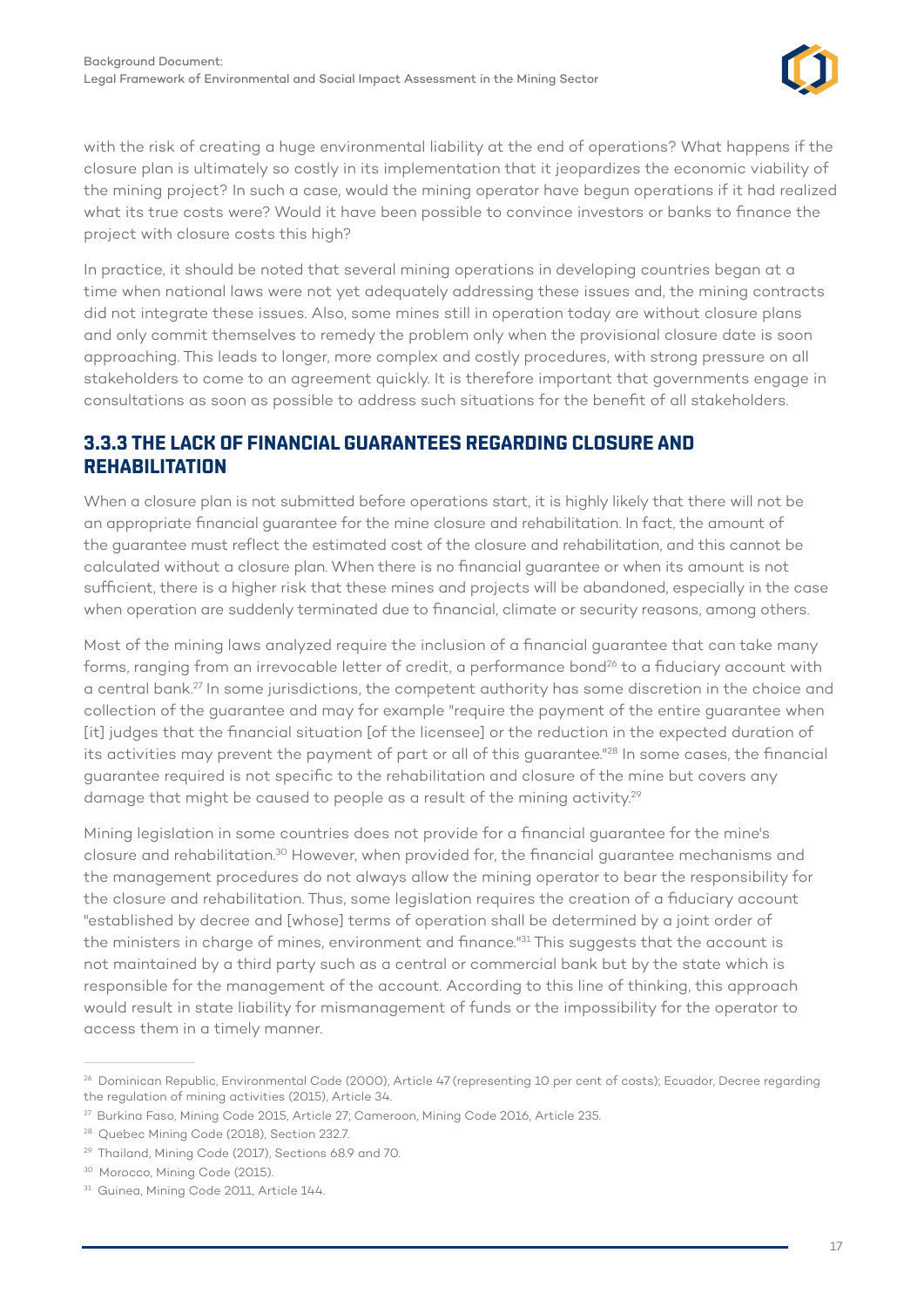

Other legislation requires the holder of the research permit to create, on a tax-exemption basis, "a provision for the rehabilitation of the site on which the mining operations are conducted."32 In principle, and without specification to the contrary, a provision shall be maintained in an account held by the mining company itself.<sup>33</sup> This approach presents several risks and challenges, notably the monitoring of the continued existence of the account and the possibility that the government will be unable to access the funds in the event of bankruptcy of the mining company.

Some legislation sets up a single fund, for the contributions of all licence holders,<sup>34</sup> and some designates an independent specialized institution to manage the fund.35 It is not always clear if the contributions of all mining companies are aggregated into the fund, in which case their liability may be diluted in the case of insufficient funds for the rehabilitation of a specific mine.

Much of the analyzed legislation fails to provide specifications and procedures as to how to manage and release guarantees or has not yet adopted the implementing regulation, as required by the mining law. As a result, practical difficulties arise when the mining operator seeks to access the funds for progressive or final rehabilitation of the site, depending on the type of guarantee prescribed. Also, the legislation does not always specify the procedures required to release these guarantees, nor how they are transferred from one mining proponent to another one.

Lastly, there is virtually no legislation on the sharing of responsibilities in the event of social harm. The social component of management plans may impose on the government and the mining operator joint obligations such as the provision of services and infrastructure. However, what happens, for example, when the government does not provide the doctors to run a hospital built by the mining company? It is important that the financial guarantee mechanism take into account such specific scenarios.

<sup>32</sup> DRC, Revised Mining Code 2018, Sections 258 and 294; Nigeria, Law on Mining and Petroleum (2002), Article 30 (Environmental Protection Reserve).

<sup>&</sup>lt;sup>33</sup> See also South Africa, Environmental Management Act (2017), Section 46.2.

<sup>34</sup> Chad, Mining Code 2018, Article 317.

<sup>&</sup>lt;sup>35</sup> Nigeria, Law on Mining and Petroleum (2002), Article 121.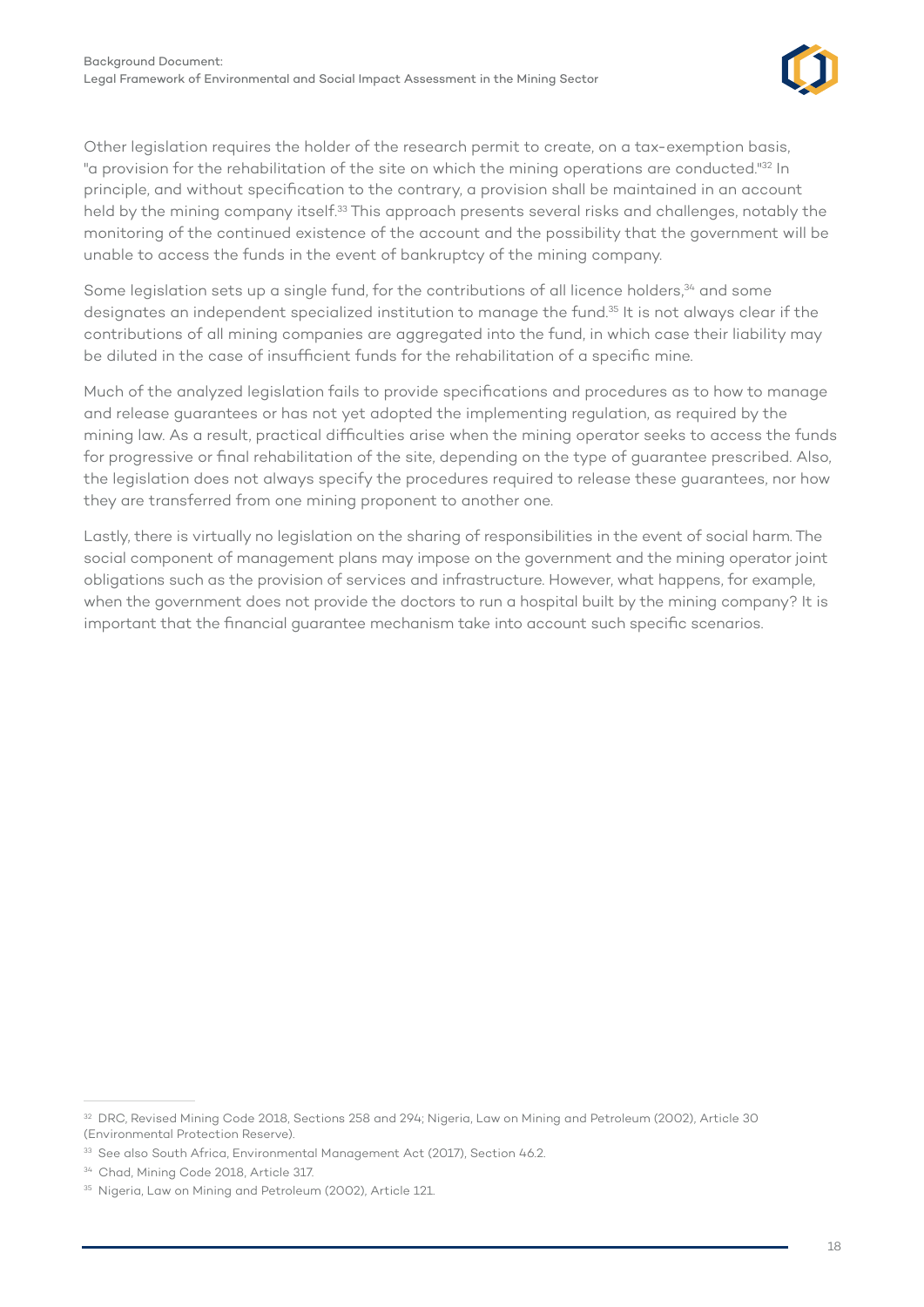

#### <span id="page-23-0"></span>**FIGURE 3. ESIA AND RELATED PLANS PERMITTING PROCESS: THE RIGHT TIMELINE**



# **3.4 SHORTCOMINGS IN THE LEGAL FRAMEWORK FOR THE PROCESS OF PREPARATION AND APPROVAL OF ESIAS AND RELATED PLANS**

It should be recalled that the development of the ESIA and related plans is the responsibility of whoever applies for the exploitation permit (whether a private or public entity) with the latter bearing the costs. Almost all of the mining and environmental laws reviewed reflect this rule, as advocated by international good practices.

International standards comprehensively address the steps and rules for the development of a good ESIA, management plan and closure plan (see Appendix 3). When these documents are required at the appropriate time, i.e., before the granting of the exploitation permit, the main issue is then the inclusion of these standards into the mining regulations of the countries, as well as into the practices of the industry.

As part of this study, problems were identified in the following areas:

- Coordination challenges between the ESIA Approval Authority and the Permitting Authority (Section 3.4.1)
- Short delays and automatic approval of ESIAs and related plans (Section 3.4.2)
- Weak integration of some aspects in ESIAs and related plans (Section 3.4.3)
- Challenges for an effective engagement of the local communities (Section 3.4.4)
- The problem of human resources and conflicts of interest (Section 3.4.5.)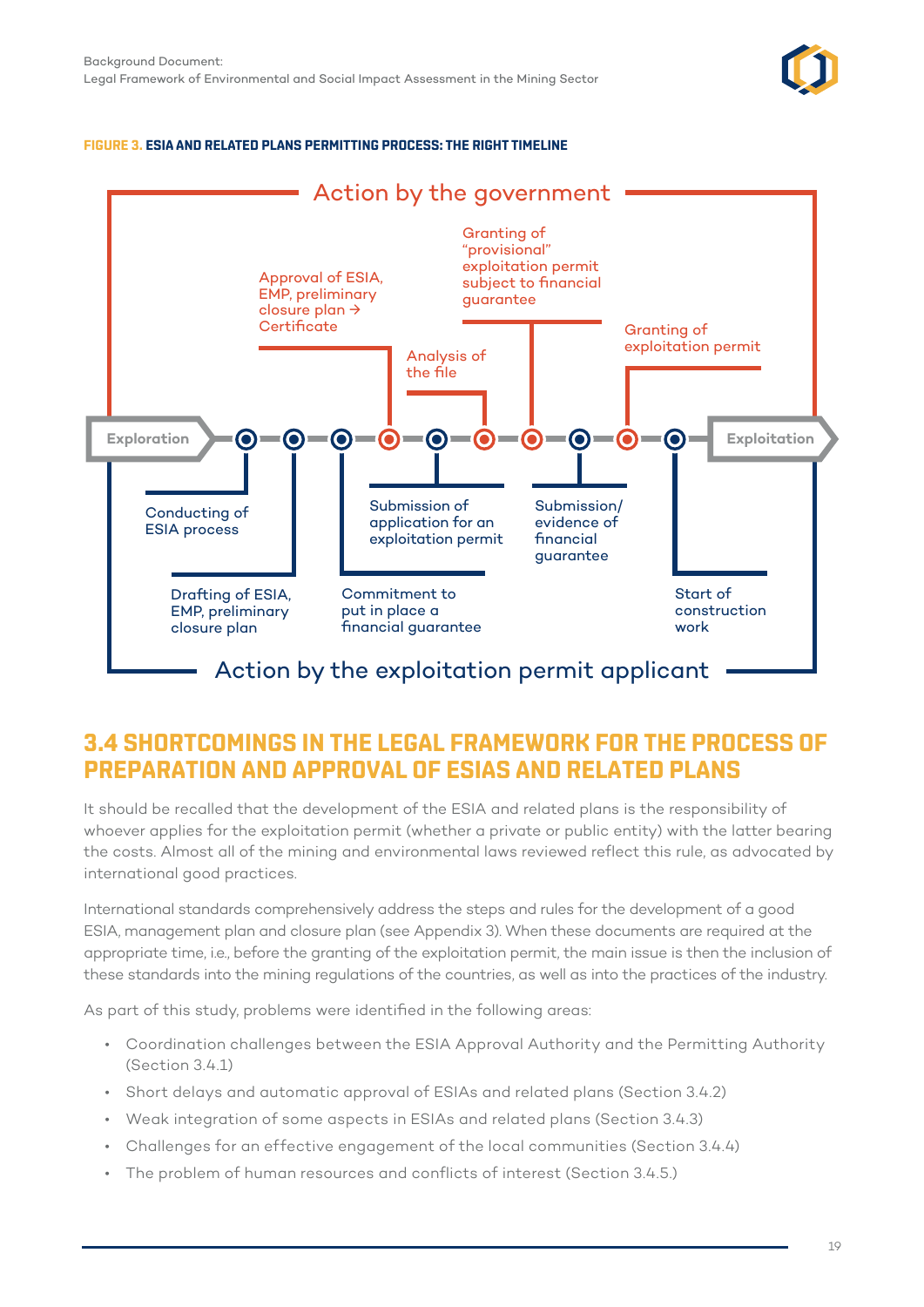

<span id="page-24-0"></span>In some jurisdictions, there were also deficiencies in the detailed and specific guidance regarding the conducting of an ESIA in the mining sector, as well as the existence of clear and publicly available ESIA approval criteria.

#### **3.4.1 COORDINATION CHALLENGES BETWEEN THE ESIA APPROVAL AUTHORITY AND THE PERMITTING AUTHORITY**

When the role of the authority in charge of the approval of the ESIA and related plans is not clearly defined in relation to the authority granting the permit, there can be contradictory decisions, or even conflicts, which can be detrimental to all stakeholders.

In most of the analyzed mining and environmental legislation, the ministry in charge of the environment or one of its agencies is responsible for coordinating the conducting of ESIAs and approving them. The granting of the exploitation permit is usually the responsibility of the ministry in charge of mines, sometimes after consultation with an inter-ministerial technical committee.

Generally, the decision of the ministry in charge of the environment is binding on the ministry in charge of mines, which cannot grant the exploitation permit (or the final exploitation permit) if the ESIA has not been approved. Hence, the decision of the ministry in charge of the environment or the authorized authority is therefore binding on the permitting authority, even if it is rarely stated in these terms.

Another important question is whether or not the authority in charge of approving the ESIA has the power to reject it. In the legislation examined, it has been noted that this authority generally has the following options: (1) to approve the ESIA, as it is, (2) to request additional information, (3) to make observations that the applicant will then have to include, or (4) to reject the ESIA, in which case the applicant must resume the ESIA process.

Few of the analyzed texts explicitly consider the option of an ESIA rejection in the sense of a definitive rejection. This may mean that, in most jurisdictions, the ESIA is designed as a tool for choosing the best deployment option for the project, not as a basis on which to determine the desirability of the project. However, the ambiguity and overlap of the provisions does not always allow for a definitive conclusion and it could well be argued that the definitive rejection is implicitly foreseen in the case that the applicant for the exploitation permit submits a new, unsatisfactory version of the ESIA.

Even when the respective roles are clearly defined in the texts, collaboration between the two entities is sometimes difficult. This occurs when each of the two entities feels that the other is pursuing goals that are contrary to their own (for example, opening mines versus protecting the environment). These difficulties highlight the importance of having the same understanding of the role and importance of ESIAs and related plans in the permitting process and the need for the fluid channels of collaboration and communications.

The lack of adequate coordination between the ESIA approval authority and the permitting authority can lead to ESIA-related arbitration cases. For example, the permitting authority may issue commitments to the mining operator even though the authority responsible for the approval of the ESIA makes a different decision. Sometimes litigation can result from conflicting decisions made within the same department.

Lastly, it should be recalled that the scope of the ESIA goes beyond purely environmental issues. As a result, the management of ESIA and associated plans should not be limited to the ministry in charge of the environment and the ministry in charge of mines. Thus, all the competent authorities, including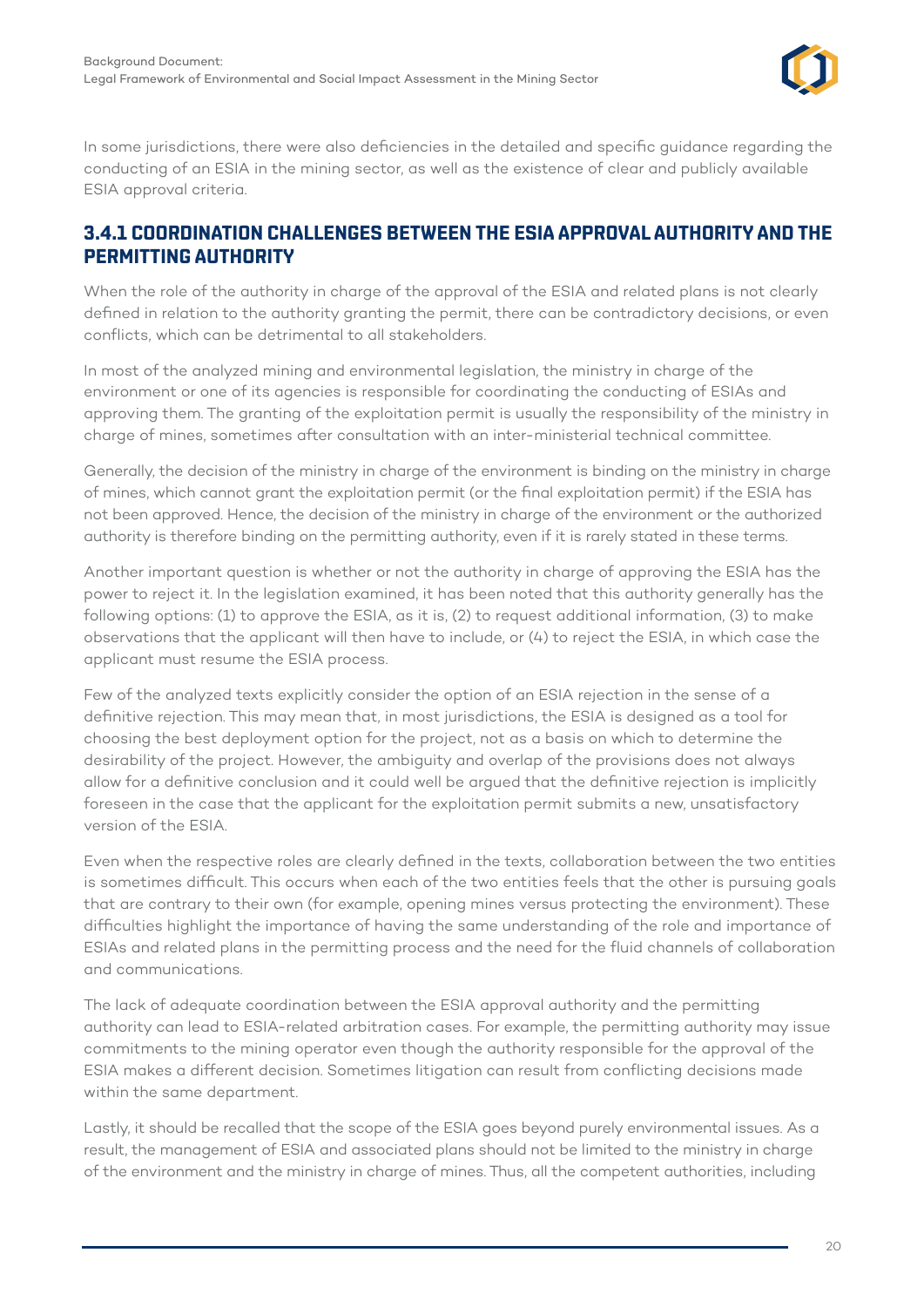

<span id="page-25-0"></span>the different levels of government, must play a role in both the review of the ESIA report and also in the monitoring and implementation of the ESMP and the closure plan. Depending on the project, this may concern the Ministry of Health, the Ministry of Infrastructure or the Ministry of Agriculture for example.

## **3.4.2 SHORT DELAYS AND AUTOMATIC APPROVAL OF ESIAS AND RELATED PLANS**

The issue of timelines for review and approval of ESIAs and related plans is a difficult one. It is a question of striking a balance between the need for serious and thorough examination and not unduly delaying the process of granting the exploitation permit. That said, some approaches are clearly risky and counterproductive for all stakeholders.

The time allowed for the licensee to prepare and submit the ESIA is sometimes specified in the reviewed legislation, in some cases one year from the receipt of the terms of reference (ToR). This type of delay is highly problematic as it sometimes takes time to collect seasonal data, establish baseline conditions and conduct socioeconomic surveys. This is especially true when there are no national or up-to-date databases.

Another recurring problem is the time given to the mining proponent to provide additional information. This time may be too short when the first version of the ESIA report is particularly deficient.

As for the time allowed for the governmental authority to render its decision on the ESIA, based on the date of the filing of the document, this has not been established in all jurisdictions.<sup>36</sup> However, when this has been established, the timeline is sometimes very short when considering the complexity of certain ESIAs and the human resources available to the administrative bodies of developing countries. This period varies from seven days to six months, depending on the analyzed jurisdictions.

However, the main problem lies in the fact that delays in the approval may be followed by automatic approvals in the legislation, and an ESIA might then be approved even without proper review. This is the case, for example,<sup>37</sup> when the texts provide that "at the expiry of the period of seven (7) days (...), the applicant may consider his project as approved,<sup>"38</sup> or "after this period of twenty (20) days, if the administration has remained silent, the study shall be deemed approved"<sup>39</sup> or "if the applicant receives no response from the Agency within the time limit [3 months], the study shall be considered approved and the certificate granted.40

In other cases, the legislation prescribes a time limit for the administration, without indicating consequences in the case of non-compliance.<sup>41</sup>

One can understand the desire of administrations to provide a prompt review of ESIA reports and reduce overly long waiting times. But the ESIA is such a vital document for the success of a mining project that it cannot be approved automatically, especially when the deadlines are short. In some cases, automatic approvals appear to be counterproductive, as they prevent the creation of an enabling environment for dialogue and negotiation to resolve conflicts between stakeholders.

<sup>36</sup> Rwanda, Mining Code 2014; Burkina Faso, Mining Code 2015.

<sup>37</sup> See also Mali, Decree 03-594 ESIAs, Article 21 (60-day period); Ecuador, Environmental Regulation of Mining Activities (2015) Article 24 (6-month period subject to certain conditions); Egypt, Environmental Law (2014), Article 20; Thailand, National Environment Improvement and Conservation Act, (1992), Section 49 (45-day period).

<sup>&</sup>lt;sup>38</sup> Niger, Decree 2000-397 Administrative Procedure Evaluation and EIA Examinations, Article 4(6).

<sup>39</sup> Cameroon, Environmental Code 1996, Article 20.

<sup>40</sup> DRC, Decree 14-019 on Procedural Mechanisms for the Protection of the Environment, Article 29.

<sup>41</sup> Morocco, Decree 2-04-563 on ESIA Committees, Article 11 (deadline is 20 days); South Africa Environmental Management Act (2017), Article 24.1 (deadline of 107 days).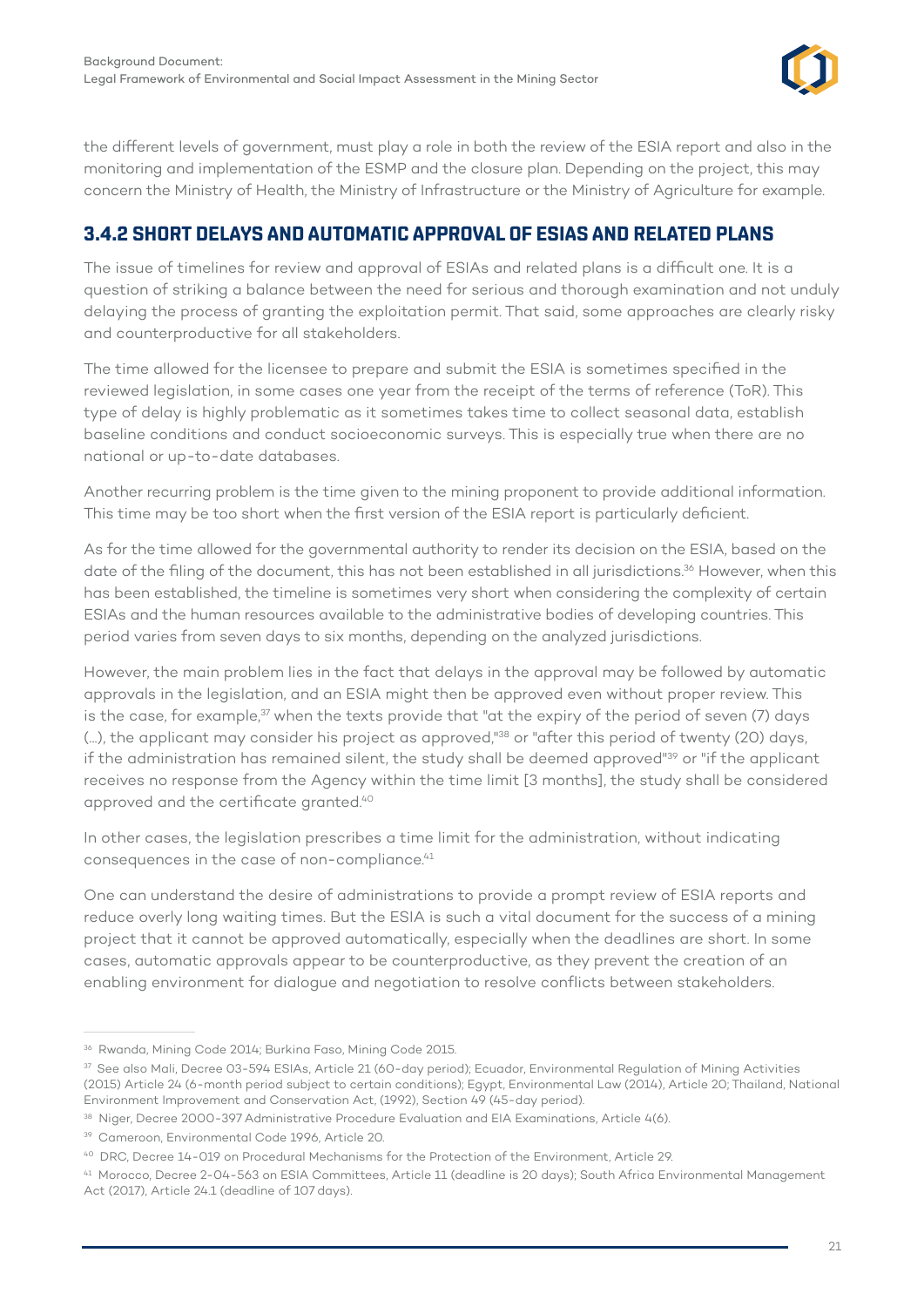

#### <span id="page-26-0"></span>**3.4.3 WEAK INTEGRATION OF ECONOMIC, SOCIAL AND CLIMATE CHANGE ASPECTS IN ESIAS AND RELATED PLANS**

Fifty years ago, the question of the environmental impact of mining was not even on the agenda of mining policies in most mineral-rich countries, nor was it a concern for the mining companies. Subsequently, thanks to scientific discoveries and a global awareness of the environmental stakes of human activities, the evaluation and management of environmental impacts has become, first and foremost, the cornerstone of impact studies in the mining sector. Today, many environmental codes still use the terminology of "environmental impact assessments" (EIAs) instead of "ESIAs." The social component is therefore relatively recent. That said, it does not seem necessary to systematically review the acronyms in the law as soon as the definition and scope of the ESIA is sufficiently specified for all stakeholders.

The environmental component is understood to include both the natural and human environments and is being expanded to integrate (or is interpreted as integrating) climate change and human health impacts.

The social component is increasingly understood as integrating human rights, culture and gender considerations. However, the social aspects of ESMPs are often less developed in the law, and as a result the monitoring of mitigation measures also receives less attention. ESMPs should also include social indicators based on the results to be achieved.

In addition, new cross-cutting issues are still inadequately covered in national legislation applicable to the mining sector. This is especially true for climate change or gender.

A third largely ignored component lies with economic impacts. While recently revised environmental legislation generally indicates that ESIAs should include an economic component<sup>42</sup> (in line with best international practices), implementation on the ground is different. Indeed, the parts related to economic aspects in ESIA reports are often minimal; the fact is that teams conducting ESIAs usually do not include economists. This gap is particularly significant in the development of closure plans.

This is an important gap. Mining activities do not only have environmental and social impacts, but also economic ones. However, these different impacts are often related to each other, and the way in which one aspect is dealt with automatically influences the others. Thus, the choices made for environmental rehabilitation should also take into account the economic and social repercussions.

ESIAs and related plans alone are unlikely to address the economic benefits of opening a mine. Broader policies for local content and economic diversification are essential, and the role of government is fundamental. But the economic component of an ESIA can inform local content plans by providing useful information in terms of supply, demand and realistic projections over the lifetime of the mine. Also, plans for local goods and services furniture may be required in ESMPs.

In conclusion, ESIAs and related plans can be formidable tools for all stakeholders to apply these international standards and national development policies into a particular project. They can then easily address the environmental, social and economic aspects in a holistic, integrated and sustainable way.

<sup>42</sup> Ecuador, Decree regarding Environmental Regulations for Mining Activities (2015), Article 23.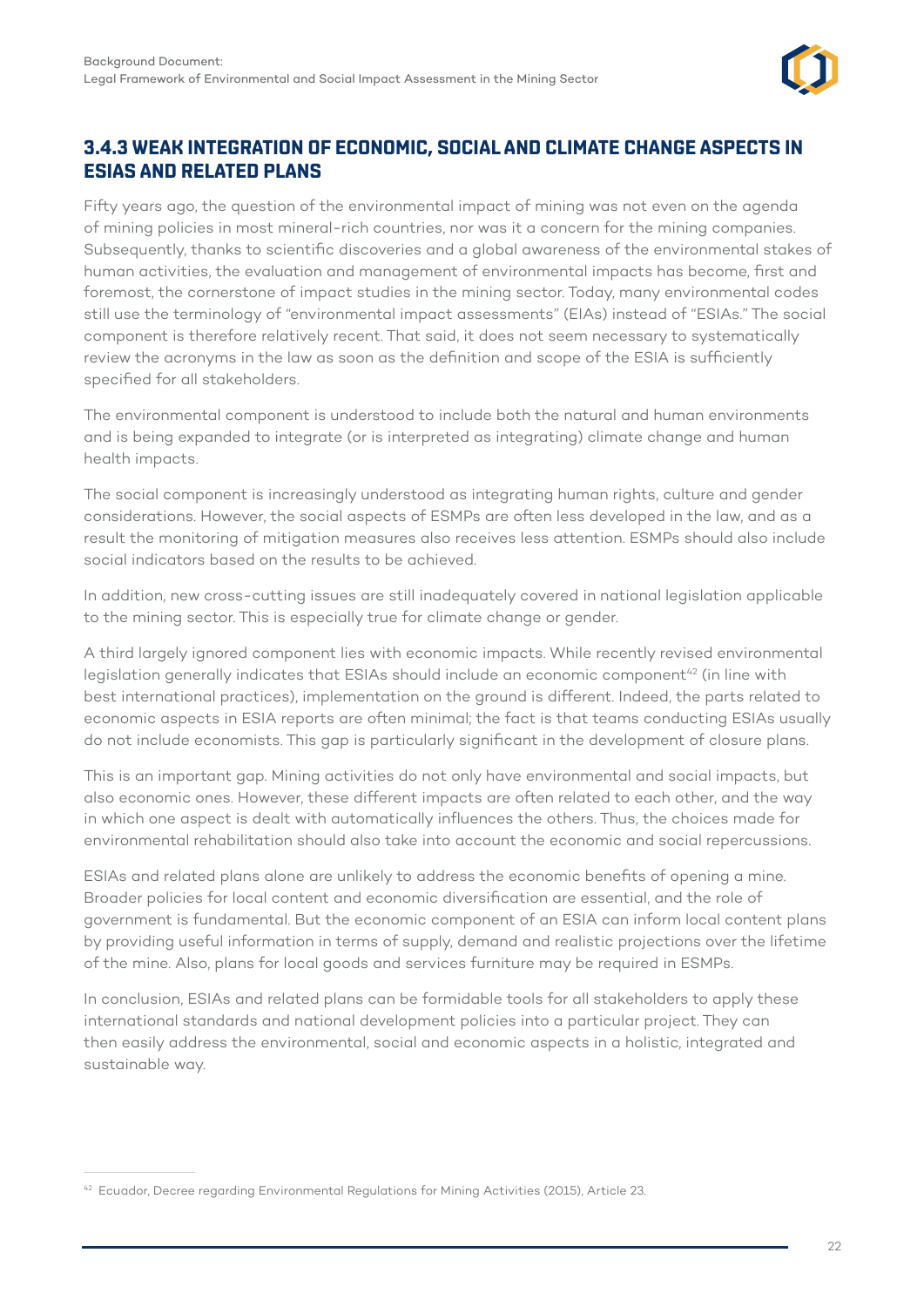

#### <span id="page-27-0"></span>**3.4.4 CHALLENGES RELATED TO THE EFFECTIVE ENGAGEMENT OF AFFECTED LOCAL COMMUNITIES IN THE PROCESS OF PREPARING ESIAS**

The processes for developing ESIAs and related plans must be inclusive and give an important role to local communities impacted by mining activities. There are numerous international guides and standards for effectively taking into account the concerns and interests of affected local communities (see Appendix 3). Clarifying and strengthening the role of communities in this process could reduce the risk of conflicts and arbitration cases related to ESIAs.

Most of the analyzed legislation requires consultation with local communities that will be affected by the mining project and that takes their concerns into account. However, in some cases, public consultation is not mandatory and shall be decided on a case-by-case basis.43 This local community engagement requirement, which complies with international standards, is essential for building local acceptance or obtain the "social license to operate." However, the reality on the ground is more complex, and the stakes more varied.

The first issue concerns consultation methods, which do not always allow for effective consideration of the local communities' opinions. For example, in some of the reviewed legislation, public consultation takes place after the submission and provisional approval of the ESIA by the competent authority.44 This does not comply with international standards that require public consultation during the ESIA report process.

A second issue concerns the scope of the consultation. Indeed, it is not always clear whether local communities can oppose the project and if so, to what extent this refusal is binding on the government. The analysis of the texts seems to indicate that the final decision belongs to the government. However, the decision-maker is generally not required to explain how it has taken into account the comments and concerns of the public, nor to justify the compromises that result from its decision. It is therefore important to ensure that public consultations have a real impact in the sense that they can influence the outcomes of the ESIA and the decision-making process.

There is, however, usually a lack of a requirement for decision-makers to reflect on how they have considered and responded to public comments/concerns, and justify any trade-offs that will result from the decision. In practice, the decision-maker is sometimes led to take into account a local community's strong opposition; otherwise, the project, even if it is legally approved, cannot be achieved peacefully. Additionally, consultation mechanisms are not always clearly specified in environmental and mining legislation. And when specifications exist, they are not necessarily effective. For example, the time required for consultations, or the number of meetings required, may be insufficient to ensure real community involvement. Several jurisdictions set a range of "one to many" meetings.

Also, while the participation of local communities in the preparation of ESIAs is generally required by the reviewed national legislation, this is not always the case for the drafting of the closure and rehabilitation plan. At this time, very few of the legislative texts examined explicitly require consultation with local communities.45 However, it is important that they can decide on a proposed scenario such as, for example, choosing the final disposition of the site after its closure. Indeed, the success of the rehabilitation project will largely depend on their engagement.

<sup>43</sup> Tanzania, Environmental Management Act (2004), Article 90 (1-2); Decree on Environmental Audits and Impact Studies ( 2005), Articles 26 and 27; Botswana, EIA Act (2011), Section 11.

<sup>44</sup> Thailand, Mining Code (2017), Articles 82, 83 and 86.

<sup>&</sup>lt;sup>45</sup> Quebec, Act Respecting the Environmental Quality (2018), Article 31.55.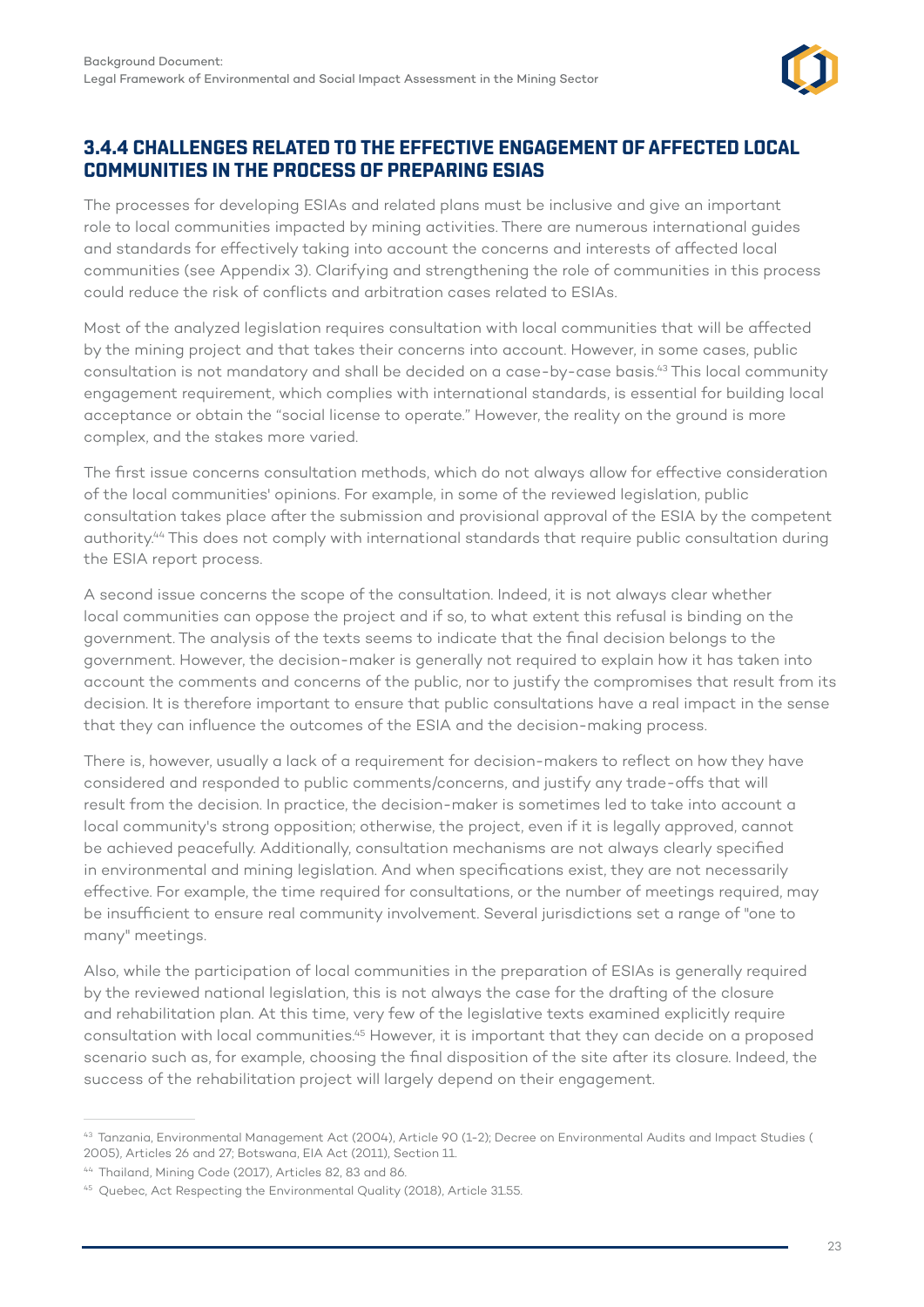

<span id="page-28-0"></span>Finally, other gaps or limitations can also be problematic. We note the reference to communities as simply "neighbouring" or "local" and not as "impacted," which is a broader and more flexible concept. International best practices are increasingly using the notion of "interested parties" which includes all persons with an interest or expertise in the affected resources. One can also note a secondary role that is sometimes given to local (municipal) or subnational (provincial, regional) authorities in the process of developing ESIAs.

#### **BOX 3. THE SPECIFIC CASE OF INDIGENOUS PEOPLES**

The protection of Indigenous Peoples is becoming a pressing issue in the extractive industries sector, particularly in regard to the principle of free, informed and prior consent. Indigenous peoples have special and specific rights but are not acknowledged by all states.

In certain countries (Australia), the state has granted Indigenous Peoples the right to approve or reject a project. This is especially the case when the holder of the research permit must first obtain the agreement of the community in the form of a legal document before being granted the exploitation permit.<sup>46</sup> It is important here to distinguish between the legal power granted to Indigenous Peoples to approve a mining project or not, from the diffuse concept of the "social licence to operate." In the first case, it is a true right of veto, and in the second case, a way to ensure the feasibility and success of the project in the long term.

Issues related to Indigenous Peoples are also crucial in Latin America, the location of several responding states in mining arbitration cases related to the ESIAs (see Table 1). The mining and environmental laws from this area that we examined show that local communities have been given a role to play in the process of developing ESIAs and related plans, but do not have a right of veto. Another significant problem is that the law has not provided effective mechanisms for the communities to actually participate or have their issues addressed.

In Africa and Asia, where issues related to Indigenous Peoples are generally less prominent, local communities do not have a legal veto right. As a result, the final decision rests with the central or provincial government, whichever the case may be.

For countries where the protection of Indigenous Peoples is a sensitive issue, it is important that legislation clarify and strengthen their role in the process of developing ESIAs and related plans, while putting in place tools and mechanisms to ensure their effective participation. The United Nations Declaration on the Rights of Indigenous Peoples offer best practice on means of meaningfully consulting the public and upholding indigenous rights that all legislation should consider. This would reduce the risk of conflicts and arbitration cases related to ESIAs.

## **3.4.5 THE PROBLEM OF HUMAN RESOURCES AND CONFLICTS OF INTEREST**

The problem of human resources and conflicts of interest in the review and validation of ESIAs and related plans is a recurring issue.

Several testimonials collected by the IGF Secretariat indicate that the administrations of certain IGF member countries do not always have all the internal expertise to assess the content of mining sector ESIAs and related plans, particularly for large-scale projects. As a result, the ESIA and related plans, as well as the project, may be approved even though they are not technically satisfactory. In addition to the lack of human and technical resources to provide an informed opinion on the real

<sup>46</sup> See, for example, South Africa, Environmental Management Act (2017), Article 40.1.a.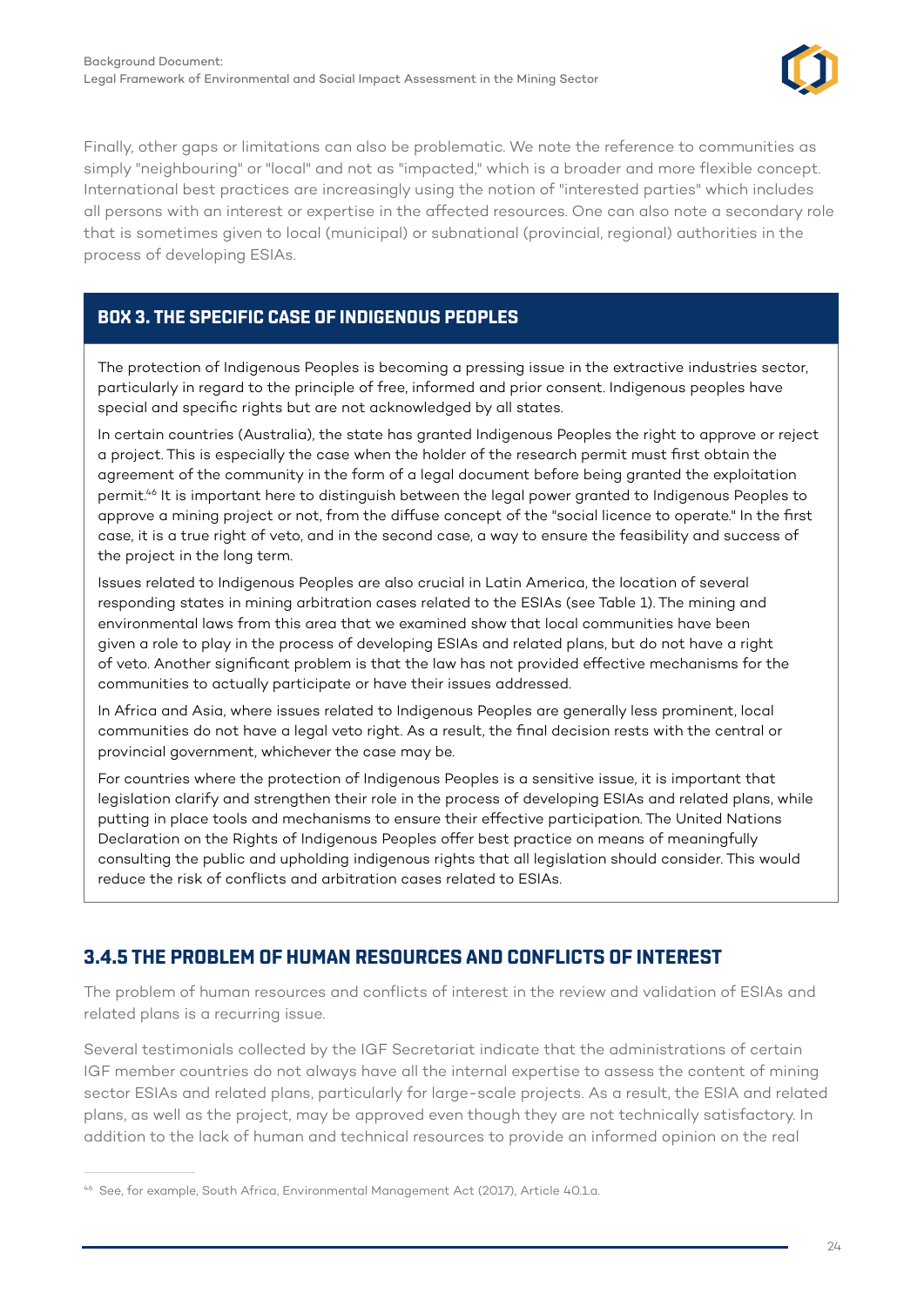

<span id="page-29-0"></span>consequences of a mining project, one can sometimes add the lack of political will or support to fully exercise the authority to approve or reject a mining project.

Another problem that results from the low number of mining sector ESIA experts in developing countries is the risk of conflicts of interest. Indeed, some evidence shows that national private firms in charge of conducting ESIAs on behalf of mining companies are not always exempt from conflicts of interest. For example, some government officials have created private firms in charge of conducting ESIAs, or subcontract their expertise, which can lead to situations where the government officer responsible for reviewing the case turns out to be the one who wrote the ESIA. In such a case, it is difficult to guarantee the quality of the ESIAs and related plans that the government has approved.

Lastly, governments might not have the financial resources to pay for an independent review of the ESIA process and report. However, this can be addressed by requiring the proponent to bear the costs of the independent review or by requesting the support of an independent and credible international institution.

In conclusion, it should be noted that the gaps or weaknesses in the mechanisms for developing and approving ESIAs and related plans make the quality of the ESIA process dependent on the good will and ethical rules specific to the mining operator itself. However, even when the legal requirements and regulations adequately address these issues, a lack of monitoring and evaluation may make these requirements obsolete in the field during the life cycle of the mine.

# **3.5 LACK OF APPROPRIATE AND SUITABLE MECHANISMS FOR MONITORING AND IMPLEMENTING ESIAS AND RELATED PLANS**

While mining and environmental legislation may clearly and appropriately govern the development process for ESIAs and related plans, and require their submission and approval prior to permitting, its implementation often remains a problem.

The issues identified relate to:

- Ineffective monitoring and inspection mechanisms (Section 3.5.1).
- Lack of periodic reports on the implementation of the ESMP and closure plan requirements (Section 3.5.2).
- Lack of Periodic reviews of these documents requirements (Section 3.5.3).
- Unsuitable or insufficient sanctions for breach of the requirements set forth by ESIAs and related plans (Section 3.5.4).
- Uncertainty regarding the scope of Environmental and Social Release (Relinquishment) and its legal consequences (Section 3.5.5).

#### **3.5.1 INEFFECTIVENESS OF APPROACH BASED ON REVIEWS, INSPECTION AND THREAT OF SANCTIONS**

Mechanisms for implementation and monitoring based on reviews, inspection and the threat of sanctions are common to all mineral-rich countries, including the jurisdictions that were analyzed. They consist, for the competent governmental structures, of organizing monitoring and field inspection activities in order to monitor compliance by the mining permit holder.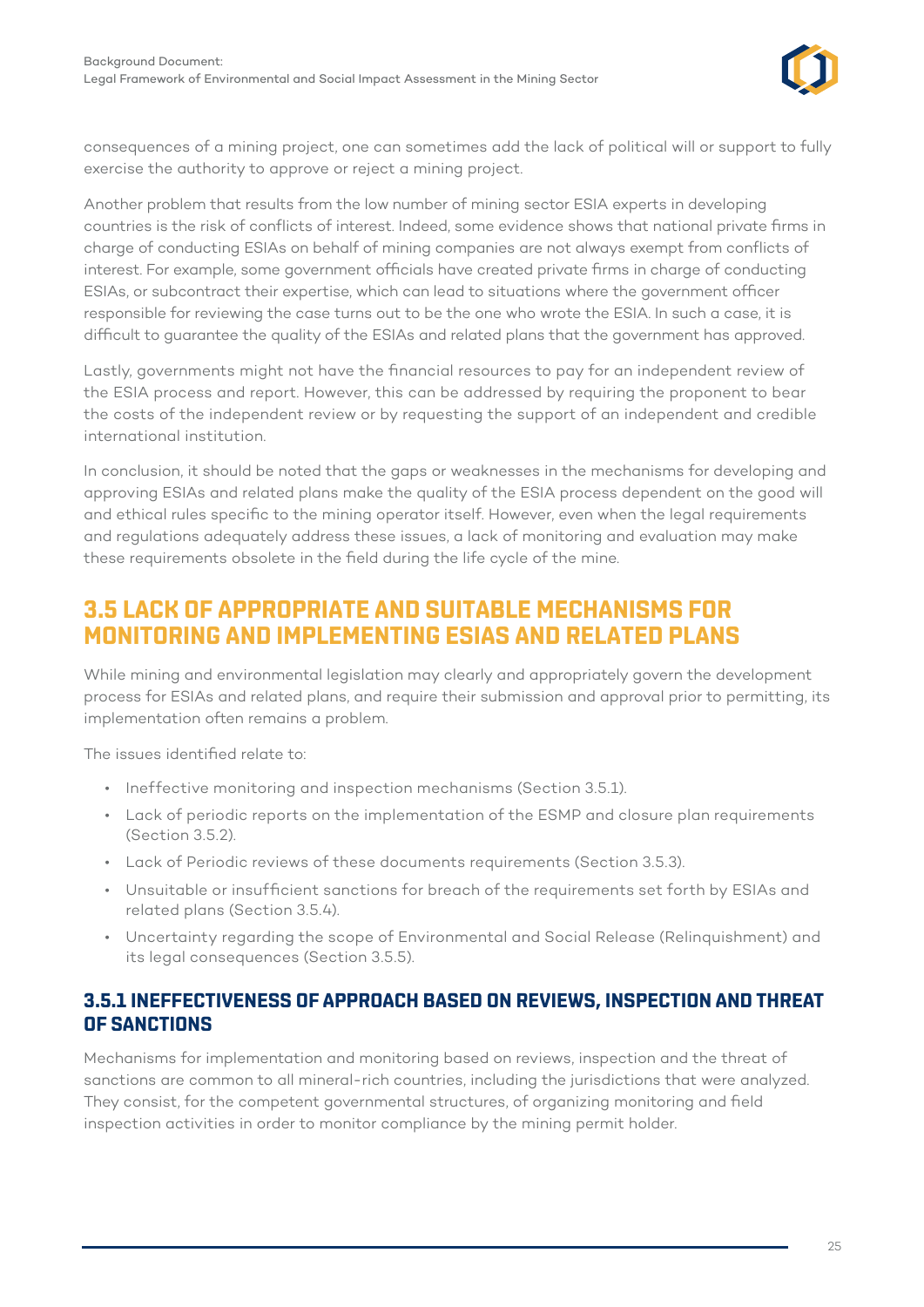

<span id="page-30-0"></span>Unfortunately, to be effective this approach requires significant public resources, both human and financial. As a result, many developing countries are unable to provide regular reviews and inspections, particularly unannounced inspections, which are highly unlikely. Therefore, the incurring of sanctions remains mostly hypothetical. Evidence gathered during events organized by the IGF shows that certain mining companies must themselves contribute financially, or take the lead, in seeking the legally required monitoring. Some countries may draw lots to determine the mining companies that will be subject to a review each year.

In such a context, efforts should be undertaken or strengthened to find stable and autonomous sources of funding for the monitoring and inspection of ESMP and closure plan, including the use of part of mining revenues collected by the state. Simple and effective monitoring mechanisms should also be put in place for financial guarantees for closure and rehabilitation of mines.

The lack of coordination among government agencies in monitoring and controlling ESMP mitigation measures is an additional problem. This is especially true for the management and mitigation of social impacts. For example, environmental authorities likely do not have the expertise to monitor whether health mitigation or gender measures are being implemented and are being effective. The Ministry of Health, for example, should be actively involved in this exercise, but experience has shown that this is rarely done, especially in developing countries. As a result, these aspects of ESMPs and closures plans are unmonitored.

Moreover, most of the analyzed texts do not explicitly involve local communities in the monitoring mechanisms. This is an important issue because local communities are best suited to follow up regularly and spontaneously in some matters, as long as they are organized and trained to do so. For example, only a few legislative texts have established monitoring committees which include at least one representative from the local community.<sup>47</sup> Sometimes mining legislation explicitly provides for the possibility of local communities playing a role in monitoring activities.<sup>48</sup> One text provides that the Minister of the Environment may require the mining operator to train local communities in monitoring and inspection of environmental obligations.<sup>49</sup> Such prescriptions are generally not made, and it is not certain whether they are actually enforced.

That said, alternatives to complement and reinforce the monitoring and sanctions approach are also possible (see Section 4.2.3).

#### **3.5.2 LACK OF REQUIREMENT OF PERIODIC REPORTS ON ESMP AND CLOSURE PLANS**

Some of the analyzed mining and environmental laws require periodic reporting on the implementation of ESIA requirements, sometimes with deadlines specified in the law (e.g., semiannually<sup>50</sup> or annually<sup>51</sup>). Sometimes an environmental audit is required (for example once every two years).52 In some cases, the frequency of the periodic reports is fixed on a case-by-case basis in the environmental authorization, with a maximum interval of five years.<sup>53</sup>

However, many of the compliance requirements set forth in ESIAs and related plans in the analyzed mining and environmental laws do not require periodic reports at all.

<sup>47</sup> Quebec Mining Code (2018), Section 101.0.3.

<sup>48</sup> Niger, Decree 200-397, Article 4 (7).

<sup>49</sup> Ecuador, Decree Regarding Environmental Regulations of Mining Activities (2015), Article 68.

<sup>50</sup> Dominican Republic, Environmental Law (2000), Article 163; Cameroon, Decree No. 2013/0171 EIA Modalities, Article 27.

<sup>51</sup> Ecuador, Decree on Environmental Regulation of Mining Activities, (2015) Article 45.

<sup>52</sup> Burkina Faso, Mining Code (2015), Article 139.

<sup>53</sup> South Africa, Environmental Management Act (2017), Article 26.e.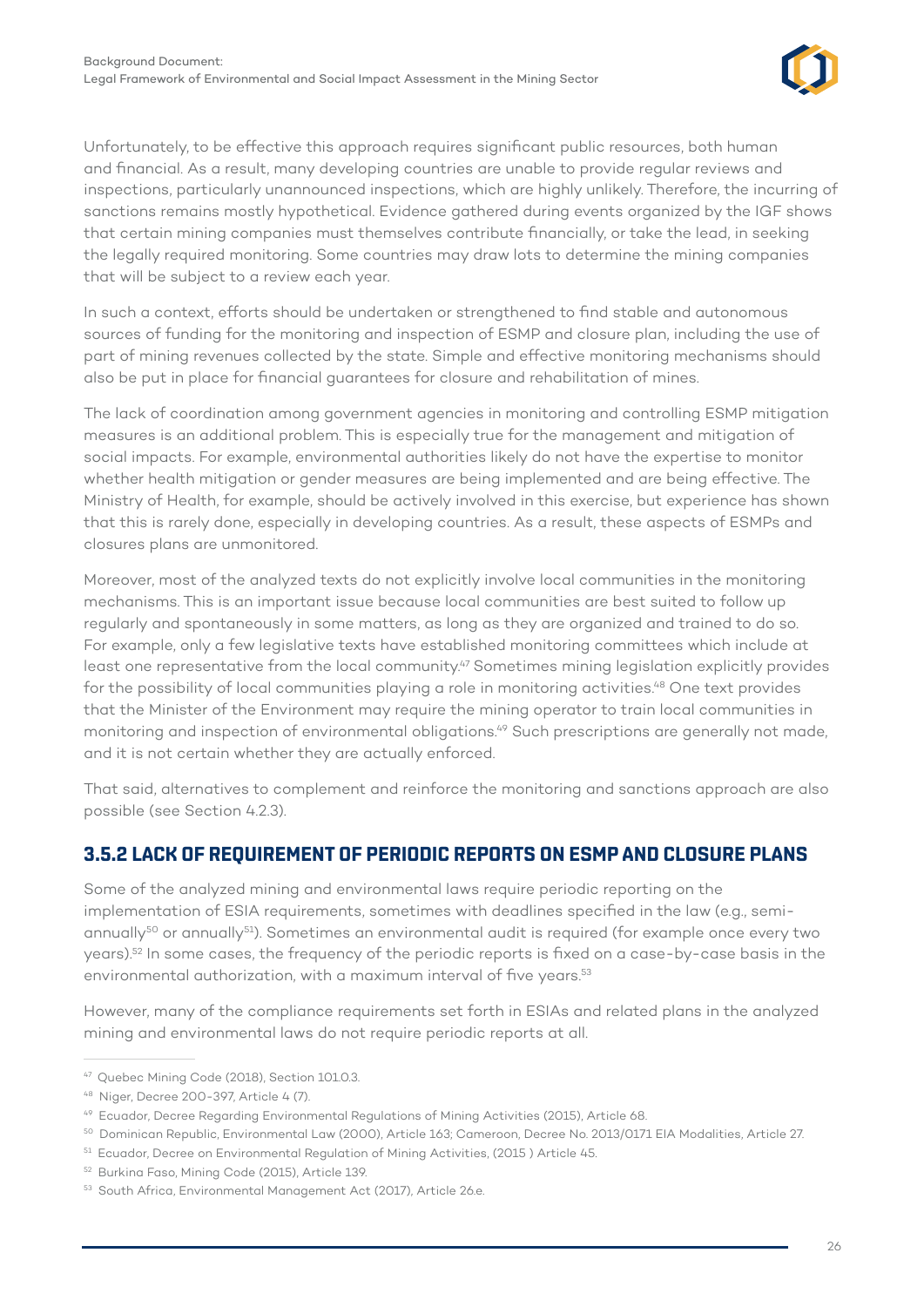

<span id="page-31-0"></span>When periodic reports are required, they are not always published online or in a language and format accessible to the public (including local communities). Moreover, legislation providing for periodic reports on implementation does not systematically provide for follow-up actions to be taken based on the submitted reports, apart from the right of the administration to request adjustments or sanctions. It should be considered that this stage could be an opportunity for consultation between all the stakeholders. The government, the mining company and the local communities could build on past successes, learn from failures and agree on adjustments that will address issues.

Periodic reports and inclusive consultation frameworks can complement and help reduce the number of required field controls and inspections.

## **3.5.3 LACK OF REQUIREMENT OF PERIODIC REVIEWS OF ESMP AND CLOSURE PLANS**

Some of the reviewed legislation has no requirements for exploitation permit holders to periodically update the ESMP and closure plan or make adjustments whenever circumstances fundamentally change.

In general, the reviewed legislation places responsibility on the administration to request amendments of the plans to the mining operator, after reports—if any—have been reviewed (when such reports are required).54 This approach requires technical and financial capacities that are not always available in developing countries. In addition, the mining operator is better placed to systematically update the different plans, because it has a better knowledge of the site. Requiring periodic modifications also has the advantage of simplifying the review process and increasing its efficiency.

However, some mining codes do prescribe a periodic review of the ESMP<sup>55</sup> or closure plan.<sup>56</sup> The time periods range from one to five years and sometimes also when new circumstances justify it. In the event of revisions of the closure plan, certain mining codes explicitly require a corresponding revision of the amount of the guarantee for closure and rehabilitation.57 Sometimes an annual update of the ESIA itself is required.58

Finally, few of the analyzed mining and environmental laws provide for a periodic update of the ESMP and the closure plan,59 as well as the submission of a definitive closure plan as the planned completion of operations approaches (e.g., two years in advance<sup>60</sup>).

#### **3.5.4 UNSUITABLE OR INSUFFICIENT SANCTIONS FOR VIOLATIONS**

One of the deficiencies of the legal framework applicable to ESIAs and related plans is the adoption of insufficiently dissuasive sanctions in the case of non-compliance. This could be linked to the fact that the sanctions are usually provided for in environmental legislation and are not always adapted to the realities of the mining sector, given the magnitude of the potential negative impacts and the amounts at stake. Thus, some of the analyzed environmental legislation provides for a maximum fine equivalent to approximately USD 2,000 in the event of a project undertaken without an ESIA.<sup>61</sup>

<sup>54</sup> Cameroon, Decree Establishing Detailed Rules for Carrying Out EIAs, Article 28.

<sup>55</sup> Dominican Republic, General law on environment and mineral resources (2008), Articles 45-46; Ecuador, Mining Code (2013), Article 85; Mozambique, Decree on the Regulation of the Environment for Mining Operations (2004), Article 14.

<sup>56</sup> Quebec Mining Code (2018), Section 232.6; Tanzania, Mining Code 2010, Article 47.

<sup>57</sup> Quebec Mining Code (2018), Section 232.7; Ecuador, Regulation Regulating Mining Activities (2015), Article 34.

<sup>58</sup> Mali, Mining Code (2012), Article 145.

<sup>59</sup> South Africa, Environmental Management Act (2017), Article 26.g.

<sup>60</sup> Ecuador, Mining Code (2013), Article 85.

<sup>&</sup>lt;sup>61</sup> See also South Africa, Mining Code (2008), Section 99.1.a (approximately USD 6,500).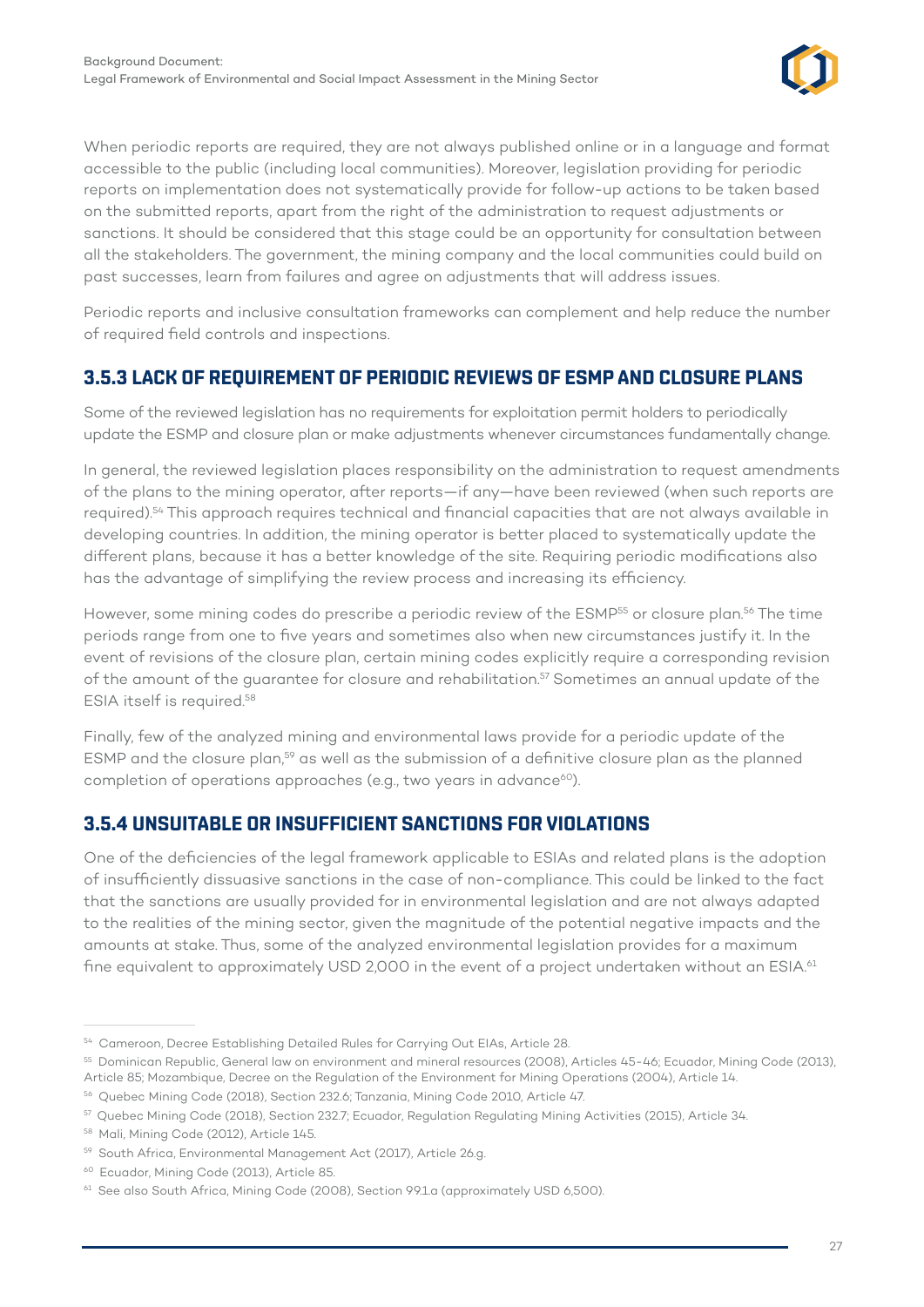

<span id="page-32-0"></span>The highest amount found in the review was USD 3,000,000, usually found in developed countries.<sup>62</sup> The amounts remain much lower in the majority of the examined legal frameworks, which are mostly from developing countries, but some disparities have been also noted. In some cases, the maximum sanction in the environmental code is, on the contrary, much higher than the one provided for in the mining code for the same type of offence.<sup>63</sup> In this case, it is likely that the lowest amount will be applicable as provided for in a special law.

Sanctions usually include fines, confiscation, seizure, suspension, prohibition or limitation of activities that are harmful to the environment, the total or partial closure of the exploitation site, and imprisonment.

When low penalties relative to the breaches are coupled with poor monitoring of the implementation of obligations, there exists a risk of spontaneous non-implementation. In addition to the question of the rigour of the sanctions, the categorization of violations can also sometimes pose problems. In fact, should non-respect for environmental obligations that leads to groundwater pollution and the construction of a medical centre with a capacity of 50 instead of 100 beds, as originally planned, be placed on an equal footing? Should a systematic violation and a first violation be sanctioned in the same way? How does one determine "a substantial or serious breach," and what should the appropriate sanction be: onerous fines and imprisonment, suspension of activities, revocation of the exploitation permit? These issues are not always addressed in a detailed and clear manner by mining legislation that does not take into account the specificities of the sector. However, some of the analyzed texts do distinguish and define, for example: "Environmental damage, environmental nuisances, material environmental damage and serious environmental damage."64

#### **3.5.5 UNCERTAINTY REGARDING THE SCOPE OF RELINQUISHMENT**

A complex issue is the scope of relinquishment (following the so-called "exit ticket") and its civil liability implications for both the state and the permit holder. The relinquishment process is of great importance to the government and the mining companies. Indeed, after relinquishment the mining operator needs to clearly know whether or not it will still be held responsible (and if so, to what extent) for any problems not envisaged at the time of the closure and rehabilitation. The government or entity to whom the land is handed over also needs to know its responsibilities if future problems arise and how far that responsibility will go. Finally, this question is inextricably linked to the duration of postclosure monitoring, which can sometimes last for many years.

Some of the reviewed legislation does not provide for a relinquishment process.<sup>65</sup> However, many of the analyzed legislative texts do so, but did not provide clear answers on the legal consequences of relinquishment.

In some mining codes, the relinquishment "releases" the holder of the mining permit "from its environmental obligations"<sup>66</sup> or "its obligations [with respect to the rehabilitation and restoration plan and the financial guarantee]."67 However, one mining code adds that the former operator to whom an exit ticket has been issued "remains responsible for any loss later discovered in connection with the previous activities conducted at the site."<sup>68</sup> In some cases, the mining code provides that

<sup>&</sup>lt;sup>62</sup> Quebec Mining Code (2018), Article 316.

<sup>&</sup>lt;sup>63</sup> Burkina Faso, Mining Code 2015, Article 195, and Environmental Code, 2013, Article 126.

<sup>64</sup> Australia (Queensland), Environmental Protection Act (1994), Articles 14 to 17.

<sup>&</sup>lt;sup>65</sup> Dominican Republic, Mining Code (1971) and Environment Code (2000); Burkina Faso, Mining Code (2015) and Environment Code (2013); Tanzania, Mining Code (2010) and Environmental Management Act (2004).

<sup>66</sup> Mali, Decree 03-594 EIE, Article 32.

<sup>67</sup> Quebec Mining Code (2018), Article 232.10.

<sup>68</sup> Cameroon, Mining Code, 2013, Article 136 (5).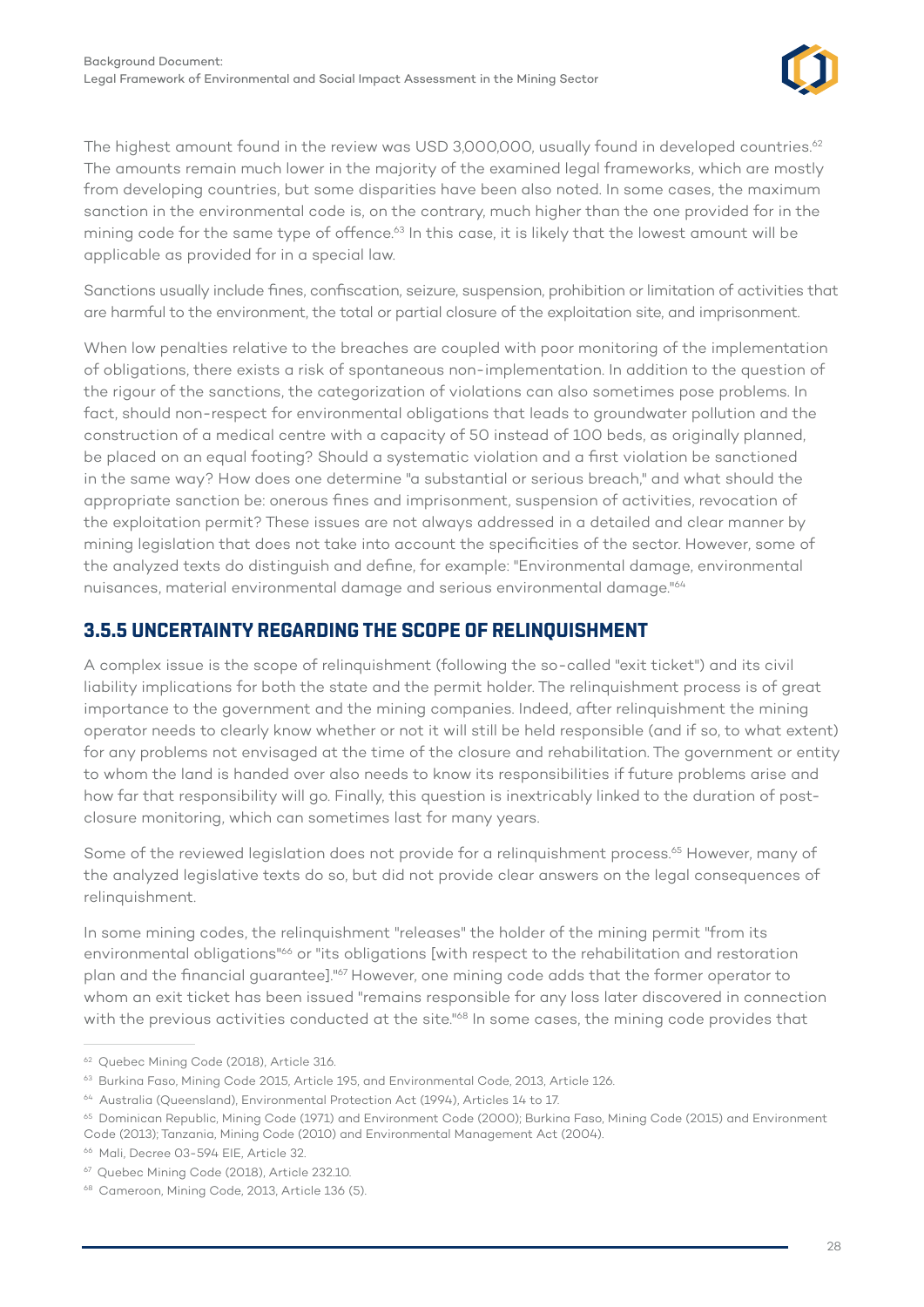

<span id="page-33-0"></span>the competent authority may withhold any portion of the financial provision for latent or residual environmental impact that may become known in the future.

Additionally, a number of mining and environmental laws require, before the relinquishment is effective, that the competent governmental authority conduct an inspection or an environmental audit, usually led by the holder of the exploitation permit itself.<sup>69</sup> This approach raises the issue of audit independence, especially in the absence of specific criteria for selecting the auditor.

# **3.6 CONCLUSION**

This list of problems is not exhaustive and offers only a brief glimpse into the situation.

That said, the major problems seem to be the ambiguity of certain provisions, the lack of specifications for the implementation of certain rules and the inconsistency between different applicable texts.

The analysis should also be extended to include certain ancillary issues such as broad stability clauses that freeze all applicable law and prohibit the state from enforcing new environmental or social regulations on a mining operator, as well as the economic equilibrium clauses that require financial compensation for the costs incurred due to the implementation of new regulations. Although they are disappearing, broad stability clauses exist in mining codes<sup>70</sup> and in mining contracts still in force.<sup>71</sup>

<sup>69</sup> Mali, Decree 03-594 EIA, Article 32; Ecuador, Regulation Regulating Mining Activities (2015), Article 128.

<sup>70</sup> Mauritania, Mining Law (2008), Article 141.

 $71$  Niger–Areva contract, Inouarem Exploitation, 2009, Article 16.1: "16.1:" The State shall guarantee the company the stability of the general, legal, administrative, customs and tax conditions provided for in the agreement."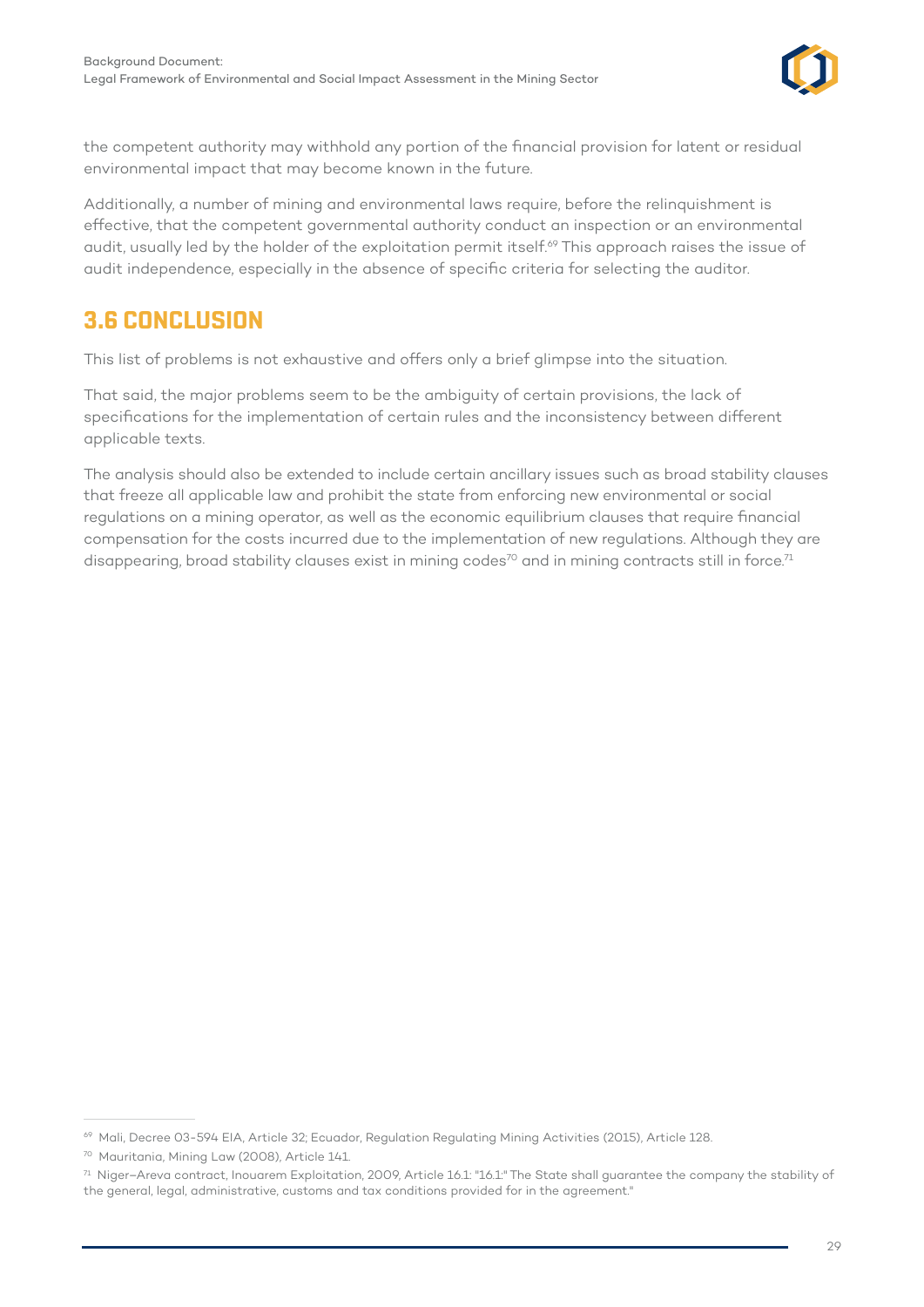

# <span id="page-34-0"></span>**4. IDENTIFICATION OF POTENTIAL SOLUTIONS**

The purpose of this section is to set forth some principles and guidelines that could be further analyzed in future phases of the guidance document development. We are not yet at the stage where we may propose detailed and specific solutions, but rather we can provide a list of possible points to be considered.

# **4.1 CREATING THE RIGHT FOUNDATION: CLARIFYING THE LEGAL STATUS OF ESIAS DURING THE TRANSITION PHASE BETWEEN EXPLORATION AND EXPLOITATION**

#### **4.1.1 CLEARLY IDENTIFY THE ROLE OF ESIAS AND RELATED PLANS AS DECISION-MAKING TOOLS IN MINING PERMITTING PROCESSES**

- States could design the ESIA as a decision-making tool regarding the environmental, social and economic acceptability of a project.
- In order to reduce mine operators' uncertainty associated with this option and maintain the country's attractiveness in terms of mineral exploration and prospection, states could:
	- ⁰ Develop national SEAs to identify areas where exploitation is prohibited and identify options for potential exploitation in sensitive areas, upstream of the ESIA for mining exploration and exploitation projects.
	- ⁰ Identify (and periodically update) areas where research permits shall be authorized based on strategic ESIA findings and geological information data.
	- ⁰ Clarify the status of exploration permits that have already been granted in areas that have subsequently been excluded from mining by an SEA.
- Until SEAs are conducted, states could systematically require a scoping study for mining exploration projects in order to identify the environmental and socioeconomic issues and impacts that could constitute constraints on the exploitation of potential deposits located at the site.
- States could increase the transparency of the ESIA process: (i) during the study process, (ii) by requiring the publication of the justification of the environmental authorization by the competent authority, and (iii) by requiring the publication of ESIAs, associated plans and periodic implementation reports, while promoting access for civil society actors and local communities
- The government and the mining operator could use the approved ESIA and ESMP as a key tool in ongoing community engagement.
- All stakeholders could use an approved ESMP as a dashboard for implementation and monitoring.
- A table of commitments could be developed as a means to monitor the implementation of the commitments in the ESMP and related plans.
- The closure plan shall be the key element in preparation for post-mining for all stakeholders.
- Legislation could require the integration of environmental, social and economic aspects into these documents and promote better consideration of emerging issues by ESIAs such as climate change, biodiversity, human rights and gender. As part of the integration, engagement with local communities should be undertaken throughout the development of the ESIAs and related plans.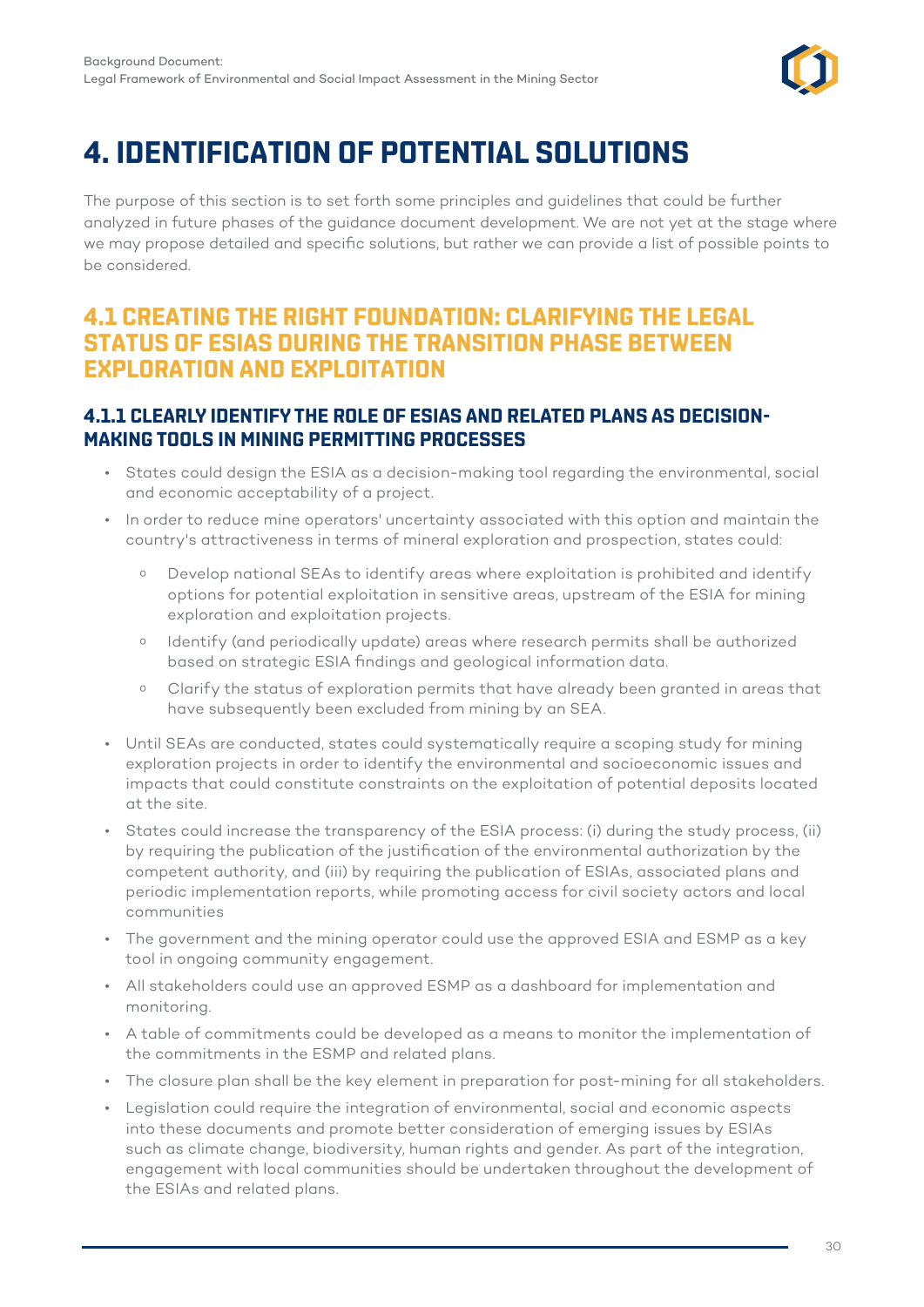

#### <span id="page-35-0"></span>**4.1.2 ALIGN AND CLARIFY THE ROLE ASSIGNED TO ESIAS AND RELATED PLANS DURING THE TRANSITION BETWEEN EXPLORATION AND EXPLOITATION**

- States may consider granting an exclusive right to the holder of a research permit to apply for the exploitation permit and clarify what this means in the legislation:
	- <sup>o</sup> The holder of a research permit would be the only one who can apply for a permit to operate in the area, but there is no guarantee to exploitation permit unless all the necessary conditions, including approval of the ESIA, are met.
	- <sup>o</sup> The decision-maker would have the right to reject any project on the basis of the ESIA, and the justifications for its rejection will be made public and open to the review of national courts.
	- ⁰ The assessment criteria for ESIAs and related plans shall be developed and available to the public.
	- ⁰ When a project is rejected, the state would no longer have the right to award the project to another mining operator as long as the environmental, economic, social and technological conditions that justified the rejection of the initial ESIA—and therefore the refusal of the exploitation permit—remain largely unchanged.
	- ⁰ Legal remedies for reimbursement for sunk costs in the case of a project being denied based on specific ESIA-related issues, should be clarified, if provided.

# **4.2 BASIC PRINCIPLES FOR AN APPROPRIATE LEGAL FRAMEWORK ON ESIAS AND RELATED PLANS**

#### **4.2.1 LIFE CYCLE OF A MINE AND FRAMEWORK OF ESIAs AND RELATED PLANS: THE RIGHT APPROACH**

- Environmental and mining legislation should consistently affirm or clarify the following:
	- ⁰ ESIAs and related plans should be submitted and approved by the competent authorities prior to the granting of an exploitation permit and the conclusion of the contract. This includes:
- ESIA and ESMP (and RAP, if applicable)
- The initial closure and rehabilitation plan
	- ⁰ A financial guarantee for the closure and rehabilitation of mining sites should be required and put in place before the start of operations.
- States could seek to harmonize:
	- o The mining code and other applicable laws, including the environmental code
	- ⁰ National legislation and mining contracts
- States could ensure transparency in all stages of the process of preparing and approving ESIAs and related plans.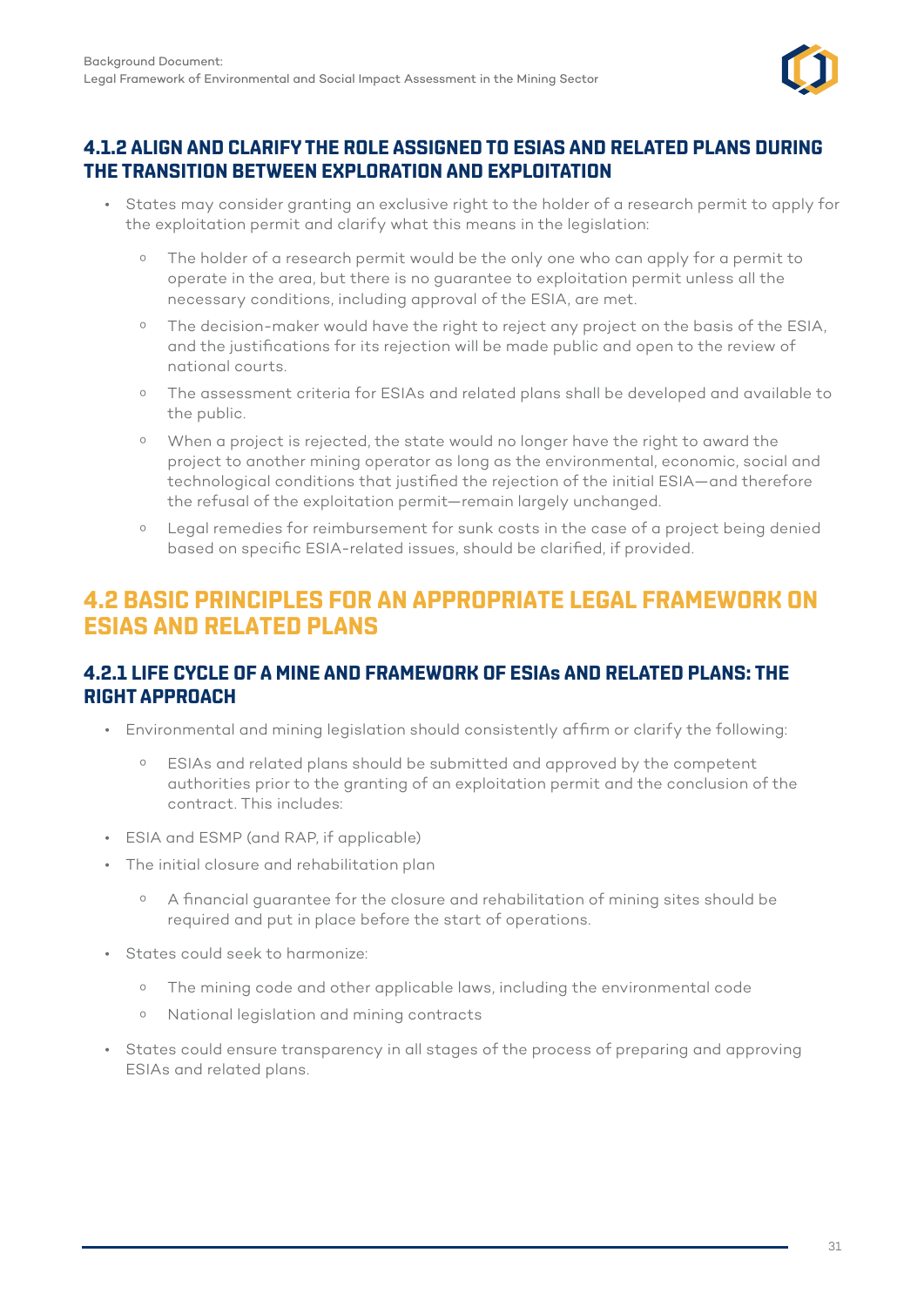

#### <span id="page-36-0"></span>**4.2.2 ENSURE THE QUALITY OF THE PROCESSES FOR ELABORATION AND APPROVAL OR REJECTION OF THE ESIA AND RELATED PLANS**

States could incorporate best practices in the development of ESIAs and associated plans into mining legislation as developed by international institutions and the mining industry. This includes, but is not limited to:

- Identifying and involving all stakeholders from the start.
- Clarifying the roles and responsibilities of all stakeholders and managing expectations Better regulating the participation of the public, especially local communities, in the ESIA process.
- Developing appropriate mechanisms for real engagement with local communities.
- Creating and/or reinforcing initiatives that strengthen the technical capacity of government officials regarding the content and analysis of mining sector ESIAs.
- Requiring an independent second review when skills are not yet available within the administration or for any particularly complex project.
- Establishing independent certification processes for private firms conducting ESIAs, and address issues regarding conflict of interest.
- Strengthening socioeconomic components of ESIAs and related plans.
- Clarifying the role of the institution that grants permits and negotiates contracts.
- Clarifying the role of the institution responsible for the review and approval of ESIAs and related plans, as well as involving other relevant ministries in the review process of the ESIA report.
- Establish a validity period (two or three years) for the environmental permit or authorization granted following the approval of the ESIA and associated plans, as well as requesting an update and resubmission of the ESIA report when this period has passed without the mine becoming operational.

#### **4.2.3 ESTABLISH ADEQUATE AND REALISTIC MECHANISMS FOR IMPLEMENTATION, MONITORING AND ENFORCEMENT**

States could consider the following in the legal and institutional framework governing ESIAs and related plans:

- Clarifying the role of each stakeholder in monitoring and implementation.
- Establishing periodic reporting requirements and other opportunities for constructive collaboration among all stakeholders.
- Requiring periodic review and adjustment of ESIAs and related plans.
- Ensure transparency through the publication of the results of periodic reports and audits in a publicly accessible language.
- Creating innovative and multistakeholder monitoring and inspection mechanisms that:
	- ⁰ Move from centralized monitoring and enforcement mechanisms to diffuse mechanisms for spontaneous implementation (including a "watchdog" role for local communities).
	- ⁰ Capitalize on building social acceptance or on "social licence to operate," ensuring that all stakeholders have an interest in actively and unreservedly complying with the rules, or even going beyond required actions and make it public.
- Establishing local community grievances mechanisms and management before conflicts occur.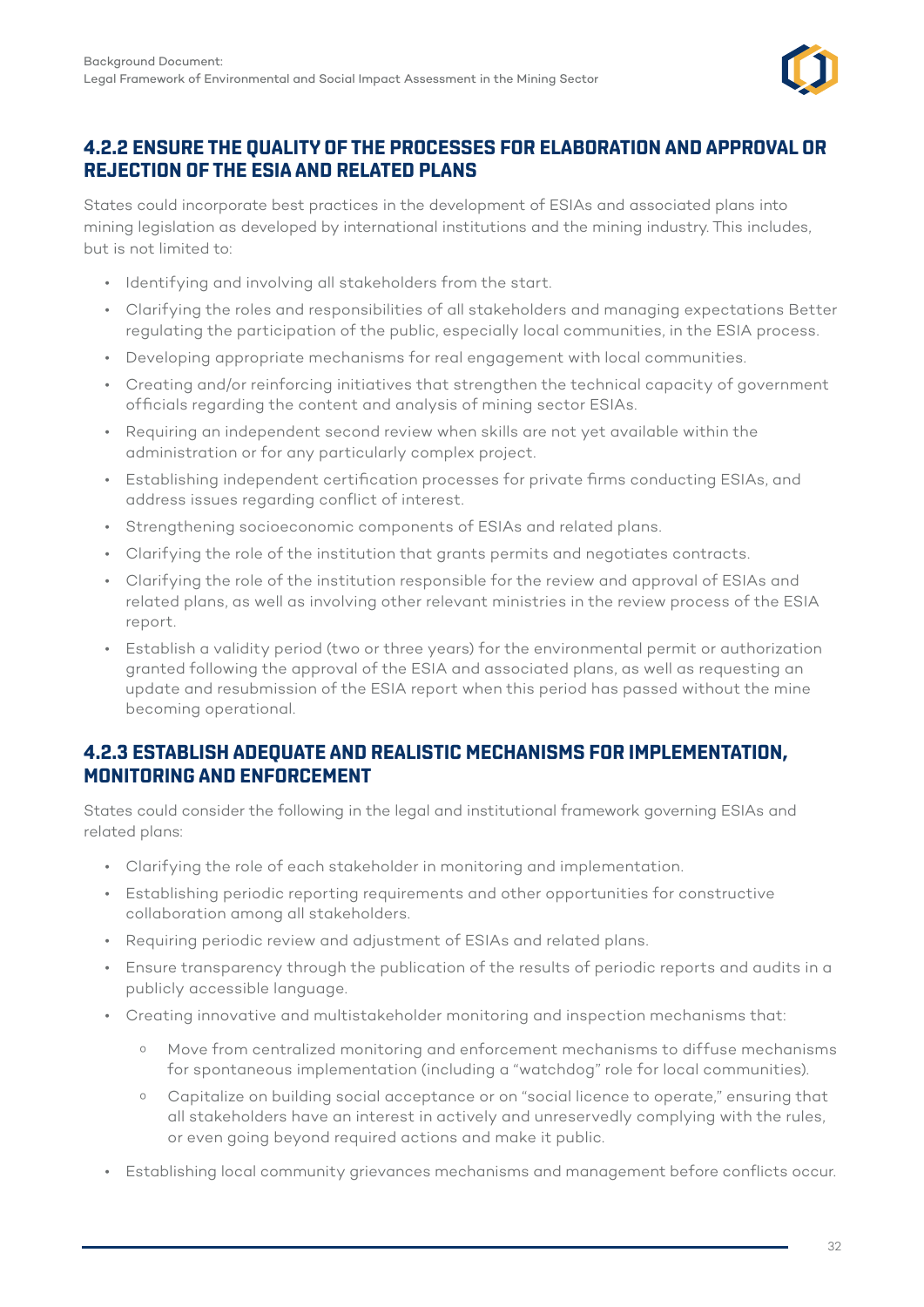

- <span id="page-37-0"></span>• Defining and organizing sanctions for violations of ESIA or associated plan requirements, as well as other sanctions. These could include:
	- ⁰ A clear definition of "material breach"
	- ⁰ Sanctions in the case of a substantial violation
	- ⁰ Remedies or rectification mechanisms for non-substantive violations

# **4.3 ADDRESS PAST GAPS AND ERRORS IN THE GOVERNANCE OF ESIAs AND RELATED PLANS REGARDING THE MINES IN OPERATION**

States may consider engaging with mining operators so that they begin to comply with the requirements of the new ESIA regulations and associated plans. This may include the development of (or update to) a closure plan, establishing a financial guarantee or adjusting the guarantee amount, if already established, updating and reinforcing an insufficient ESMP, etc.

The purpose of this approach should be to agree on the terms and timing of compliance with these requirements. When legislation does not yet incorporate international best practices, stakeholders could refer to international standards and incorporate these requirements into a mining contract, pending regulatory changes.

To achieve this, the states may consider the following:

- Favouring agreed solutions.
- Engaging in consultations with all stakeholders for each mine.
- Seizing the opportunity of the end of the exploitation permit or mining contract to initiate a renegotiation or, failing that, proposing a renegotiation.
- Renegotiating broad stability clauses covering environmental and social issues in order to delete them or limit their scope to fiscal issues.
- Taking into account the remaining operating life of the mine and prioritize appropriate actions.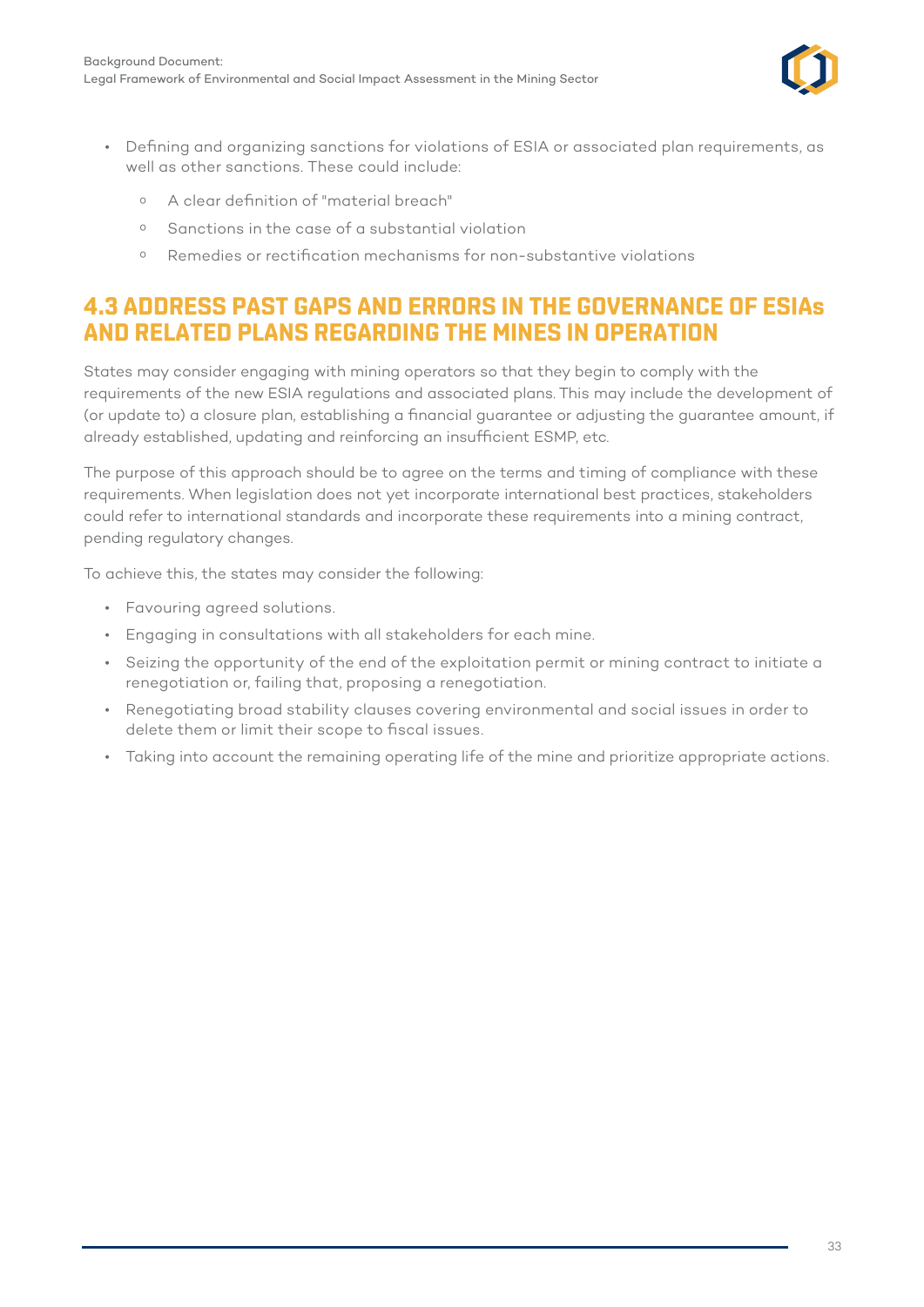

# <span id="page-38-0"></span>**APPENDIX 1. REVIEW OF THE LITERATURE AVAILABLE TO DATE ON THE LEGAL FRAMEWORK OF ESIAS AND RELATED PLANS**

The review of the available literature on the legal framework for ESIAs and associated plans shows the approach of several authors to this aspect, but in a very superficial way. Thus, we can distinguish:

- Documents focusing on the legal aspects of the ESIA and associated plans, which are few in number.
- Documents addressing institutional and regulatory frameworks and stages of ESIA procedures for information purposes. This second category, which is more abundant, includes documents dealing with technical considerations related to ESIAs.

The listed documents, which are not exhaustive, are scientific books and articles (university productions), methodological reports and references developed by international and regional organizations (organizations and associations), and regulatory and reference frameworks of government agencies.

#### **DOCUMENTS FOCUSED ON LEGAL ASPECTS RELATED TO ESIAs**

#### **INTERNATIONAL OR REGIONAL ORGANIZATIONS**

Astorga A. (2006). *Estudio comparativo de los sistemas de evaluación de impacto ambiental en Centroamérica: Proyecto Evaluación de Impacto Ambiental en Centroamérica*. Una Herramienta para el Desarrollo Sostenible, Comisión Controamericana de Ambiente y Desarrollo (CCAD) and Unión Mundial para la Naturaleza (UICN). San José, Costa Rica. Retrieved from [https://portals.iucn.org/](https://portals.iucn.org/library/sites/library/files/documents/2002-019-7.pdf) [library/sites/library/files/documents/2002-019-7.pdf](https://portals.iucn.org/library/sites/library/files/documents/2002-019-7.pdf)

D'Almeida K. (2001). *Cadre institutionnel législatif et réglementaire de l'évaluation environnementale dans les pays francophones d'Afrique et de l'Océan Indien - Les indicateurs de fonctionnalité, les écarts fondamentaux et les besoins prioritaires*. Institut de l'énergie et de l'environnement de la Francophonie et Secrétariat francophone de l'Association internationale pour l'évaluation des impacts. Montréal: Secrétariat francophone de l'Association internationale pour l'évaluation d'impacts (AIEI/IAIA). Retrieved from [https://www.sifee.org/static/uploaded/Files/publications/Cadre\\_insti\\_legi\\_](https://www.sifee.org/static/uploaded/Files/publications/Cadre_insti_legi_reg_EE_Afrique_Ocean_indien.pdf) [reg\\_EE\\_Afrique\\_Ocean\\_indien.pdf](https://www.sifee.org/static/uploaded/Files/publications/Cadre_insti_legi_reg_EE_Afrique_Ocean_indien.pdf)

Justice and Environment Network. (2008). *Good examples of EIA and SEA regulation and practice in five European Union countries*. Czech Republic: European Association of Environmental Law Organisations. Retrieved from http://www.justiceandenvironment.org/\_files/file/2009/06/eia-sea [good\\_examples.pdf](http://www.justiceandenvironment.org/_files/file/2009/06/eia-sea_good_examples.pdf)

Prieur, M. (2018). *Les indicateurs juridiques, outils d'évaluation de l'effectivité du droit de l'environnement, Institut de la Francophonie pour le Développement Durable*. Retrieved from [https://](https://www.ifdd.francophonie.org/ressources/ressources-pub-desc.php?id=733) [www.ifdd.francophonie.org/ressources/ressources-pub-desc.php?id=733](https://www.ifdd.francophonie.org/ressources/ressources-pub-desc.php?id=733)

Tagliarino, N.K. (2016). *Encroaching on land and livelihoods: How national expropriation laws measure up against international standards*. World Resource Institute. Retrieved from [http://www.wri.org/sites/](http://www.wri.org/sites/default/files/Encroaching_On_Land_And_Livelihoods_How_National_Expropriation_Laws_Measure_Up_Against_International_Standards.pdf) default/files/Encroaching On Land And Livelihoods How National Expropriation Laws Measure [Up\\_Against\\_International\\_Standards.pdf](http://www.wri.org/sites/default/files/Encroaching_On_Land_And_Livelihoods_How_National_Expropriation_Laws_Measure_Up_Against_International_Standards.pdf)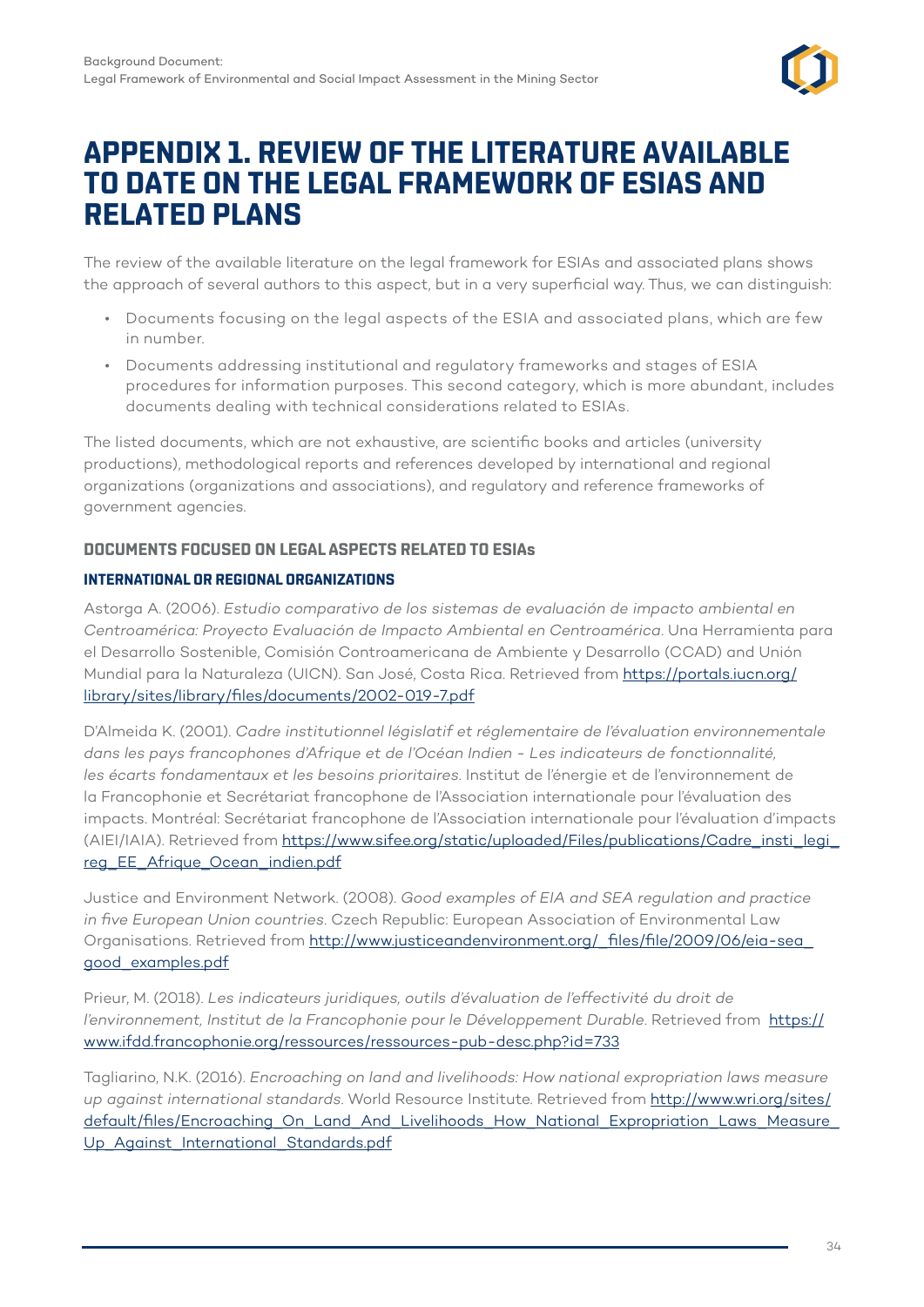

World Bank. (2002). *The legal and regulatory framework for environmental impact assessments: A study of selected countries in Sub-Saharan Africa*. Retrieved from [http://documents.worldbank.org/](http://documents.worldbank.org/curated/en/573451468002164226/pdf/multi0page.pdf) [curated/en/573451468002164226/pdf/multi0page.pdf](http://documents.worldbank.org/curated/en/573451468002164226/pdf/multi0page.pdf)

#### **ARTICLES IN ACADEMIC JOURNALS**

Rebelo, C. & Guerreiro, J. (2017). Comparative evaluation of the EIA systems in Kenya, Tanzania, Mozambique, South Africa, Angola, and the European Union. *Journal of Environmental Protection, 8(*5). Retrieved from [http://file.scirp.org/pdf/JEP\\_2017052714025776.pdf](http://file.scirp.org/pdf/JEP_2017052714025776.pdf)

Otto, J.M. (2009). Global trends in mines reclamation and closure regulation. In J. Richard (ed.) *Mining, Society, and a Sustainable World* (251–288), Berlin: Springer.

#### **OTHERS**

Coleman J., Guven, B., Johnson L., & Sachs, L. (2018). *What do we mean by investment facilitation?* Columbia Center on Sustainable Investment. Retrieved from [http://ccsi.columbia.edu/2018/02/22/](http://ccsi.columbia.edu/2018/02/22/what-do-we-mean-by-investment-facilitation/) [what-do-we-mean-by-investment-facilitation/](http://ccsi.columbia.edu/2018/02/22/what-do-we-mean-by-investment-facilitation/)

#### **DOCUMENTS ADDRESSING LEGAL ISSUES RELATED TO ESIAs**

#### **INTERNATIONAL OR REGIONAL ORGANIZATIONS**

AOAEE et CNEE (2014). *Restitution des cartographies nationales des EIE réalisées dans 5 pays de l'Afrique de l'Ouest (Bénin, Guinée, Mali, Niger et Togo)*. Rapport d'atelier de Conakry du 05 au 06 décembre 2013. Association Ouest Africaine de l'Evaluation Environnementale (AOAEE) et Commission Néerlandaise de l'évaluation environnementale (CNEE). Retrieved from [http://api.](http://api.commissiemer.nl/docs/os/i03/i0371/rapport_atelier_conakry_dec_2013_version_finale_10-2014.pdf) [commissiemer.nl/docs/os/i03/i0371/rapport\\_atelier\\_conakry\\_dec\\_2013\\_version\\_finale\\_10-2014.pdf](http://api.commissiemer.nl/docs/os/i03/i0371/rapport_atelier_conakry_dec_2013_version_finale_10-2014.pdf)

Asia-Pacific Economic Cooperation (APEC). (2018). *Mine closure checklist for governments*. SOM Steering Committee on Economic and Technical Cooperation (SCE), Mining Task Force(MTF). Retrieved from <https://www.apec.org/Publications/2018/03/Mine-Closure---Checklist-for-Governments>

International Finance Corporation (IFC). (2007), *Comparative analysis of environmental impact analysis systems in Latin America*. Annual Conference of the International Association for Impact Assessment (IAIA). Retrieved from [https://www.ifc.org/wps/wcm/connect/](https://www.ifc.org/wps/wcm/connect/c688c7004c08ac00ae87be79803d5464/2_EIA+in+LAC+IAIA+Seoul.pdf?MOD=AJPERES) [c688c7004c08ac00ae87be79803d5464/2\\_EIA+in+LAC+IAIA+Seoul.pdf?MOD=AJPERES](https://www.ifc.org/wps/wcm/connect/c688c7004c08ac00ae87be79803d5464/2_EIA+in+LAC+IAIA+Seoul.pdf?MOD=AJPERES)

Secrétariat pour l'évaluation environnementale en Afrique Centrale (SEAAC). (2013). *Evolution des systèmes d'étude d'impact sur l'environnement en Afrique centrale: Rôle des associations nationales de professionnels*. Digit Print, 2013. Yaoundé (Cameroun). Retrieved from [http://www.mediaterre.org/do](http://www.mediaterre.org/docactu,SUVQRi9kb2NzL291dnJhZ2Vjb2xsZWN0aWZzZWVhYw==,6.pdf) [cactu,SUVQRi9kb2NzL291dnJhZ2Vjb2xsZWN0aWZzZWVhYw==,6.pdf](http://www.mediaterre.org/docactu,SUVQRi9kb2NzL291dnJhZ2Vjb2xsZWN0aWZzZWVhYw==,6.pdf)

Union internationale pour la conservation de la nature et de ses ressources (UICN). (2011). *Pratiques du secteur minier en Afrique de l'Ouest, Synthèse comparative de quatre études de cas (Sénégal, Guinée Bissau, Guinée et Sierra Leone)*. Gland, Suisse: UICN, Dakar, Sénégal: ASAN, Bissau, Guinée Bissau : AD, Conakry, Guinée : GUINÉE ECOLOGIE, Freetown, Sierra Leone: EFA. Retrieved from <https://portals.iucn.org/library/sites/library/files/documents/2010-087.pdf>

World Bank. (2017). *Environmental and social management framework in Myanmar*. South East Asia Disaster Risk Management (SEA DRM) project for Myanmar. Yangon City Development Committee for World Bank Group. Retrieved from [http://documents.worldbank.org/curated/en/650041489494338064/](http://documents.worldbank.org/curated/en/650041489494338064/pdf/SFG3140-REVISED-EA-P160931-Box402900B-PUBLIC-Disclosed-4-3-2017.pdf) [pdf/SFG3140-REVISED-EA-P160931-Box402900B-PUBLIC-Disclosed-4-3-2017.pdf](http://documents.worldbank.org/curated/en/650041489494338064/pdf/SFG3140-REVISED-EA-P160931-Box402900B-PUBLIC-Disclosed-4-3-2017.pdf)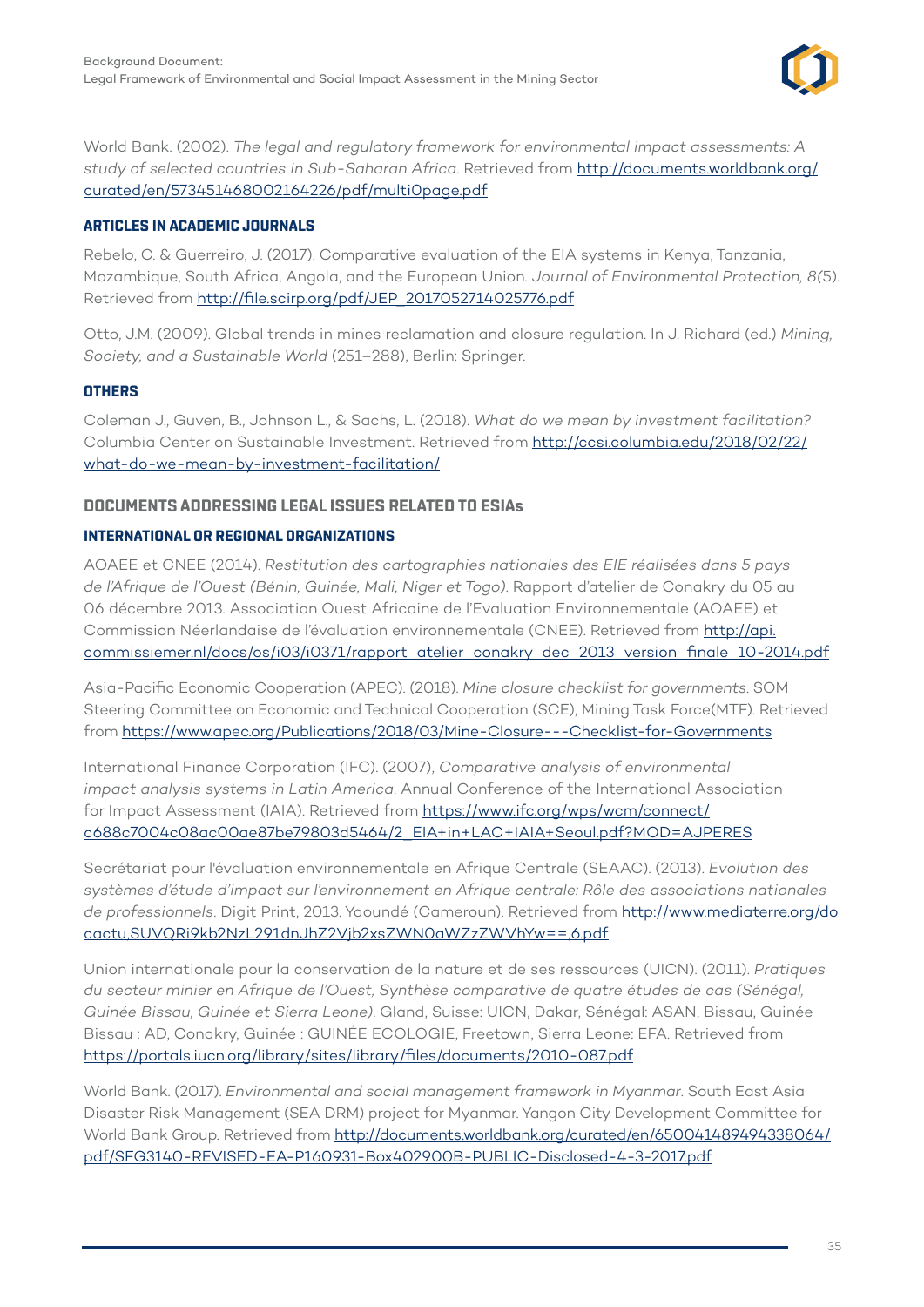

#### **GOVERNMENTAL PUBLICATIONS**

Government of Canada. (2013). *Exploration and mining guide for Aboriginal communities*. Retrieved from [http://www.miningnorth.com/\\_rsc/site-content/library/NRCan-Exploration-Mining-guide-for-](http://www.miningnorth.com/_rsc/site-content/library/NRCan-Exploration-Mining-guide-for-Aboriginal-Communities.pdf)[Aboriginal-Communities.pdf](http://www.miningnorth.com/_rsc/site-content/library/NRCan-Exploration-Mining-guide-for-Aboriginal-Communities.pdf)

IUCN/PACO. (2012). *Mining sector development in West Africa and its impact on conservation*. Gland, Switzerland and Ouagadougou, BF: IUCN/PACO. Retrieved from [http://papaco.org/wp-content/](http://papaco.org/wp-content/uploads/2015/09/mining-study-complete.compressed.pdf) [uploads/2015/09/mining-study-complete.compressed.pdf](http://papaco.org/wp-content/uploads/2015/09/mining-study-complete.compressed.pdf)

Ministry of the Environment of Japan. (2016). *Strengthening EIA in Asia* (Working paper prepared for Asian Conference 2016 in Nagoya, Japan). Institute for Global Environmental Strategies. Retrieved from [https://www.env.go.jp/policy/assess/7-1asiaeia2016\\_pdf/asiaeiaconference2016-11.pdf](https://www.env.go.jp/policy/assess/7-1asiaeia2016_pdf/asiaeiaconference2016-11.pdf)

UICN/PACO. (2011). *Evolution du secteur minier en Afrique de l'Ouest. Quel impact sur le secteur de la conservation?* Ouagadougou, BF: UICN/PACO. Retrieved from [https://portals.iucn.org/library/sites/](https://portals.iucn.org/library/sites/library/files/documents/2011-044.pdf) [library/files/documents/2011-044.pdf](https://portals.iucn.org/library/sites/library/files/documents/2011-044.pdf)

#### **ACADEMIC WORK**

André, P., Delisle C.-E., & Reveret, J.-P. (2010). *L'évaluation des impacts sur l'environnement. Processus, acteurs et pratique pour un développement durable*. Montréal: Presses internationales Polytechnique, 3e édition.

Campbell, B., Belem, G., Mazalto, M., & Sarrasin B. (2010). *Ressources minières en Afrique. Quelle réglementation pour le développement?* Groupe de recherche sur les activités minières en Afrique (GRAMA), Faculté de science politique et de droit, Université du Québec à Montréal (UQAM). Presses de l'Université du Québec. Retrieved from [https://www.idrc.ca/fr/book/ressources-minieres-en](https://www.idrc.ca/fr/book/ressources-minieres-en-afrique-quelle-reglementation-pour-le-developpement)[afrique-quelle-reglementation-pour-le-developpement](https://www.idrc.ca/fr/book/ressources-minieres-en-afrique-quelle-reglementation-pour-le-developpement)

Espinoza G. & Alzina, V. (eds.). (2001), *Impact assessment in selected countries of Latin America and the Caribbean: Methodology, results, and trends*. Inter-American Development Bank – Center for Development Studies, Santiago, Chile. Retrieved from [http://conferences.iaia.org/2014/IAIA14-final-papers/Acerbi,%20](http://conferences.iaia.org/2014/IAIA14-final-papers/Acerbi,%20Marcelo.%20%20EIA%20systems%20in%20Latin%20America%20and%20the%20Caribbean.pdf) [Marcelo.%20%20EIA%20systems%20in%20Latin%20America%20and%20the%20Caribbean.pdf](http://conferences.iaia.org/2014/IAIA14-final-papers/Acerbi,%20Marcelo.%20%20EIA%20systems%20in%20Latin%20America%20and%20the%20Caribbean.pdf)

Glasson, J. & Therivel, R. (2013). *Introduction to environmental impact assessment* (4th ed.). London: Routledge. Retrieved from [http://site.iugaza.edu.ps/sghabayen/files/2013/02/John\\_Glasson\\_Riki\\_](http://site.iugaza.edu.ps/sghabayen/files/2013/02/John_Glasson_Riki_Therivel_Andrew_Chadwick_IntBookos.org_.pdf) [Therivel\\_Andrew\\_Chadwick\\_IntBookos.org\\_.pdf](http://site.iugaza.edu.ps/sghabayen/files/2013/02/John_Glasson_Riki_Therivel_Andrew_Chadwick_IntBookos.org_.pdf)

Lanmafankpotin, G., André, P., Samoura, K., Côté, L., Beaudet, R., & Bernier, M. (2013). La participation publique dans l'évaluation environnementale en Afrique francophone. Québec, Institut de la Francophonie pour le développement durable. *Points de repère* No. 23. Retrieved from [https://www.](https://www.sifee.org/static/uploaded/Files/publications/membres/Part_publique_EE_Afrique_franco.pdf) [sifee.org/static/uploaded/Files/publications/membres/Part\\_publique\\_EE\\_Afrique\\_franco.pdf](https://www.sifee.org/static/uploaded/Files/publications/membres/Part_publique_EE_Afrique_franco.pdf)

Leduc, G. & Raymond, M. (1999). *L'évaluation des impacts environnementaux : un outil d'aide à la décision*. Editions multimondes. Québec. Canada.

Michel, P. (2002). *L'étude d'impact sur l'environnement*. Ministère de l'Aménagement du Territoire et de l'Environnement, Paris.

Smith, B. (2006). *Mining for closure - Sustainable mine practices, rehabilitation and integrated mine closure planning*. Papua New Guinea: Department of Industry, Tourism and Resources. Retrieved from [https://www.be.unsw.edu.au/sites/default/files/upload/pdf/schools\\_and\\_engagement/resources/\\_](https://www.be.unsw.edu.au/sites/default/files/upload/pdf/schools_and_engagement/resources/_notes/5A3_16.pdf) [notes/5A3\\_16.pdf](https://www.be.unsw.edu.au/sites/default/files/upload/pdf/schools_and_engagement/resources/_notes/5A3_16.pdf)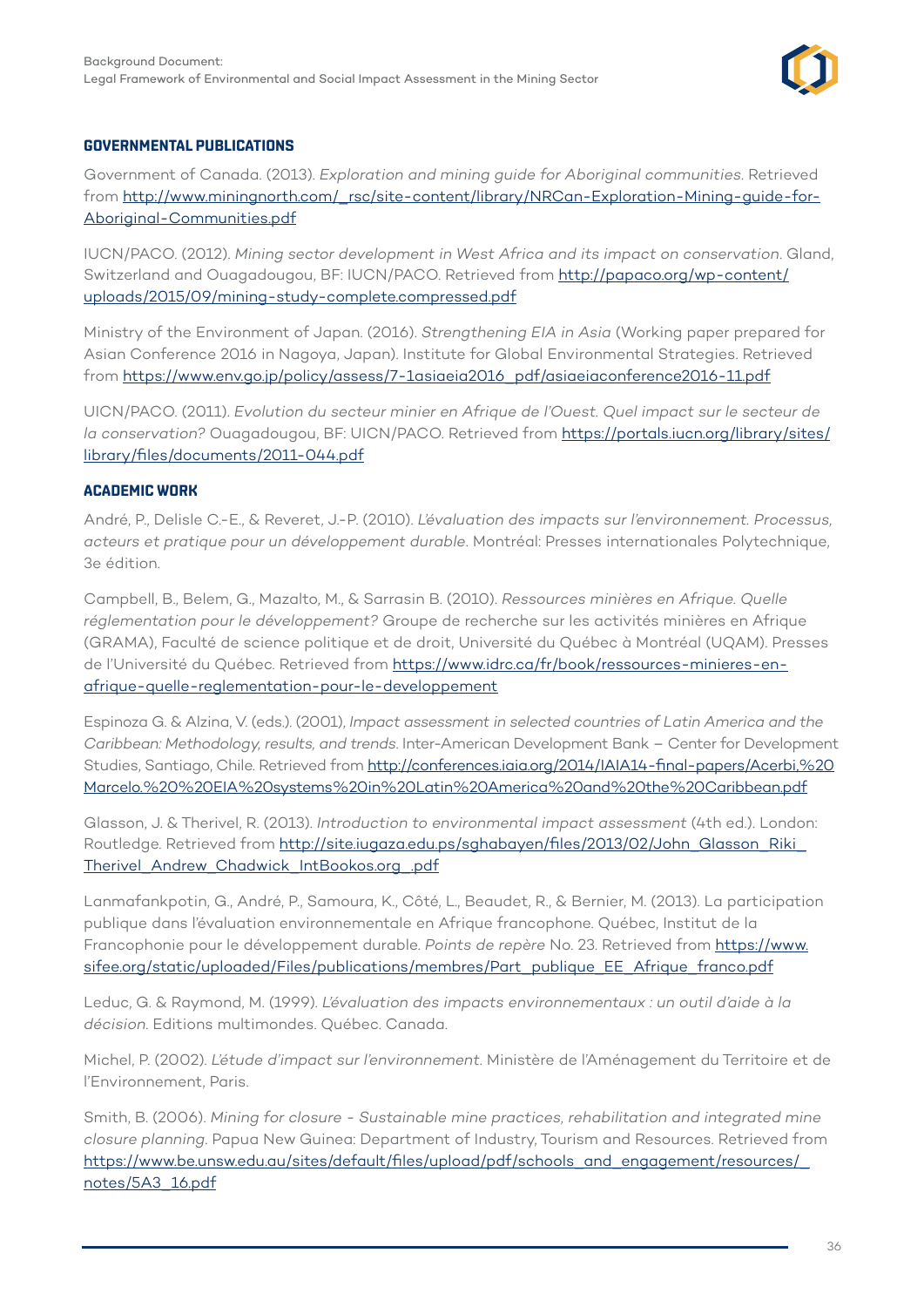

#### **ARTICLES IN ACADEMIC JOURNALS**

André, P., Enserink, B., Connor, D., & Croal, P. (2006) *Public participation. International best practice principles*. (Special Publication Series No. 4.). Fargo, U.S.A.: International Association for Impact Assessment. Retrieved from [http://siteresources.worldbank.org/](http://siteresources.worldbank.org/INTRANETENVIRONMENT/1705772-1177181681657/21309010/IAIAPrinciples_PublicParticipation.pdf) [INTRANETENVIRONMENT/1705772-1177181681657/21309010/IAIAPrinciples\\_PublicParticipation.pdf](http://siteresources.worldbank.org/INTRANETENVIRONMENT/1705772-1177181681657/21309010/IAIAPrinciples_PublicParticipation.pdf)

Butaré, I., & Keita, S. (2012). *Aspects environnementaux liés au développement du secteur minier en Afrique de l'Ouest*. Retrieved from<http://www.africabusinessmarket.com/fichier/1290108564aspect.pdf>

Castilla-Gómez, J. & Herrera-Herbert, J. (2015). Environmental analysis of mining operations: Dynamic tools for impact assessment. *Minerals Engineering, 76*.

Gullett, W. (1998). Environmental impact assessment and the precautionary principle: Legislating caution in environmental protection. *Australian Journal of Environmental Management, 5*(3), 146-158. Retrieved from<https://ro.uow.edu.au/lawpapers/125/>

Mancinia, L. & Sala, S. (2018). Social impact assessment in the mining sector: Review and comparison of indicators frameworks. *Resources Policy, 57*(C), 98–111.

Mercier J.R. & Bekhechi M. A. (2003). L'évaluation environnementale: un outil majeur du développement durable. *African Journal of Environmental Assessment and Management/Revue africaine de gestion et d'évaluation environnementales (AJEAM-RAGEE)*, 5, 102–139. Retrieved from [http://www.ajeam](http://www.ajeam-ragee.org/vol5p102t139.htm)[ragee.org/vol5p102t139.htm](http://www.ajeam-ragee.org/vol5p102t139.htm)

Ricks G., Steffen O., Robertson, A. & Kirsten, H. (1999). Les aspects environnementaux de la programmation de la fermeture des mines - La solution pour réussir l'après-mines : en programmer la fermeture dès la mise en exploitation. Responsabilité & Environnement. *Point de vue international*. Programme des nations-unies pour l'environnement, Cardiff, Grande-Bretagne. Retrieved from [http://](http://www.annales.org/re/1999/re01-13-1999/064-076%20Ricks.pdf) [www.annales.org/re/1999/re01-13-1999/064-076%20Ricks.pdf](http://www.annales.org/re/1999/re01-13-1999/064-076%20Ricks.pdf)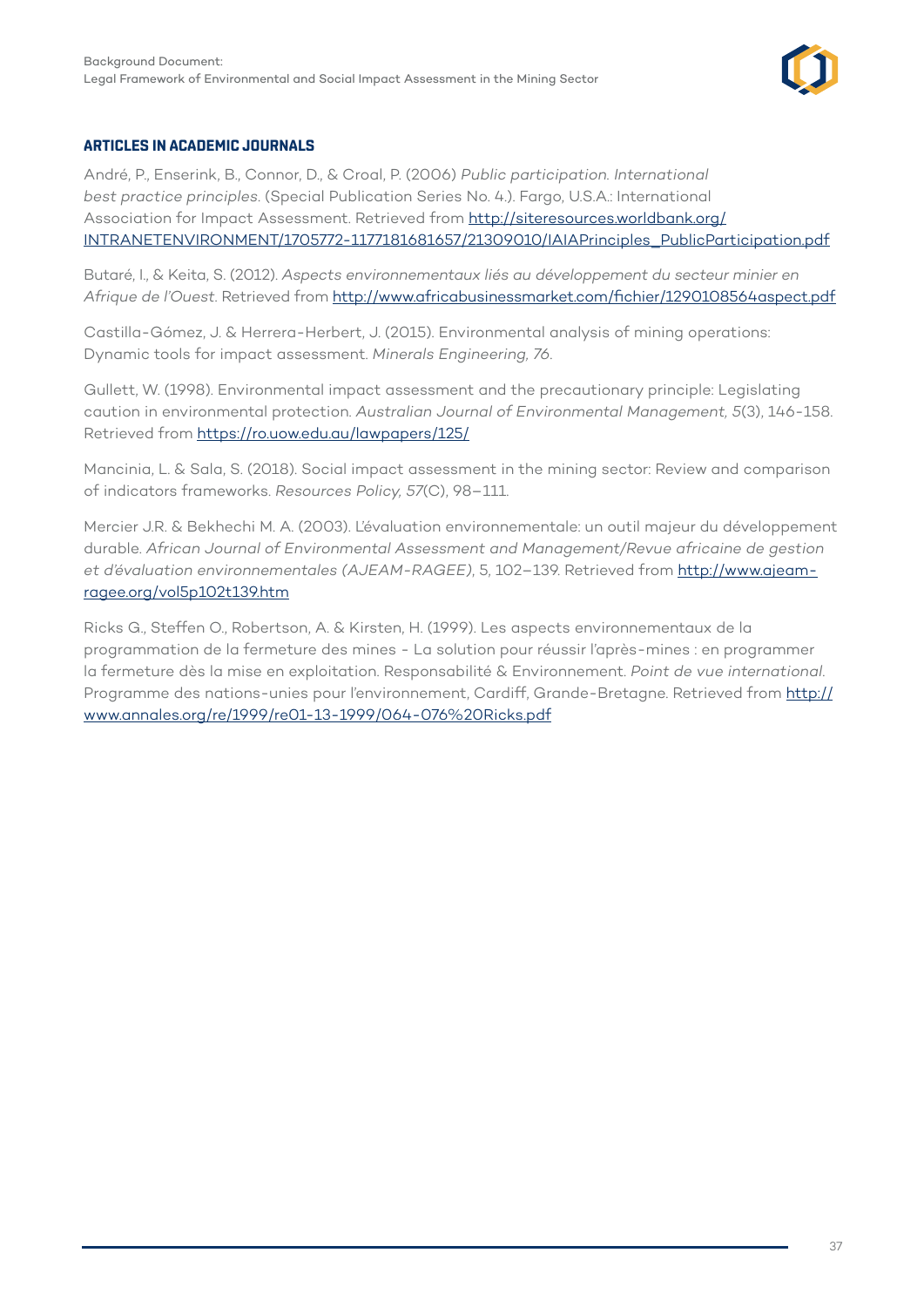

# <span id="page-42-0"></span>**APPENDIX 2. MAIN REFERENCES ON THE TECHNICAL ASPECTS OF ESIAS AND RELATED PLANS**

#### **SCIENTIFIC AND ACADEMIC WORK**

André, P., Delisle C.-E., et Reveret, J.-P. (2010). *L'évaluation des impacts sur l'environnement. Processus, acteurs et pratique pour un développement durable*. Montréal, Presses internationales Polytechnique, 3e édition.

Benabidès, P. et Delisle, C. E. (2011). *Plan de gestion environnementale et sociale : obligation et performance pour un développement durable*. Essai présenté au Centre universitaire de formation en environnement en vue de l'obtention du grade de maître en environnement (M. Env.). Centre Universitaire de Formation en Environnement, Université de Sherbrooke, Sherbrooke, Québec, Canada. Retrieved from [https://www.usherbrooke.ca/environnement/fileadmin/sites/environnement/](https://www.usherbrooke.ca/environnement/fileadmin/sites/environnement/documents/Essais2011/Essai_Pierre-Benabides_PGES_VF.pdf) [documents/Essais2011/Essai\\_Pierre-Benabides\\_PGES\\_VF.pdf](https://www.usherbrooke.ca/environnement/fileadmin/sites/environnement/documents/Essais2011/Essai_Pierre-Benabides_PGES_VF.pdf)

Glasson, J. & Therivel, R. (2013). *Introduction to environmental impact assessment* (4th ed.). London: Routledge. Retrieved from [http://site.iugaza.edu.ps/sghabayen/files/2013/02/John\\_Glasson\\_Riki\\_](http://site.iugaza.edu.ps/sghabayen/files/2013/02/John_Glasson_Riki_Therivel_Andrew_Chadwick_IntBookos.org_.pdf) [Therivel\\_Andrew\\_Chadwick\\_IntBookos.org\\_.pdf](http://site.iugaza.edu.ps/sghabayen/files/2013/02/John_Glasson_Riki_Therivel_Andrew_Chadwick_IntBookos.org_.pdf)

Leduc, G. & Raymond, M. (1999). *L'évaluation des impacts environnementaux : un outil d'aide à la décision*. Editions multimondes. Québec. Canada.

Therivel, R. & Paridario, M.R. (2013). *The practice of strategic environmental assessment* (1st ed.). London: Routledge. Retrieved from [http://file.zums.ac.ir/ebook/417-Strategic%20Environmental%20](http://file.zums.ac.ir/ebook/417-Strategic%20Environmental%20Assessment%20in%20Action-Riki%20Therivel-1844070425-Earthscan%20Publications%20.pdf) [Assessment%20in%20Action-Riki%20Therivel-1844070425-Earthscan%20Publications%20.pdf](http://file.zums.ac.ir/ebook/417-Strategic%20Environmental%20Assessment%20in%20Action-Riki%20Therivel-1844070425-Earthscan%20Publications%20.pdf)

#### **ARTICLES IN ACADEMIC JOURNALS**

André, P., Enserink, B., Connor, D., & Croal, P. (2006) *Public participation. International best practice principles*. (Special Publication Series No. 4.). Fargo, U.S.A.: International Association for Impact Assessment. Retrieved from [http://siteresources.worldbank.org/](http://siteresources.worldbank.org/INTRANETENVIRONMENT/1705772-1177181681657/21309010/IAIAPrinciples_PublicParticipation.pdf) [INTRANETENVIRONMENT/1705772-1177181681657/21309010/IAIAPrinciples\\_PublicParticipation.pdf](http://siteresources.worldbank.org/INTRANETENVIRONMENT/1705772-1177181681657/21309010/IAIAPrinciples_PublicParticipation.pdf)

Côté G., Waaub, J-P. & Mareschal, B. (2017). *L'évaluation d'impact environnemental et social en péril : La nécessité d'agir*. ISSN 07112440. Retrieved from [https://www.crcde.ulaval.ca/sites/crcde.ulaval.ca/](https://www.crcde.ulaval.ca/sites/crcde.ulaval.ca/files/eie_en_peril_la_necessite_dagir.pdf) files/eie en peril la necessite dagir.pdf

#### **PUBLICATIONS OF INTERNATIONAL OR REGIONAL ORGANIZATIONS**

International Finance Corporation (IFC). (2002). *Handbook for preparing a resettlement action plan*. Retrieved from [https://www.ifc.org/wps/wcm/connect/22ad720048855b25880cda6a6515bb18/](https://www.ifc.org/wps/wcm/connect/22ad720048855b25880cda6a6515bb18/ResettlementHandbook.PDF?MOD=AJPERES&CACHEID=22ad720048855b25880cda6a6515bb18) [ResettlementHandbook.PDF?MOD=AJPERES&CACHEID=22ad720048855b25880cda6a6515bb18](https://www.ifc.org/wps/wcm/connect/22ad720048855b25880cda6a6515bb18/ResettlementHandbook.PDF?MOD=AJPERES&CACHEID=22ad720048855b25880cda6a6515bb18)

International Finance Corporation. (2012). *Performance Standard 5. Land Acquisition and Involuntary Resettlement*. Retrieved from [https://www.ifc.org/wps/wcm/connect/3d82c70049a79073b82cfaa8c6a](https://www.ifc.org/wps/wcm/connect/3d82c70049a79073b82cfaa8c6a8312a/PS5_English_2012.pdf?MOD=AJPERES) [8312a/PS5\\_English\\_2012.pdf?MOD=AJPERES](https://www.ifc.org/wps/wcm/connect/3d82c70049a79073b82cfaa8c6a8312a/PS5_English_2012.pdf?MOD=AJPERES)

World Bank. (1996). *Regional environmental assessment. Environmental assessment sourcebook update*. Retrieved from [http://siteresources.worldbank.org/INTSAFEPOL/1142947-1116495579739/20507383/](http://siteresources.worldbank.org/INTSAFEPOL/1142947-1116495579739/20507383/Update15RegionalEnvironmentalAssessmentJune1996.pdf) [Update15RegionalEnvironmentalAssessmentJune1996.pdf](http://siteresources.worldbank.org/INTSAFEPOL/1142947-1116495579739/20507383/Update15RegionalEnvironmentalAssessmentJune1996.pdf)